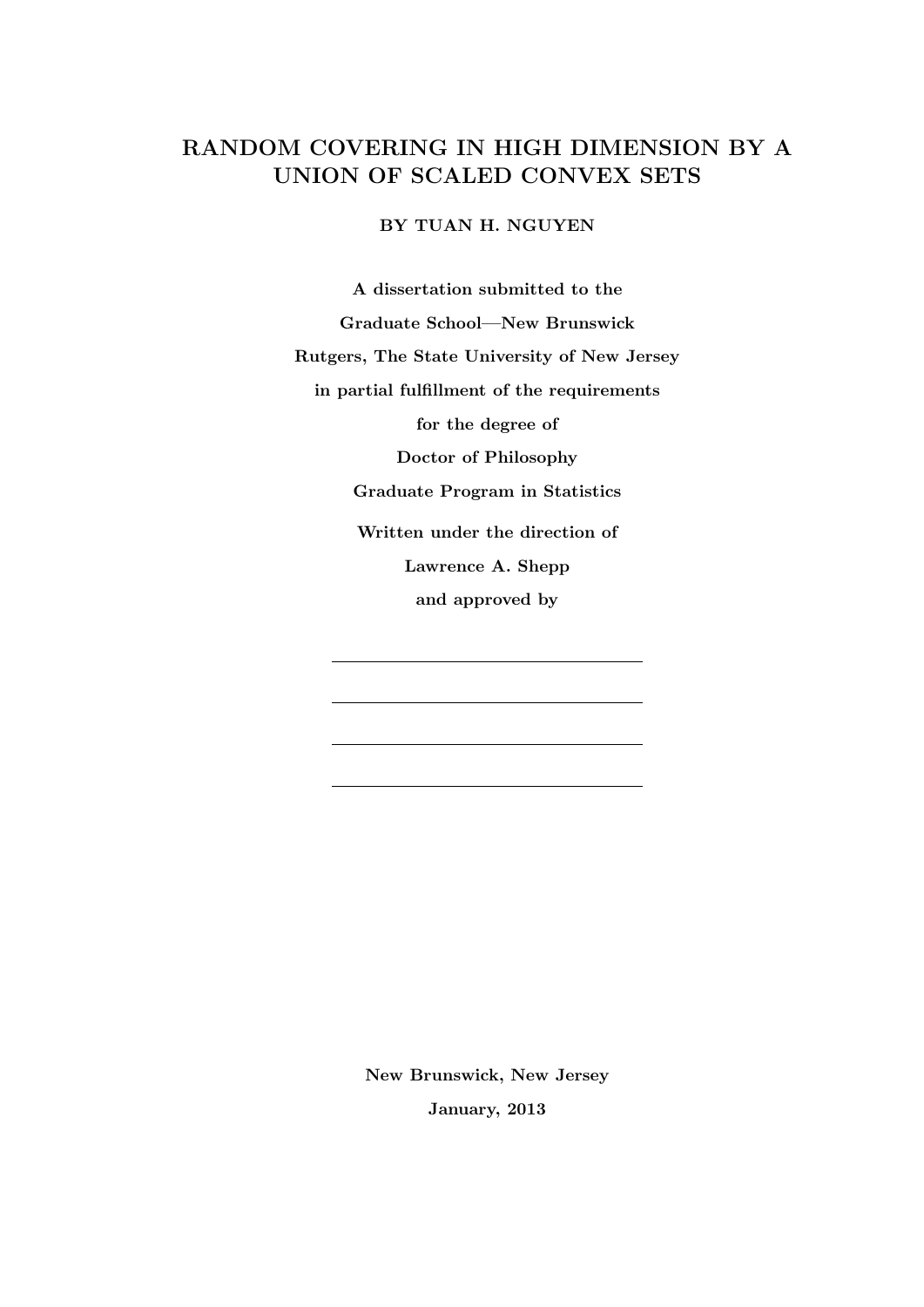#### ABSTRACT OF THE DISSERTATION

# Random covering in high dimension by a union of scaled convex sets

# by Tuan H. Nguyen Dissertation Director: Lawrence A. Shepp

This PhD thesis is devoted to random covering theory; we study the covering property of a set by a union of randomly placed sets, and focus mainly on the condition for almost sure coverage of every point of the set. A. Dvoretzky initiated this direction of research by proving that covering every *fixed point* with probability 1 does not necessarily imply that *every point* is covered with probability 1 when the set to be covered is uncountable, by giving an example where covering every point in a unit circumference circle almost surely does not imply covering the whole circle [6]. Since then, to study this phenomenon, several settings have been proposed; we concentrate on two of these, the Dvoretzky problem and the Mandelbrot problem.

For the Dvoretzky problem, let C be a convex set and let  $\{v_n\}$  be a sequence of volumes of scaled copies of  $C$  that are placed uniformly on the d-dimensional torus. We find a necessary condition and also a sufficient condition for the union of the sets to cover a fixed k-dimensional hyperplane,  $k > 0$ . Furthermore, a necessary and sufficient condition is also obtained for the special case when  $k = 1$ .

For the Mandelbrot problem, let C be a convex set with volume 1 in  $\mathbb{R}^d$ , and let each point  $(x, z)$ , where  $x \in \mathbb{R}^d$  and  $z \in \mathbb{R}^+$  be associated with a convex set  $x + z\mathcal{C}$ . Let  $\Phi$  be a Poisson point process in  $\mathbb{R}^d \times \mathbb{R}^+$  with intensity  $\lambda \otimes \mu$ , where  $\lambda$  is a Lebesgue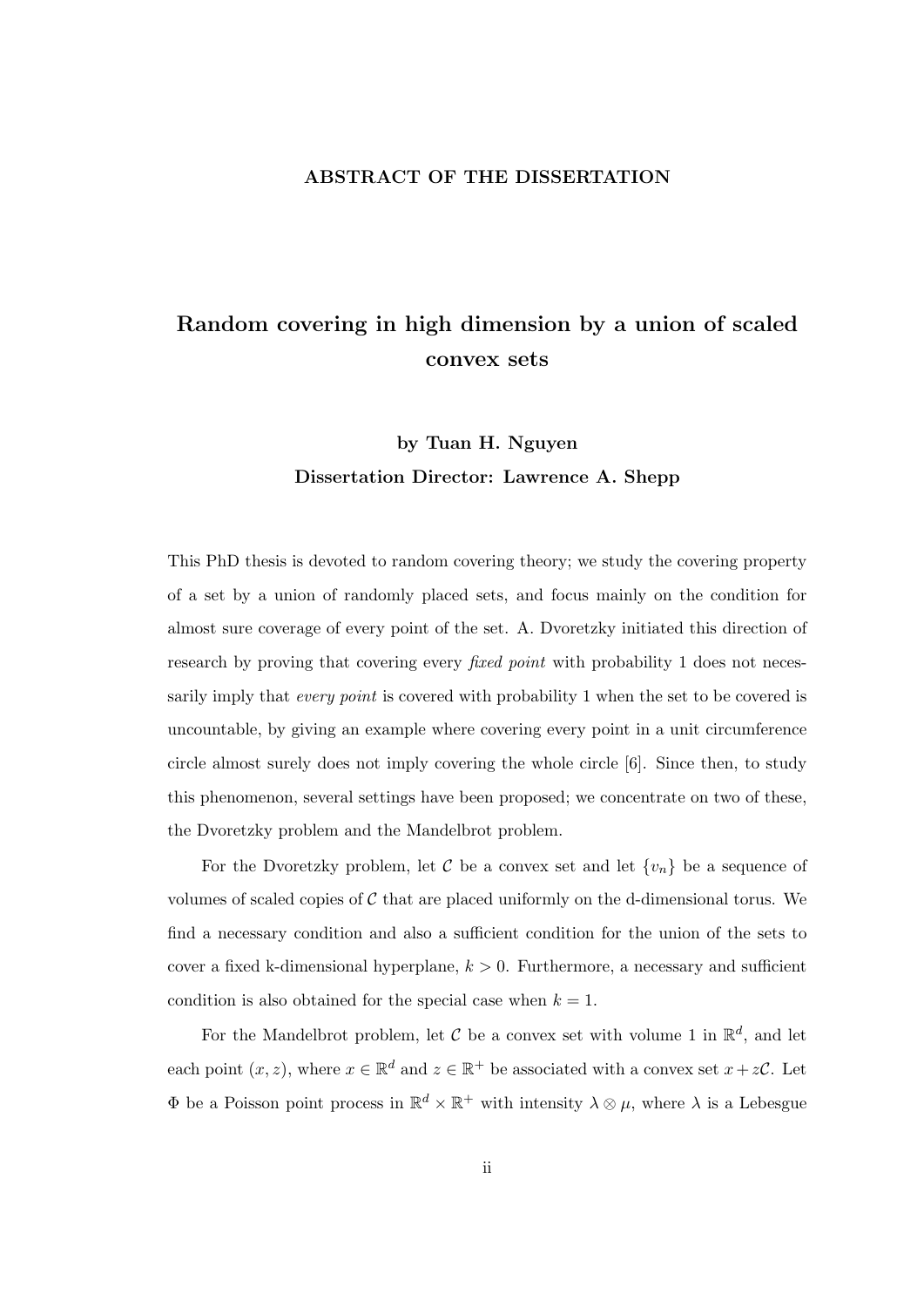measure and  $\mu$  is a  $\sigma$ -finite measure. We give a necessary condition and also a sufficient condition on  $\mu$  for the union of all convex sets associated with points in  $\Phi$  to cover any k-dimensional hyperplane in  $\mathbb{R}^d$ . Furthermore, a necessary and sufficient condition is also obtained for the special case when  $k = 1$ .

We also consider covering a more general set. In particular, we derive a necessary condition and also a sufficient condition for covering a Cantor set and its generalized version in the one-dimensional Mandelbrot problem setting.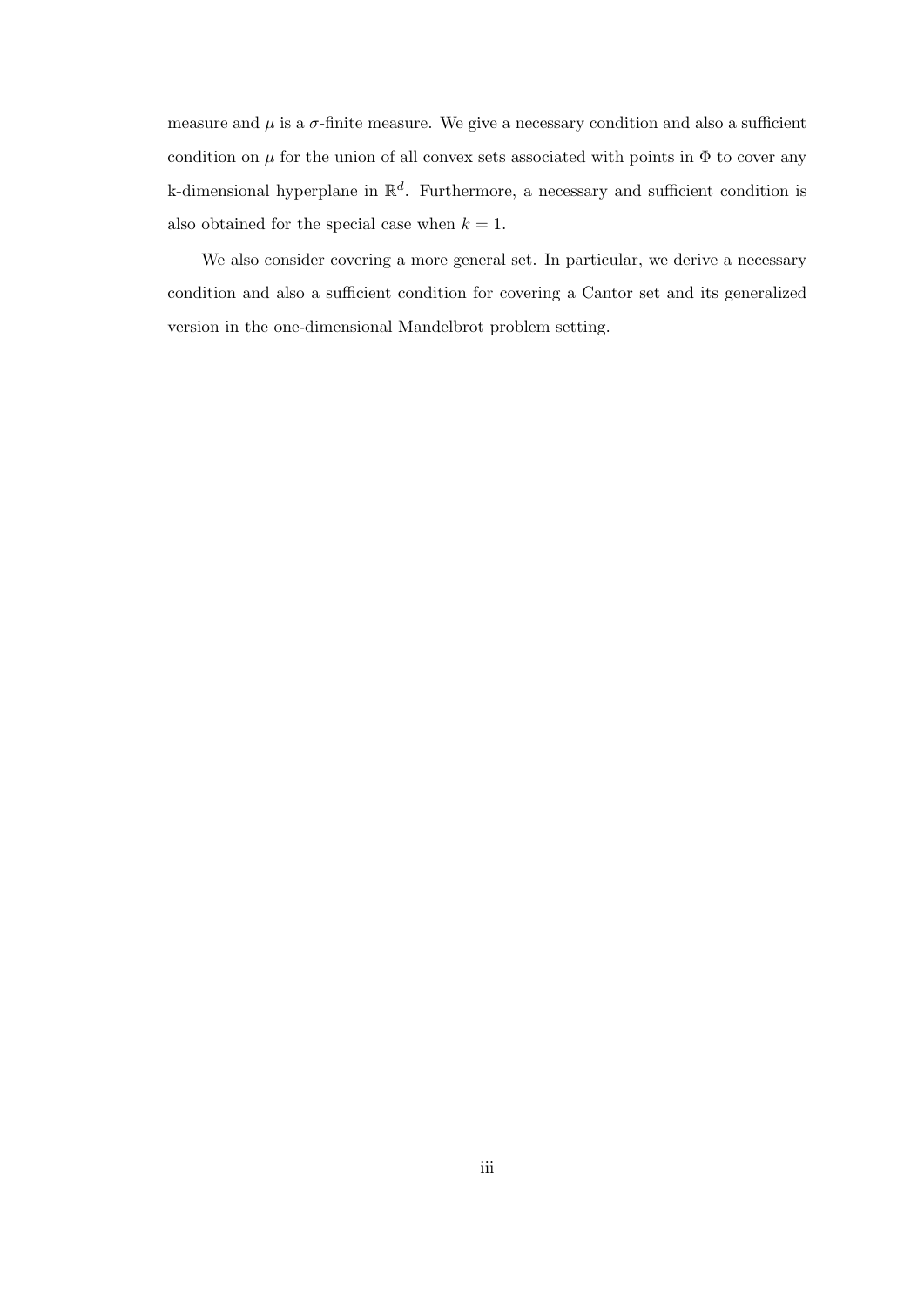## Acknowledgements

First, I would like to thank my advisor, Dr. Larry Shepp, for introducing me this beautiful research problem and for his constant and enthusiastic encouragement and support. I would also like to thank Dr. Cun-Hui Zhang, Dr. Richard Gundy, and Dr. János Komlos for their interest in this work and their service on my committee. I am also grateful to Dr. John Kolassa, Dr. Javier Cabrera, and Dr. Minge Xie for their generous help during my time at Rutgers. I also thank my friends Luc Nguyen, Hoai-Minh Nguyen for many useful conversations. Finally, I dedicate this dissertation to my parents and my brother for their unconditional love and supports.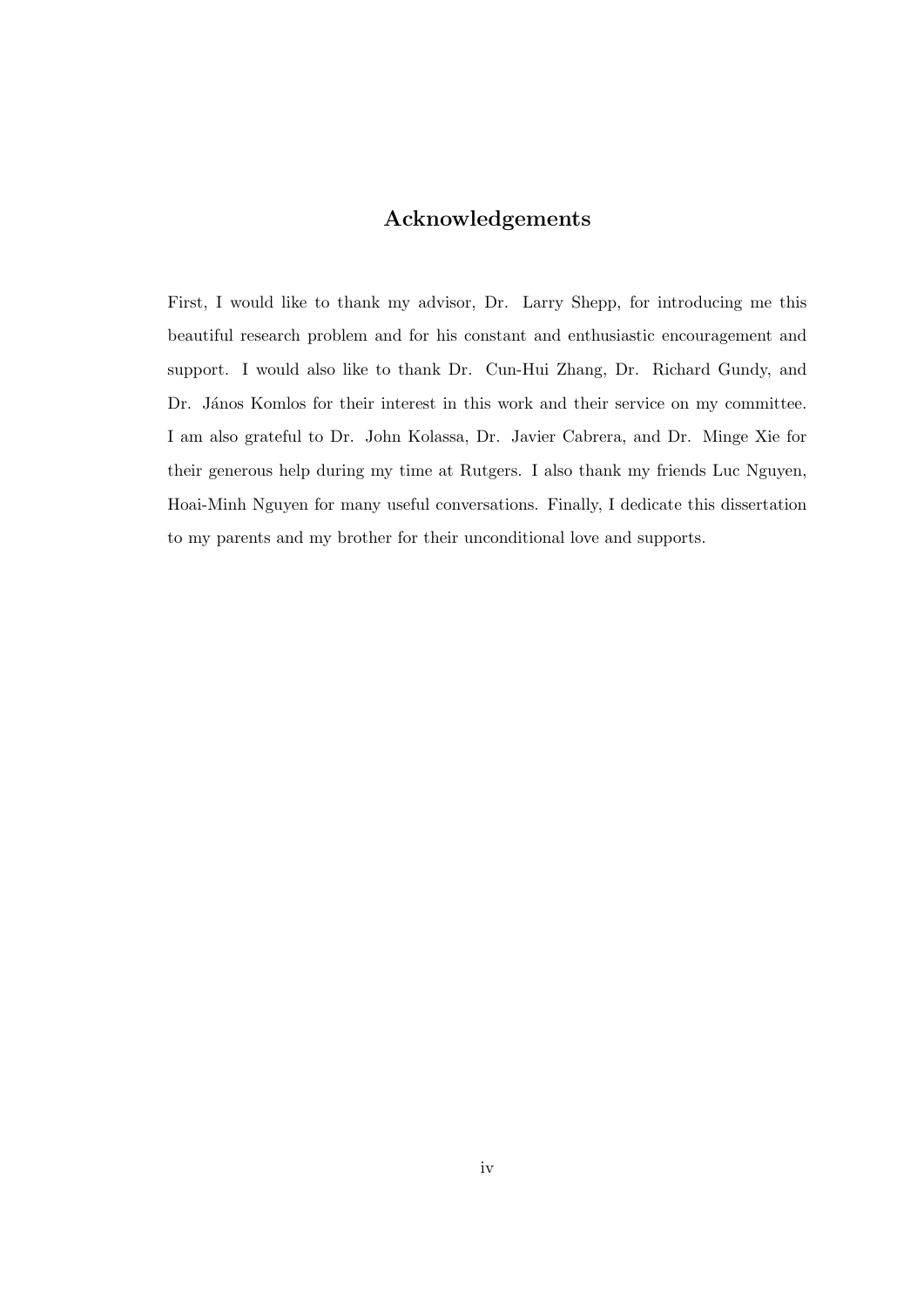# Table of Contents

| ii |      |                                                                                             |              |  |  |
|----|------|---------------------------------------------------------------------------------------------|--------------|--|--|
|    | iv   |                                                                                             |              |  |  |
|    |      |                                                                                             | $\mathbf{1}$ |  |  |
|    | 1.1. |                                                                                             | 1            |  |  |
|    |      |                                                                                             | 6            |  |  |
| 2. |      |                                                                                             | 11           |  |  |
|    |      |                                                                                             | 11           |  |  |
|    | 2.2. | A volume inequality concerning the intersection of convex set and its                       |              |  |  |
|    |      |                                                                                             | 11           |  |  |
|    | 2.3. |                                                                                             | 14           |  |  |
|    | 2.4. |                                                                                             | 16           |  |  |
|    | 2.5. |                                                                                             | 17           |  |  |
|    |      |                                                                                             | 20           |  |  |
|    |      | 3.1. The outline of the proof $\dots \dots \dots \dots \dots \dots \dots \dots \dots \dots$ | 20           |  |  |
|    | 3.2. | A necessary condition of covering a subspace                                                | 21           |  |  |
|    | 3.3. | A sufficient condition of covering a subspace                                               | 23           |  |  |
|    |      | 3.3.1.                                                                                      | 23           |  |  |
|    |      | A upper bound for the probability of not covering by random<br>3.3.2.                       |              |  |  |
|    |      |                                                                                             | 26           |  |  |
|    |      | A sufficient condition for covering a subspace<br>3.3.3.                                    | 30           |  |  |
|    | 3.4. | The necessary and sufficient condition of covering a line $\dots \dots \dots$               | 32           |  |  |
|    |      | 4. Covering the cross-section in $\mathbb{T}^d$                                             | 35           |  |  |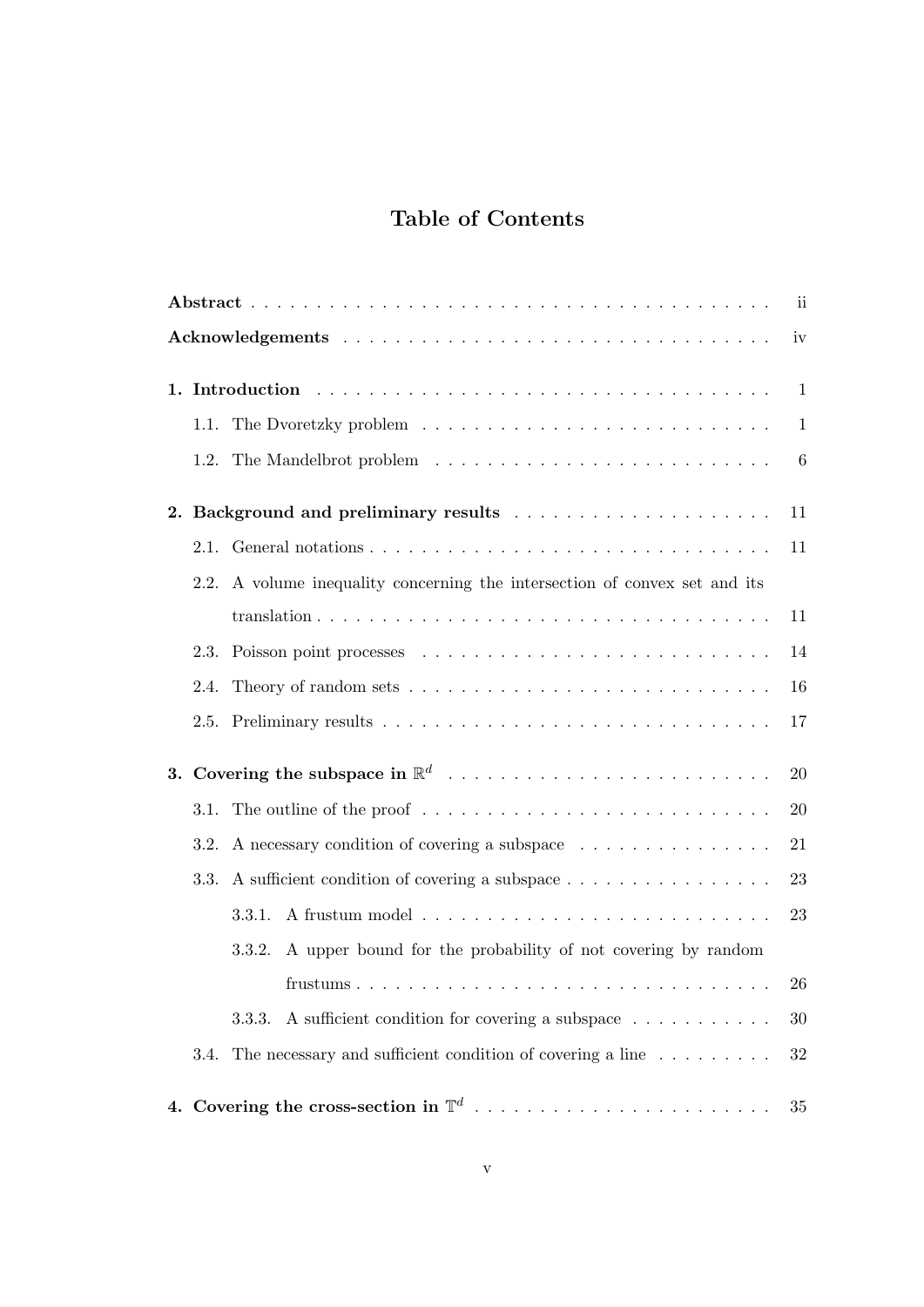|  |  | 5.2. A necessary condition for covering a Cantor set 48                                        |  |  |
|--|--|------------------------------------------------------------------------------------------------|--|--|
|  |  | 5.3. A sufficient condition for covering a Cantor set $\dots \dots \dots \dots \dots \dots$ 52 |  |  |
|  |  |                                                                                                |  |  |
|  |  |                                                                                                |  |  |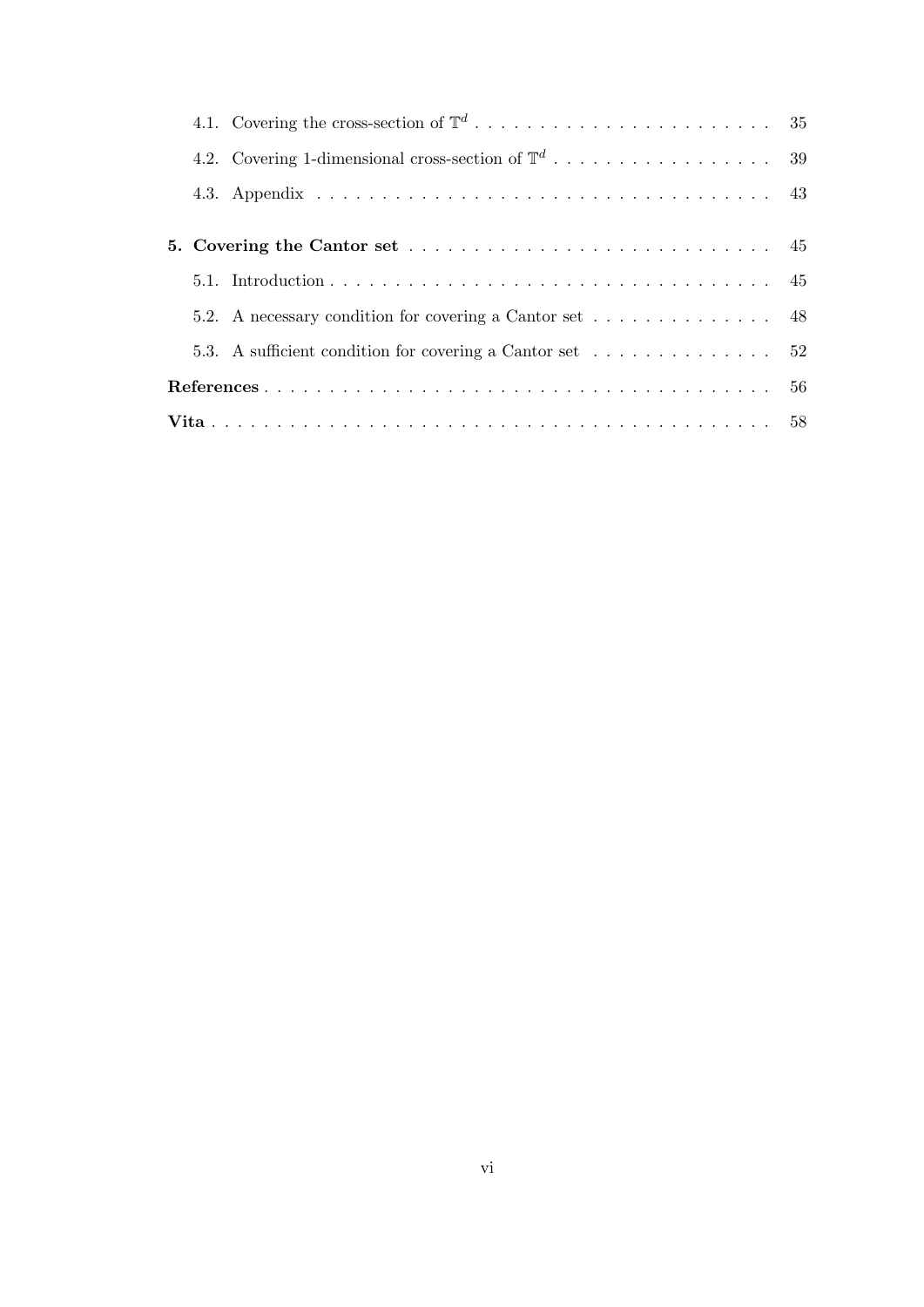## Chapter 1

## Introduction

### 1.1 The Dvoretzky problem

Consider the d-dimensional torus  $\mathbb{T}^d$ , where  $\mathbb{T} = \mathbb{R} \setminus \mathbb{Z}$  and a sequence of open convex sets  $g_1, g_2, \ldots$  with volumes  $v_1, v_2, \ldots$ , respectively. We suppose that  $v_1 > v_2 > \cdots >$  $v_n > \cdots$ , approaches zero. Let  $G_1, G_2, \cdots$  be translated copies of convex sets  $g_1, g_2, \ldots$ , placed independently and randomly on  $\mathbb{T}^d$ ; that is,  $G_k = \omega_k + g_k$ , where  $\omega_k$ 's are independently uniformly distributed random variables on  $\mathbb{T}^d$ . A random covering U is defined as a union of all convex sets  $G_k$ , i.e.,  $U = \bigcup G_k$ . It is of interest to find a necessary and sufficient condition on the sequence  $\{v_k\}$  for almost sure covering; that is,  $P(A \subset U) = 1$ , for a set of interest A.

The problem was first posed by A. Dvoretzky [6] for  $d = 1$ , where  $G_k$ 's are random arcs on a unit circumference circle. It is easy to see that a fixed point in T is covered almost surely if  $\sum v_k = \infty$ , using the Borel-Catelli lemma. Furthermore, when  $\sum v_k =$  $\infty$ , the Lebesgue measure, m, of the uncovered part is zero almost surely. Indeed, m is non-negative and its expected value is zero. That is,

$$
Em = E \int_0^1 \mathbb{I}\{x \text{ not covered by } U\} dx = \int_0^1 P(x \notin U) dx = 0.
$$

However, A. Dvoretzky, in [6], constructed a sequence  $\{v_k\}_{k=1}^{\infty}$  such that the union of those corresponding arcs covers every fixed point almost surely but fails to cover the whole circle almost surely. Since then, the question of finding a necessary and sufficient condition attracted attentions of many people, including P. Lévy, J. P. Kahane [15, 16], P. Erdö [8], P. Billard [3], B. Mandelbrot [20]. Finally, it was settled in 1972 by L.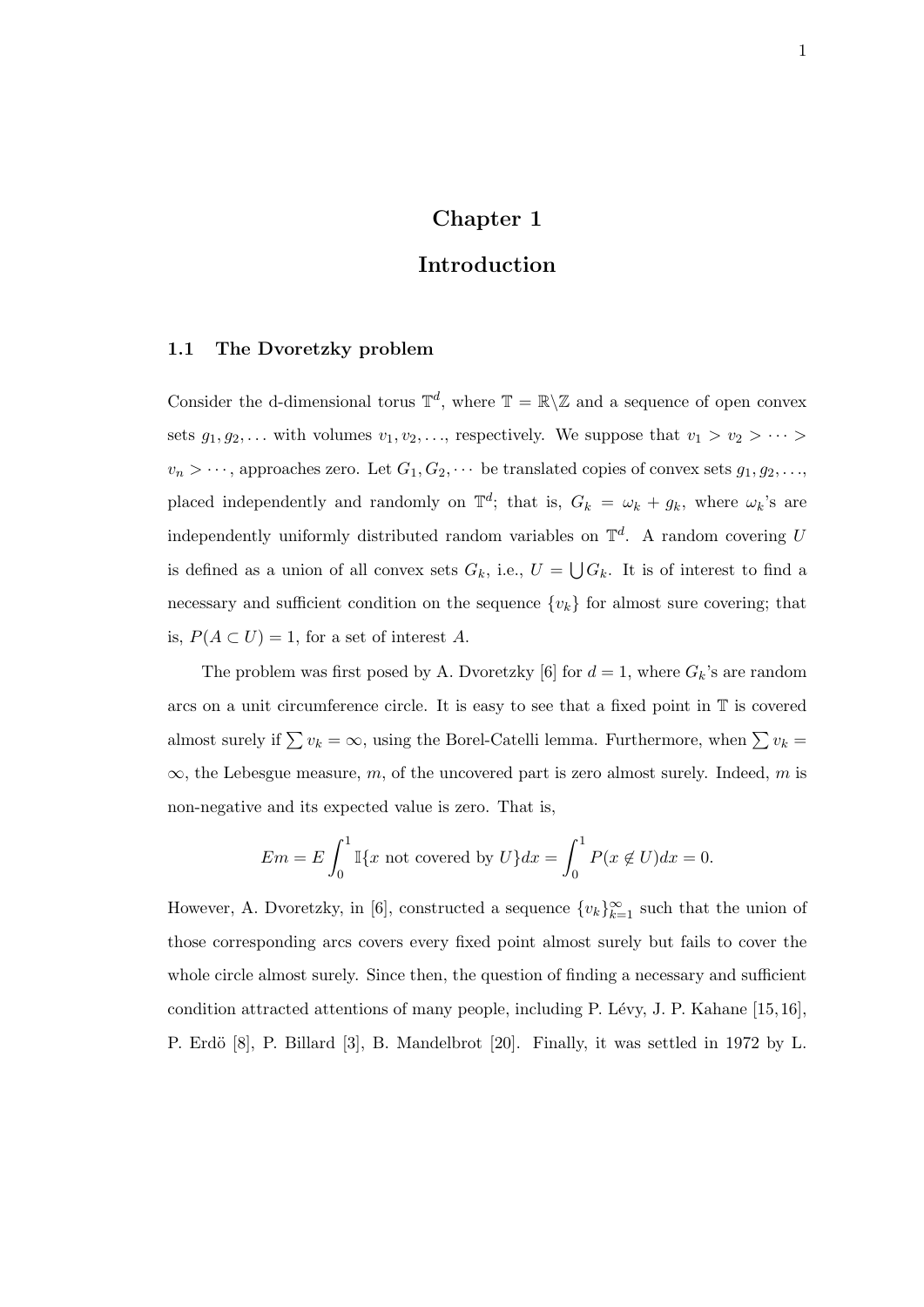Shepp [25], who showed that  $\mathbb T$  is covered almost surely if and only if

$$
\sum_{n=1}^{\infty} n^{-2} \exp(v_1 + \dots + v_n) = \infty.
$$
 (1.1)

Yet, several related questions remained open, and some were considered afterwards. J-P. Kahane [16] and J. Hawkes [10] considered conditions on  $\{v_k\}$  for covering an  $\alpha$ Hausdorff dimensional set almost surely. In an attempt to generalize Shepp's condition, Wschebor [30] considered a sequence of random measurable sets with Lebesgue measure  $v_k$ 's, instead of random arcs. He concluded that if a random covering with arcs can not cover the circle, a random covering with measurable sets can not do any better. In fact, Huffer and Shepp [11] showed that the probability of covering the circle by  $n$  arcs is Schur-convex. It suggests that replacing arcs by measurable sets with the same length make it harder to cover the circle. However, whether  $(1.1)$  is a necessary and sufficient condition for covering with open measurable sets remains open. A. Durand [5] computed the Hausdorff measure of the almost sure covered set in the Dvoretzky setting. Recently, Jonasson and Steif [14] considered two interesting dynamical models of the Dvoretzky problem, where arcs are allowed to move along the circle according to a Brownian motion and to be updated according to a Poisson process, looking for conditions when covering fails at some time even when (1.1) holds.

In the high dimensional setting, as given above, no complete solution has been found yet. Most of recent results are mainly due to J-P. Kahane [17–19]. Let A be a compact set of  $\mathbb{T}^d$  and  $\sigma$  be a probability measure on A. Let  $\chi_k$  be the characteristic function of  $G_k$ , and define

$$
\xi_k(x) = \int_{\mathbb{T}^d} \chi_k(x+y) \chi_k(y) dy,
$$

that is,  $\xi_k(x)$  is the volume of the intersection between  $G_k$  and its translation  $G_k + x$ . We also define

$$
\int f(x)d\tau(x) = \int \int f(x-y)d\sigma(x)d\sigma(y).
$$

Kahane [17] gave a necessary condition for almost sure covering

**Proposition 1.1.** If  $\sum v_k^2 < \infty$  and

$$
\int \prod (1 + \xi_k(x)) d\tau(x) < \infty,
$$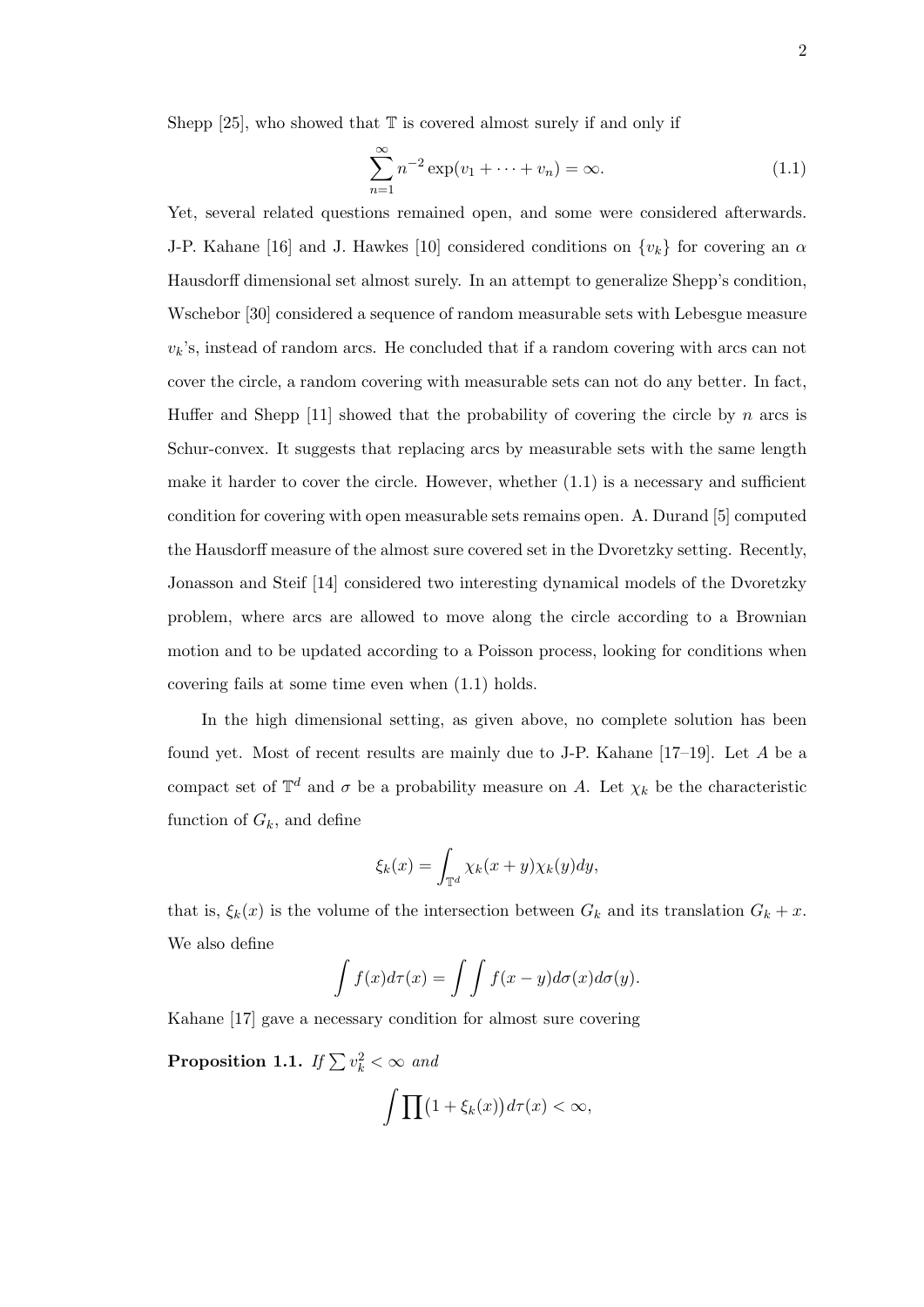then A is not covered almost surely.

The proposition leads to several more straightforward conditions

**Proposition 1.2.** If A is a Lebesgue measurable set with positive measure and  $g_k$ 's are convex with

$$
\sum v_k^2 \exp(v_1 + \dots + v_k) < \infty,
$$

then A is not covered almost surely.

**Proposition 1.3.** If A has positive  $\alpha$ -dimensional Hausdorff measure,  $\sum v_k^2 < \infty$ , and

$$
\sum v_k d_k^{\alpha} \exp(v_1 + \dots + v_k) < \infty,
$$

where  $d_k$  is the diameter of  $g_k$ , then A is not covered almost surely.

**Remark 1.4.** The condition  $\sum v_k^2 < \infty$  can be relaxed, as one can show that when  $\sum v_k^2 = \infty$ , the whole torus  $\mathbb{T}^d$  is covered almost surely. In fact, we provide a proof for a more general result, lemma 4.1 in chapter 4, which says that if  $\sum v_k^{1+\varepsilon} = \infty$ , for some  $\varepsilon > 0$ , then the torus  $\mathbb{T}^d$  is covered almost surely.

Kahane also gave a sufficient condition in [17].

**Proposition 1.5.** If  $g_k$ 's are convex and

$$
\overline{\lim}_{n \to \infty} \left( \sum_{k=1}^{n} v_k - d \log n \right) = \infty,
$$

then  $\mathbb{T}^d$  is covered almost surely.

Since then, there has not been any breakthrough on this general problem. Several people have tackled this problem with some additional assumptions. The most common one is that all random sets are homothetic to a pre-specified convex set  $\mathcal C$  with volume 1 and center of gravity at the origin. Y. El Hélou [7] shows

Theorem 1.6. Suppose

$$
D = \overline{\lim}_{n \to \infty} \left( \frac{1}{\log(1/v_n)} \sum_{k=1}^n v_k \right),\,
$$

and the box dimension of A is  $\alpha$ .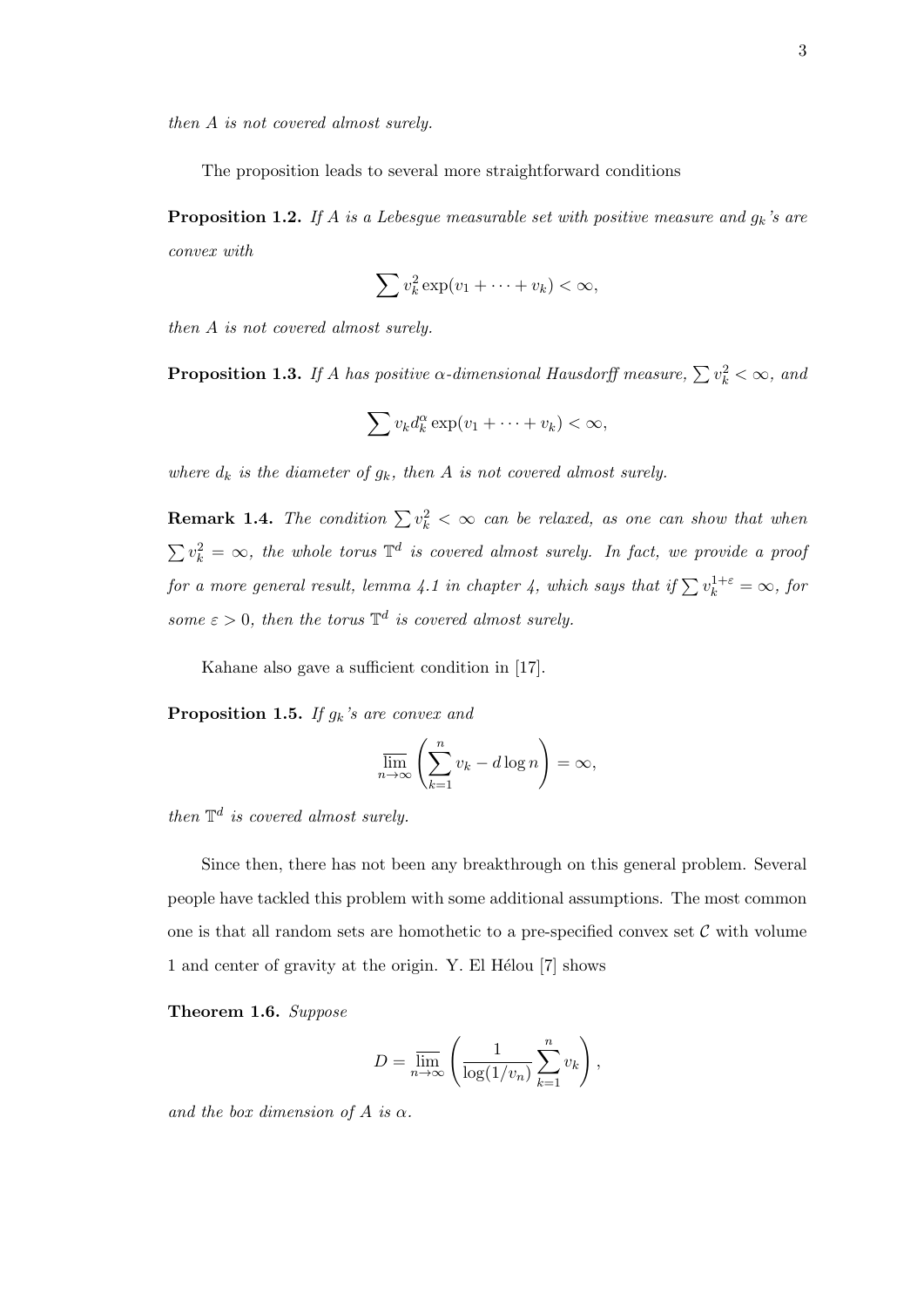- 1. If  $\alpha/d < D$ , then A is covered almost surely.
- 2. If  $\alpha/d > D$ , then A is not covered almost surely.
- 3. The random subset of A which is not covered infinitely often has Hausdorff dimension  $\alpha - Dd$  a.s.

**Corollary 1.7.** The torus  $\mathbb{T}^d$  is covered almost surely if  $D > 1$  and not covered almost surely if  $D < 1$ .

However, the corollary 1.7 is inconclusive about the coverage of  $\mathbb{T}^d$  when  $D = 1$ . To close the gap between the necessary condition and the sufficient condition, Kahane [19] considered a more restricted family of convex sets, which he called "simplex-like" convex sets. Precisely, a convex set  $\mathcal C$  belongs to this family if it satisfies

- (a) Convex set C has a  $(d-1)$ -dimensional face, denoted by  $\pi$ .
- (b) There exist a cone  $\gamma$  with vertex at the origin such that  $\gamma + x$  intersects C when  $x \in \pi$  and is disjoint from C when  $x \in \partial C \setminus \pi$ , where  $\partial C$  is the boundary of C.

For example, simplexes, cones, or frustums belong to this family. In 2 dimension, any quadrilateral that is not a parallelogram also belongs to this family. Another example is a spherical cap that is strictly contained in half of a sphere. However, squares, cubes, cylinders, circles, balls, etc. are not members of this family. He showed [19] that with the convex set  $\mathcal C$  belonging to this family, the necessary and sufficient condition for covering  $\mathbb{T}^d$  almost surely is

$$
\int_0^1 \exp\left(\sum_{n=1}^\infty v_n \left(1 - \left(s/v_n\right)^{1/d}\right)^+\right) ds = \infty.
$$

Recently, S-Y Shiu [28] found a necessary and sufficient condition for covering a connected curve (i.e. a one-dimensional cross-section) on the 2-dimensional torus with random squares. He showed that

Proposition 1.8. A necessary and sufficient condition for covering the connected curve  $\{0\} \times \mathbb{T}$  is

$$
\sum_{n=1}^{\infty} \frac{l_n}{\left(\sum_{i=1}^n l_i\right)^2} \exp\left(\sum_{i=1}^n l_i^2\right) = \infty,
$$

where  $l_1, l_2, \ldots$  are side lengths of those squares.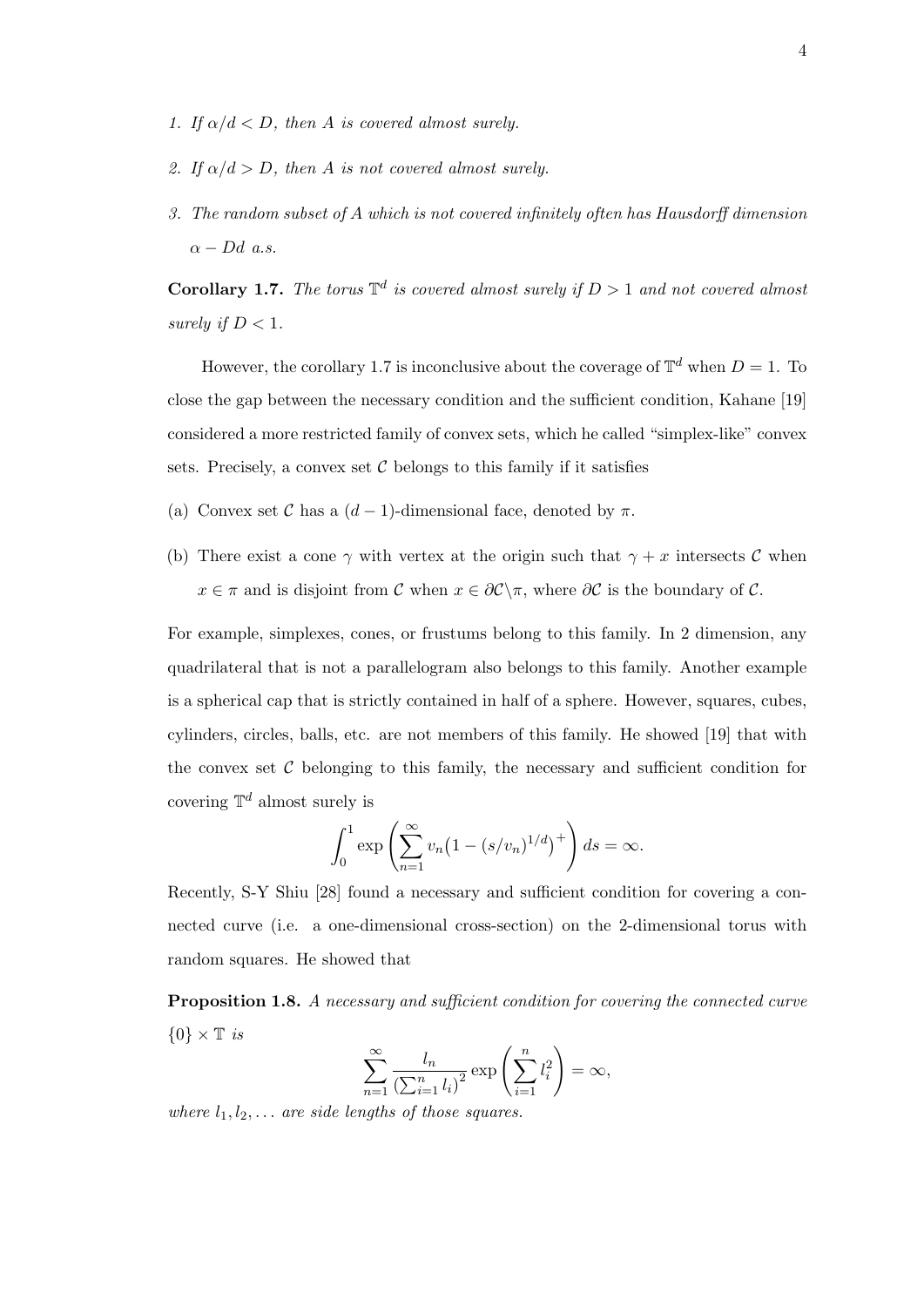In this thesis, one of our main results provides a necessary condition and a sufficient condition for covering any k-dimensional cross-section of  $\mathbb{T}^d$  almost surely, which improves the result of El Hélou, but fails to obtain the necessary and sufficient condition as Kahane's result (although we consider a general convex set instead of Kahane's restricted convex set). Furthermore, we also generalize Shiu's result, proposition 1.8, and proves a necessary and sufficient condition for covering a connected curve in  $\mathbb{T}^d$  by any general convex set.

**Theorem A.** Let  $\{g_n\}$  be a sequence of open convex sets in  $\mathbb{T}^d$  that are homothetic to a pre-specified convex set with volume 1 and center of gravity at the origin, and  $\{v_n\}$ for  $n = 1, 2, \cdots$  be their volumes. Then

(i) (Sufficient condition) A fixed k-dimensional cross-section of  $\mathbb{T}^d$  is covered almost surely, if

$$
\int_0^1 \exp\left\{ (1-\varepsilon) \sum_{n=1}^\infty v_n \left( 1 - \frac{s^{1/k}}{v_n^{1/d}} \right)^+ \right\} ds = \infty, \quad \text{for some } \varepsilon > 0.
$$

(ii) (Necessary condition) A fixed k-dimensional cross-section of  $\mathbb{T}^d$  is not covered almost surely, if

$$
\int_0^1 \exp\left\{\sum_{n=1}^\infty v_n \left(1 - \frac{s^{1/k}}{v_n^{1/d}}\right)^+\right\} ds < \infty
$$

(iii) Moreover, a necessary and sufficient condition for covering a connected curve  $\mathbb{T} \times \{0\}^{d-1}$ , *i.e.*,  $k = 1$  almost surely is

$$
\sum_{n=1}^{\infty} \frac{v_n^{(d-1)/d}}{a_n^2} \exp\{v_1 + \dots + v_n\} = \infty,
$$

where

$$
a_n = \sum_{k=1}^n v_k^{(d-1)/d}.
$$

**Remark 1.9.** In case of  $d = 2$  and the convex set is a square, our necessary and sufficient condition for covering a connected curve recovers Shiu's result [28].

Remark 1.10. The theorem A strongly suggests that the necessary and sufficient condition on  $\{v_k\}$  for covering any k-dimensional cross-section of  $\mathbb{T}^d$  almost surely is

$$
\int_0^1 \exp\left\{\sum_{n=1}^\infty v_n \left(1 - \frac{s^{1/k}}{v_n^{1/d}}\right)^+\right\} ds = \infty.
$$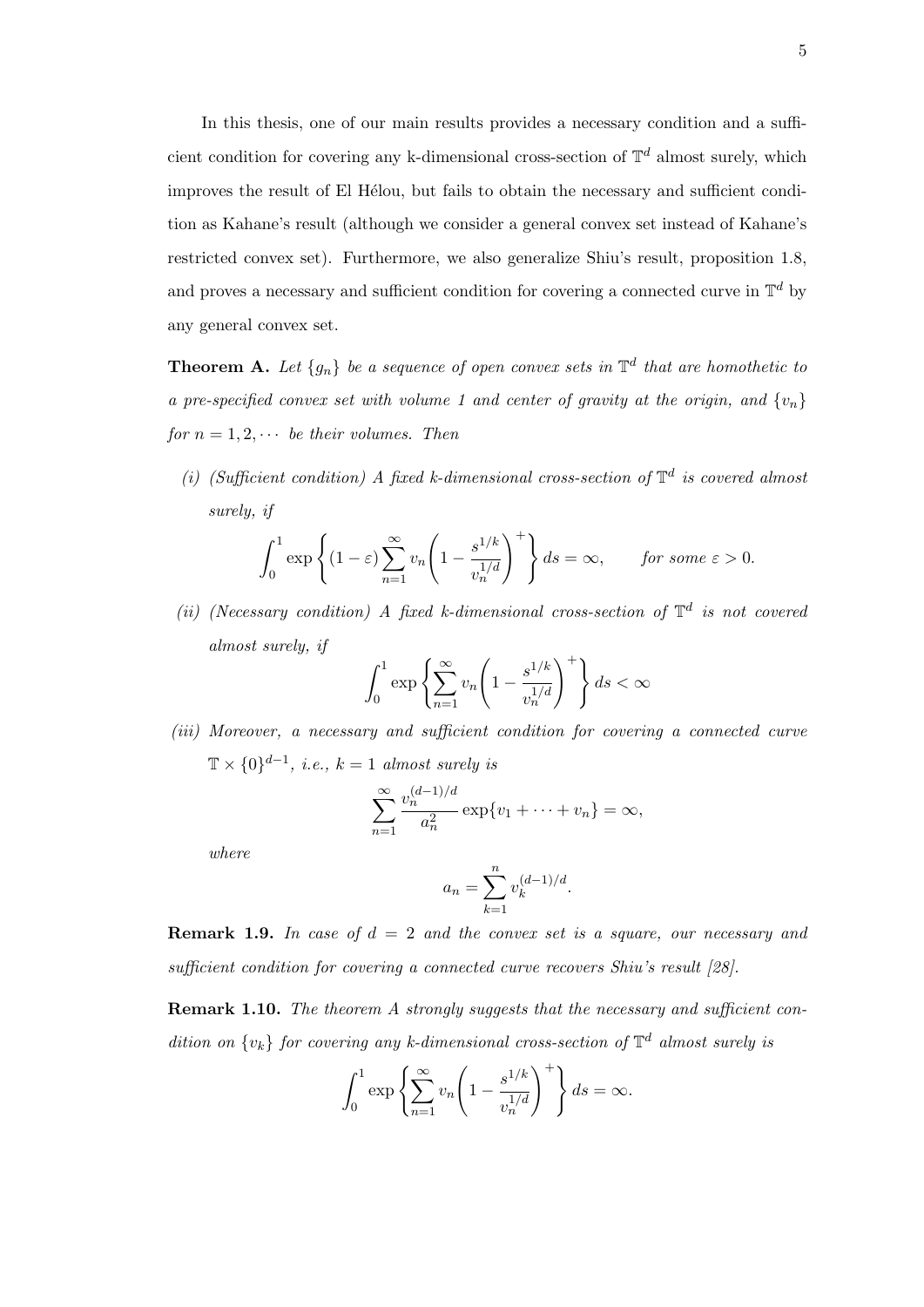**Remark 1.11.** In the expository paper  $\left[\frac{27}{1}\right]$ , L. Shepp conjectured that there exists a convex set C and a scaling sequence  $\{v_n\}$  such that the corresponding union of scaled convex sets covers  $(k-1)$ -dimensional hyperplane with probability 1 but does not cover k-dimensional hyperplane almost surely. The theorem A effectively confirms the conjecture. In fact, consider any convex set C and a sequence  $\{v_k = \frac{\lambda}{k+1}, k = 1, 2, 3, \ldots\}$ . The theorem A implies that

- (a) When  $\lambda > 1$ , the whole torus  $\mathbb{T}^d$  is covered almost surely.
- (b) When  $\lambda < 1$ , the whole torus  $\mathbb{T}^d$  is not covered almost surely.
- (c) When  $\lambda > k/d$ , the k-dimensional hyperplane is covered almost surely.
- (d) When  $\lambda < k/d$ , the k-dimensional hyperplane is not covered almost surely.

### 1.2 The Mandelbrot problem

Let C be a convex set in  $\mathbb{R}^d$  with volume 1 and center of gravity at the origin. We define a random covering as the union of random convex sets which are translated and scaled copies of C in  $\mathbb{R}^d$ . More precisely, let  $\Phi$  be a Poisson point process on  $\mathbb{R}^d \times (0,\infty)$ , with intensity  $\lambda_d \times \mu$ , where  $\lambda_d$  is a Lebesgue measure in  $\mathbb{R}^d$  and  $\mu$  is a  $\sigma$ -finite measure on  $(0, \infty)$ . For each point  $(x_k, z_k) \in \Phi$ , where  $x_k \in \mathbb{R}^d$  and  $z_k \in (0, \infty)$ , we define a random convex set as  $\mathcal{C}_k = x_k + z_k \cdot \mathcal{C}$ , and a random covering U as  $U = \bigcup \mathcal{C}_k$ . Similar to the Dvoretzky problem, the question of interest is to find a necessary and sufficient condition on the measure  $\mu$  for almost sure covering. That is, set A is said to be covered almost surely if  $P(A \subset U) = 1$ . It is easy to show that a condition for covering any arbitrary point in  $\mathbb{R}^d$  is

$$
\int_0^\infty z^d d\mu(z) = \infty. \tag{1.2}
$$

Indeed, due to the translation invariant property of Poisson point processes, the probability of almost sure covering of any point is equivalent to that of the origin. Also, random convex set  $\mathcal{C}_k$  covers the origin if  $-\frac{x_k}{z_k}$  $\frac{x_k}{z_k} \in \mathcal{C}$ . Let A be a cone such that

$$
A = \{(x, z) : x \in \mathbb{R}^d, z \in (0, \infty), -\frac{x}{z} \in \mathcal{C}\}.
$$
 (1.3)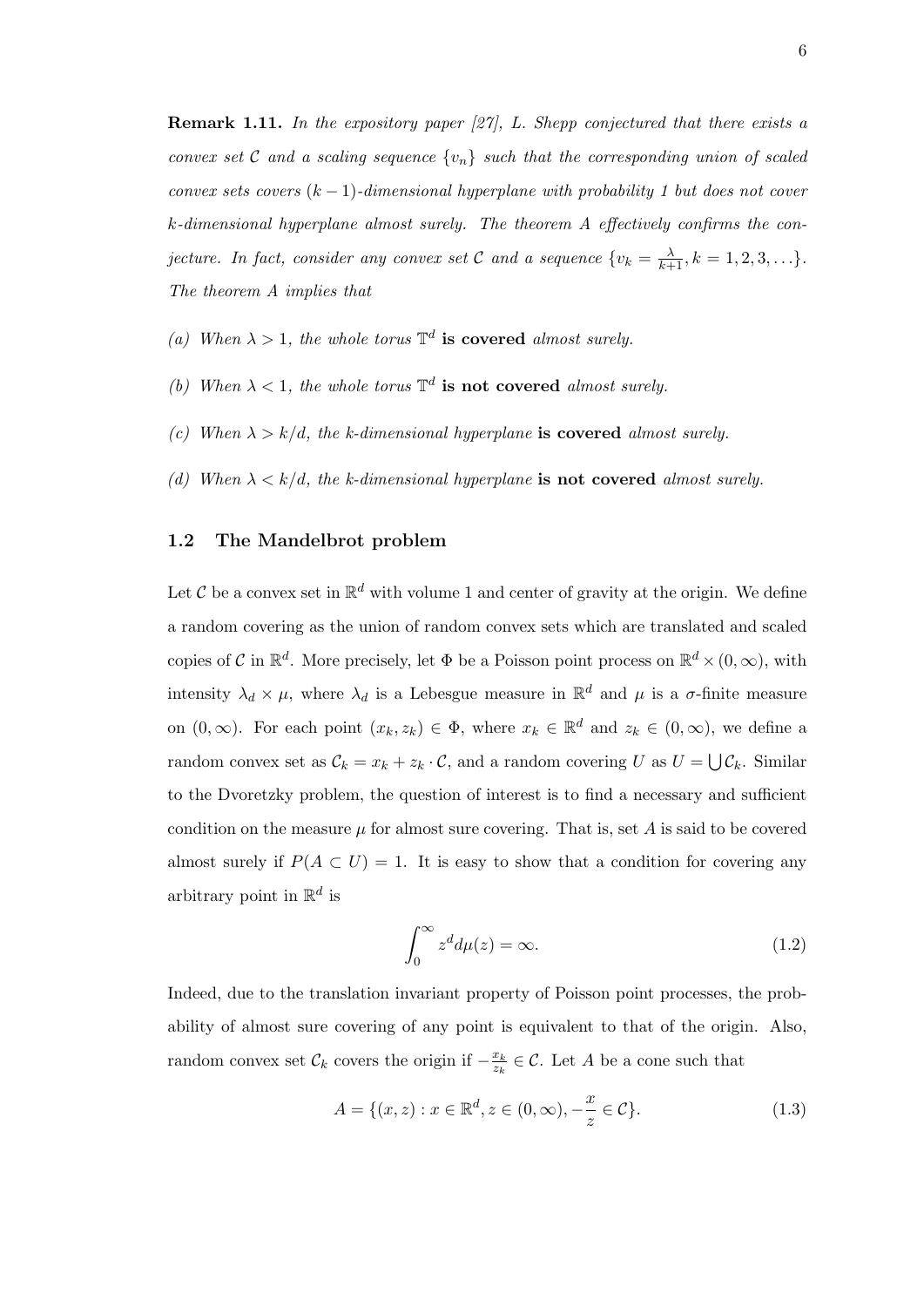The origin is covered by the union of random convex sets almost surely if A contains at least one point of  $\Phi$  with probability 1. That is,  $P(N(A) > 0) = 1$  or  $P(N(A) = 0) = 0$ , where  $N(\cdot)$  is the total number of points of  $\Phi$  in a given region. It follows that

$$
P(N(A) = 0) = \exp(-\lambda \otimes \mu(A)) = 0
$$

which implies  $(1.2)$ . Furthermore, when  $(1.2)$  holds, P. Hall [9] showed that the Lebesgue measure of the uncovered set is zero almost surely. In other words, the random covering covers the whole space almost everywhere almost surely. Hence, it is natural to ask whether we can replace "almost everywhere" by "everywhere". That is, what is a necessary and sufficient condition on the measure  $\mu$  such that a given set is covered with probability 1?

The problem was first raised by B. Mandelbrot [21] for the case when  $d = 1$ , i.e., random intervals on the real line. He remarked that his problem is closely related to the Dvoretzky problem; however, his setting is more natural to Dvoretzky's setting, and could provide an insight to the solution of this problem. In fact, by using a similar approach as in [25] for the Dvoretzky problem, L.A. Shepp [26] gave a necessary and sufficient condition on  $\mu$  for covering the whole real line a.s.,

$$
\int_0^1 \exp\left\{ \int_x^\infty (z-x) d\mu(z) \right\} dx = \infty. \tag{1.4}
$$

It is easy to see that the Mandelbrot problem's condition (1.4) is identical to that of the Dvoretzky problem (1.1) when

$$
d\mu(z) = \sum \delta_{z_i}(z), \qquad (z_i^d = v_i)
$$

where  $\delta$  is a Dirac measure. Similar to the generalized version of the Dvoretzky problem in the one dimension, Wschebor  $[31]$  showed that if  $(1.4)$  does not hold, the random covering, constructed by replacing intervals with Lebesgue measurable sets, can not cover the whole real line with probability 1. Later on, when tackling the Dvoretzky problem in the high dimension, the main approach is to consider the equivalent Mandelbrot problem, obtaining results and then "converting" those to the Dvoretzky problem, as have been done in [1,13,19]. Therefore, one can generally view the Mandelbrot problem as a non-compact version of the Dvoretzky problem.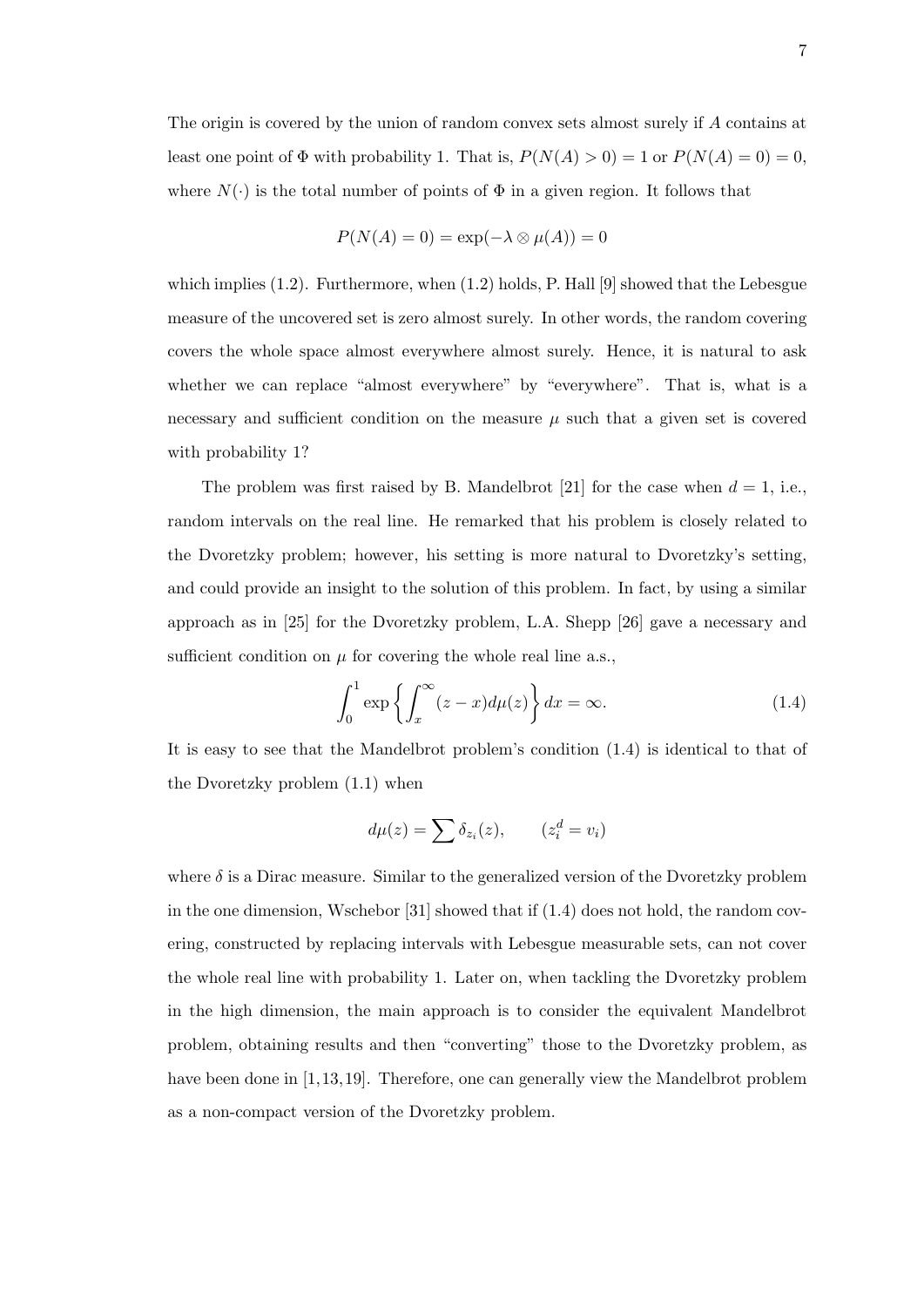Despite a close relation, there is a distinct difference between these two problems. In the Dvoretzky problem, the size of all convex sets is naturally less that 1 (otherwise, it is a trivial case); meanwhile, there is no restriction on those sizes in the Mandelbrot problem. Due to this, Mandelbrot defined two types of almost sure covering: (1) by a few very large volume convex sets and (2) by a large number of very small convex sets. It leads to the following definition about the measure  $\mu$  with respect to the covering behavior,

Definition 1.12. Consider a random covering constructed from a Poisson point process with intensity  $\lambda \otimes \mu$ .

- (i) A measure  $\mu$  is said to give a high frequency coverage if the whole space is covered almost surely by convex sets whose volume is less than 1.
- (ii) A measure  $\mu$  is said to give a low frequency coverage if the whole space is covered almost surely by convex sets whose volume greater than or equal to 1.

To study these two types of coverage separately, we restrict the support of the measure  $\mu$  on  $(1,\infty)$  for the low frequency covering case and on  $(0,1]$  for the high frequency covering case. Note that the cutoff value of 1 is arbitrary and can be set to any positive real value. L. Shepp [26] showed that when  $d = 1$ , the necessary and sufficient condition on  $\mu$  to give a low frequency coverage is identical to (1.2), and high frequency coverage is (1.4).

The problem extends to the higher dimensional setting, as given here, with the goal of finding a necessary and sufficient condition on  $\mu$  for almost sure coverage. When restricting the convex set  $\mathcal C$  to be a ball and the measure  $\mu$  to be finite, Roy and Meester [23] showed that the condition (1.2) is a necessary and sufficient condition for covering the whole space almost surely. Biermé and Estrada [2] extended Roy and Meester result, and showed that a necessary and sufficient condition on a  $\sigma$ -finite measure  $\mu$  for a low frequency coverage when C is a ball is

$$
\int_1^\infty r^d d\mu(r) = \infty.
$$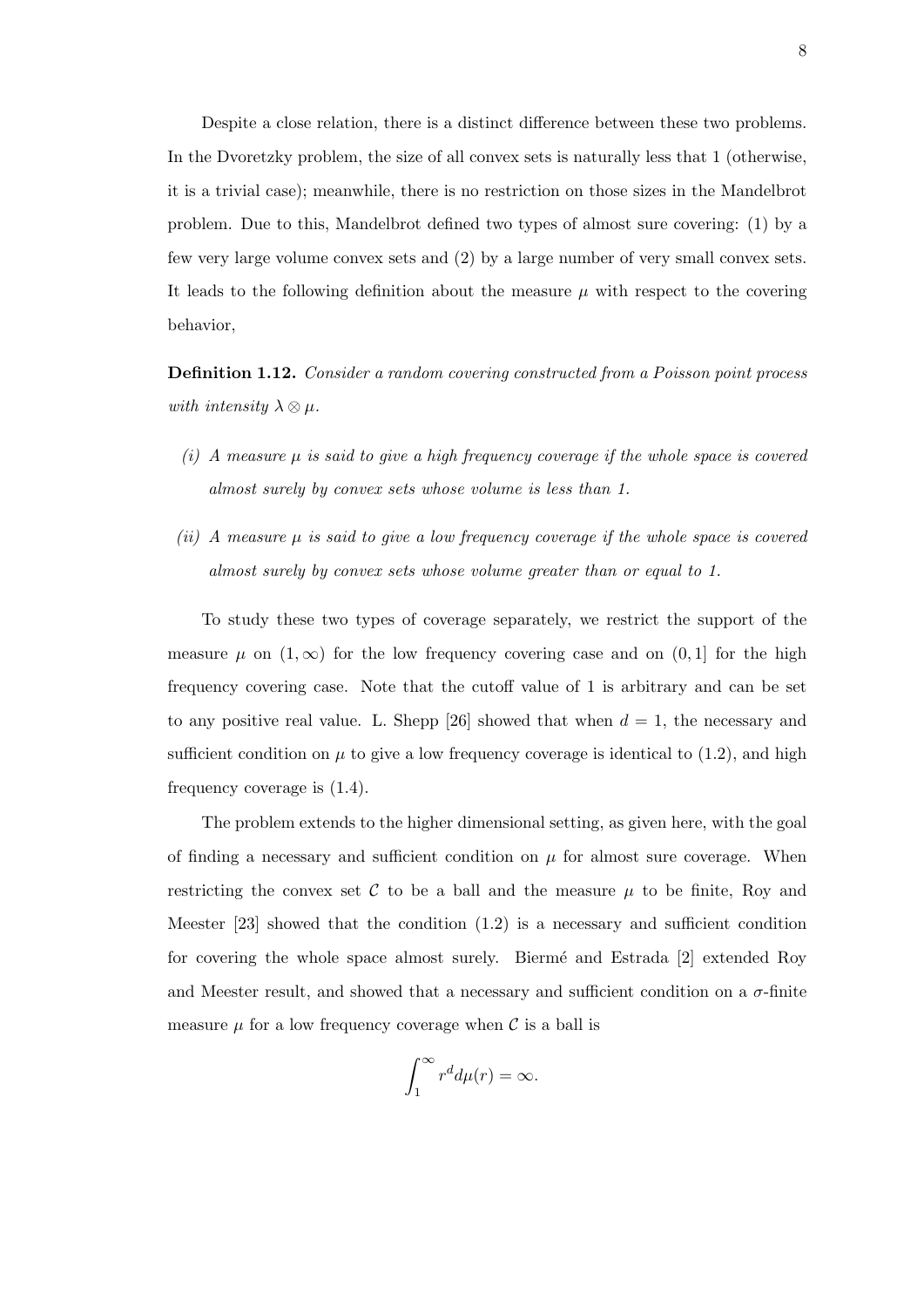Furthermore, Biermé and Estrada also showed that a necessary condition and a sufficient condition for covering  $\mathbb{R}^d$  by random balls is

(i) A necessary condition for high frequency covering by random Poisson balls is

$$
\int_0^1 u^{d-1} \exp\left(\int_u^1 r^{d-1}(r-u)d\mu(r)\right) du = \infty.
$$

(ii) A sufficient condition for high frequency covering by random Poisson balls is

$$
\limsup_{u \to 0} u^d \exp\left(\int_u^1 (r - u)^d d\mu(r)\right) = \infty.
$$

Up to now, the only necessary and sufficient condition available for a high frequency coverage was obtained by J-P. Kahane, when he consider a restricted family of convex sets, as mentioned in the Dvoretzky problem subsection. He showed that the whole  $\mathbb{R}^d$ is covered almost surely if and only if

$$
\int_0^1 \exp\left(\int_x^1 (z-x)z^{d-1}d\mu(z)\right)x^{d-1}dx = \infty.
$$
 (1.5)

Hence, it is tempting to conjecture that the condition (1.5) holds for any convex set. However, we fail to relax the restriction on the shape of the convex set. Alternatively, we find a necessary condition and a sufficient condition separately, whose gap is very narrow. In chapter 3, we show that

**Theorem B.1.** (High frequency coverage) Let  $\mu$  be a  $\sigma$ -finite non-negative measure on (0, 1]. Then,

(i) (Sufficient condition) A union of random convex sets covers a k-dimensional hyperplane in  $\mathbb{R}^d$  with probability 1, if

$$
\int_0^1 \exp\left((1-\varepsilon)\int_x^1 (z-x)z^{d-1}d\mu(z)\right)x^{k-1}dx = \infty, \quad \text{for some } \varepsilon > 0.
$$

(ii) (Necessary condition) If a union of random convex sets covers a k-dimensional hyperplane in  $\mathbb{R}^d$  with probability 1, then

$$
\int_0^1 \exp\left(\int_x^1 (z-x)z^{d-1}d\mu(z)\right)x^{k-1}dx = \infty.
$$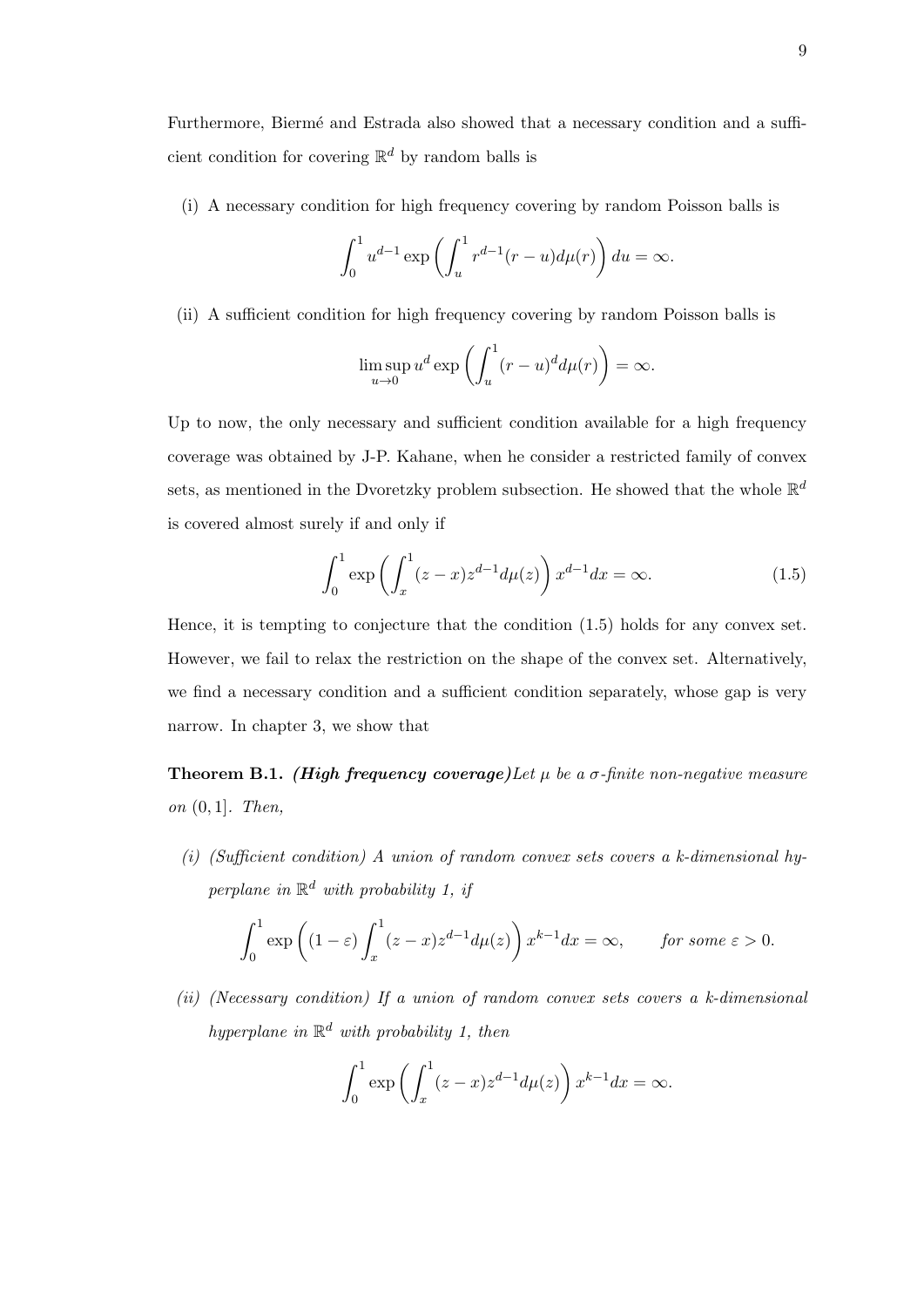(iii) Moreover, when  $k = 1$ , i.e., an arbitrary line in  $\mathbb{R}^d$ , a necessary and sufficient condition on  $\mu$  for almost sure covering is

$$
\int_0^1 \exp\left(\int_x^\infty (z-x)z^{d-1}d\mu(z)\right)dx = \infty.
$$

**Remark 1.13.** The theorem B.1 is a strong indication that  $(1.5)$  is indeed a general necessary and sufficient condition on  $\mu$  for covering the whole space, regardless the shape of the convex set.

**Theorem B.2.** (Low frequency coverage) A union of random convex sets covers the whole space with probability one if and only if

$$
\int_1^\infty z^d d\mu(z) = \infty.
$$

**Remark 1.14.** The theorem B.2 implies that the whole space is covered almost surely by a low frequency measure if and only if any arbitrary subset is covered almost surely. It indicates that the low frequency coverage is easier to occur than the high frequency coverage. For example, consider the measure  $d\mu(z) = \lambda z^{-(d+1)}dz, \lambda > 0$ . From theorem B.1 and theorem B.2, we have that

- (a) When  $\lambda > d$ , the measure  $\mu$  gives a high frequency covering.
- (b) When  $\lambda < d$ , the measure  $\mu$  does not give a high frequency covering.
- (c) Regardless of the value of  $\lambda$ , the measure  $\mu$  gives a low frequency covering.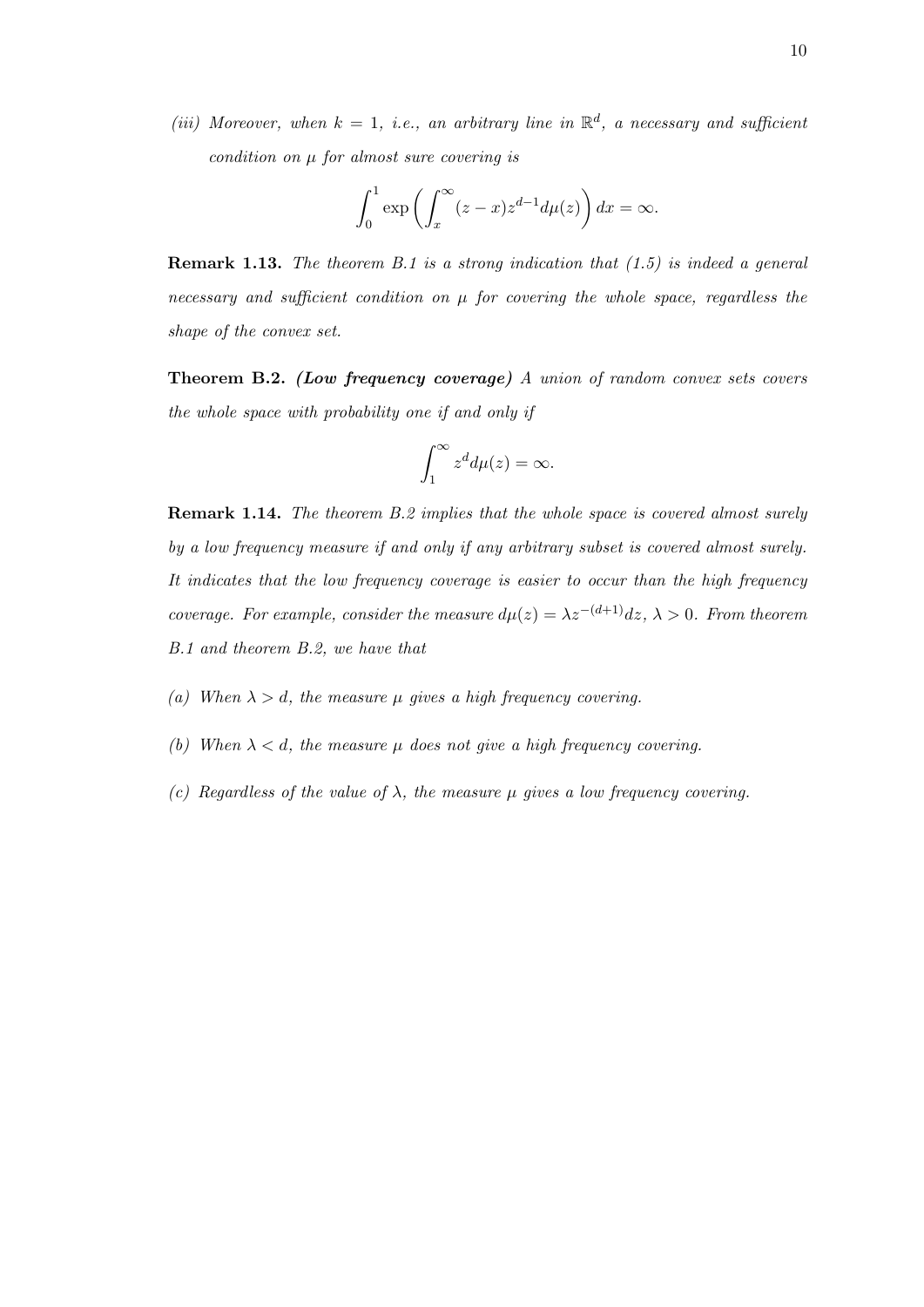## Chapter 2

## Background and preliminary results

### 2.1 General notations

- We use  $\mathbb{R}^d$  to denote the d-dimensional Euclidean space,  $\mathcal{B}(\mathbb{R}^d)$  for the  $\sigma$ -field on the Borel sets. The notation  $\mathbb{R}^k \times \{0\}^{d-k}$  is denoted the k-dimensional hyperplane where the  $(k+1)$ <sup>th</sup> to the  $d^{th}$  coordinate are all zero. The notation  $\mathbb{Z}^d$  and  $\mathbb{Q}^d$  is used to denote the set in  $\mathbb{R}^d$  whose coordinates are integer and rational number, respectively.
- In  $\mathbb{R}^d$ , two set operator addition and multiplication by a real number is defined as following: For set A and B in  $\mathbb{R}^d$ , and a real number  $\lambda$

$$
A + B = \{x + y : x \in A, y \in B\}
$$

$$
\lambda A = \{\lambda x : x \in A\}.
$$

A translate of A is defined as  $x + A = \{x + y : y \in A\}.$ 

- The Lebesgue measure in  $\mathbb{R}^d$  is denoted by  $\lambda_d$ . For a set A in  $\mathbb{R}^d$ , we write |A| for the d-dimensional volume of A. When integrating with respect to the Lebesgue measure, we use dx instead of  $\lambda_d(dx)$ .
- We use  $\|\cdot\|$  to denote the Euclidean norm,  $|x|$  to denote the large integer that smaller or equal x, and  $(x)^{+} = \max(x, 0)$ .

# 2.2 A volume inequality concerning the intersection of convex set and its translation

A set A is said to be convex if a line segment connecting any two points of A is contained in A. The diameter,  $diam A$ , of A is the supremum of the distance between two points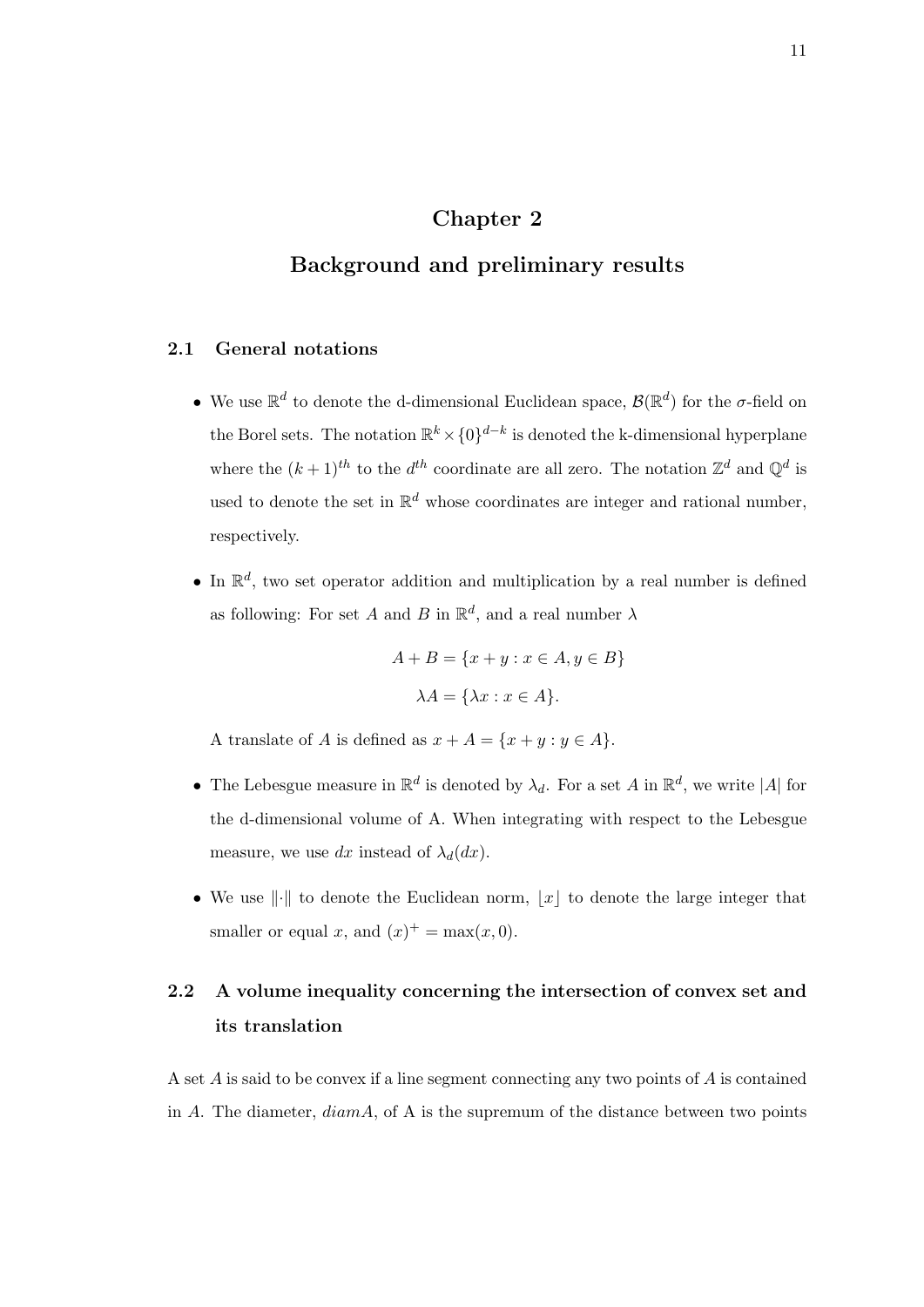of the set. The circumradius of a set A is the minimum radius of a Euclidean ball which contains the set. The minimum ball is called the circumball of A. Opposite to the circumradius is the inradius, the maximum radius of a Euclidean ball which is contained in the set.

One of the useful theorem in convex geometry is the Minkowski theorem on mixed volumes

**Theorem 2.1** (Minkowski theorem). Let  $C_1, \ldots, C_m$  be convex sets in  $\mathbb{R}^d$ . Then there are coefficients  $V(C_{i_1},...,C_{i_d})$ ,  $1 \leq i_1,...,i_d \leq m$ , called mixed volumes, which are symmetric in the indices and such that

$$
|\lambda_1 C_1 + \cdots + \lambda_m C_m| = \sum_{i_1, \ldots, i_d=1}^m V(C_{i_1}, \ldots, C_{i_d}) \lambda_{i_1} \cdots \lambda_{i_d} \text{ for } \lambda_1, \ldots, \lambda_m \ge 0.
$$

**Definition 2.2.** Let C is a convex set and B is a unit ball in  $\mathbb{R}^d$ , the mixed volume

$$
W_k(C) = V(\underbrace{C, C, \dots, C}_{d-k \ times}, \underbrace{B, B, \dots, B}_{k \ times})
$$

is called  $k$ -th quermassintegral of  $C$ .

**Remark 2.3.** For a convex set C, we denote  $|C|$  and  $S(C)$  be its volume and its surface area. Then

$$
W_0(C) = |C|_d
$$
  

$$
W_1(C) = \frac{1}{d}S(C).
$$

An important special case of the Minkowski theorem is Steiner formula for parallel bodies.

**Theorem 2.4** (Steiner formula). Let C be a convex set and  $B^d$  be an unit ball in  $\mathbb{R}^d$ . Then

$$
|C + \lambda B^d| = \sum_{k=0}^d \binom{d}{k} W_k(C) \lambda^k \text{ for } \lambda \ge 0,
$$

where  $W_k(C)$  is a k-th quermassintegral of C.

Finally, we are ready to prove the following inequality regarding the volume of a convex set and its translate. The inequality was first mentioned without a proof in [19].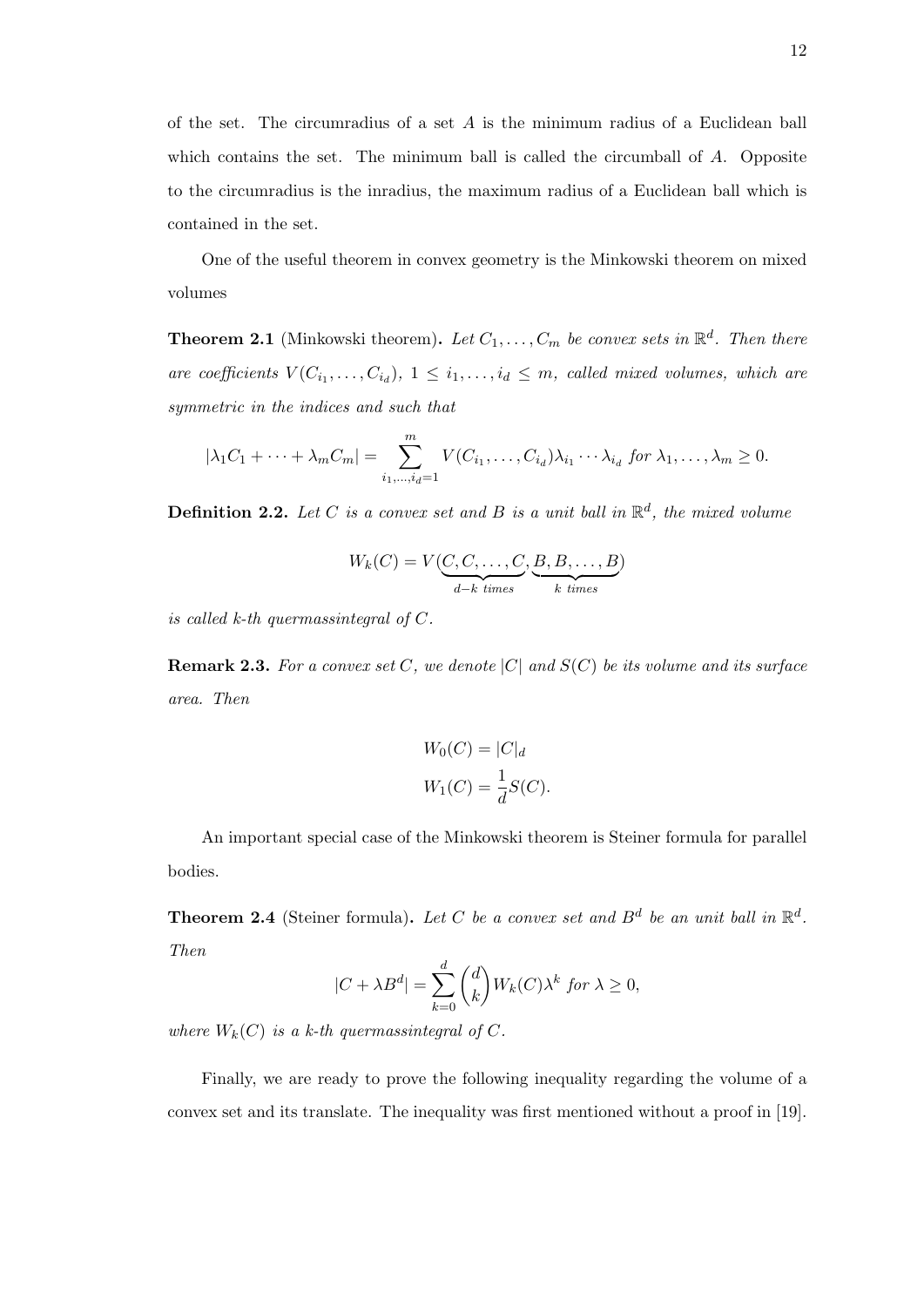**Lemma 2.5.** Let C be a convex body in  $\mathbb{R}^d$  with volume v and center of gravity at the origin. Then, there exist two positive numbers a and b such that

$$
v(1-a||x||)^{+} \le |C \cap (C+x)| \le v(1-b||x||)^{+}, \text{ for all } x \in \mathbb{R}^{d}.
$$
 (2.1)

*Proof.* Consider the lower bound in  $(2.1)$ . Intuitively, for any x away from the origin, we can pick a large enough to make  $(1 - a||x||)^+ = 0$ , which guarantees the lower bound. So, we only need to prove the lower bound when  $x$  is close to the origin. We observe that  $(C \cup (C + x)) \subset (C + ||x||B)$ , where B is a unit ball in  $\mathbb{R}^d$ . Hence, by applying the Steiner formula, we obtain

$$
|C \cap (C+x)| = |C| + |(C+x)| - |C \cup (C+x)|
$$
  
\n
$$
\geq 2v - |C + ||x||B|
$$
  
\n
$$
= 2v - \left(v + \sum_{k=1}^{d} {d \choose k} W_k(C) ||x||^k\right)
$$
  
\n
$$
\geq v - \sum_{k=1}^{d} {d \choose k} W_k(C) ||x||
$$
  
\n
$$
= v \left(1 - \frac{\sum_{k=1}^{d} {d \choose k} W_k(C)}{v} ||x||\right).
$$

Hence, it proves that  $|C \cap (C+x)| \ge v(1-a||x||)^+$ , where

$$
a = \max\left(1, \frac{\sum_{k=1}^{d} {d \choose k} W_k(C)}{v}\right)
$$

To prove the upper bound in  $(2.1)$ , we consider 2 separate cases: when x is close to the origin and when it is away from the origin. First, consider the upper bound when  $||x|| \ge r/2$ , where r is the inradius of C. Now, since  $|C ∩ (C + x)|$  is bounded above by  $v$ , we denote the largest volume of the intersection by  $K$ , i.e.,

$$
K = \sup\{|C \cap (C + x)| : ||x|| \ge r/2\}.
$$

We also denote L be the furthest distance of x such that the volume of the intersection is still nonzero,

$$
L = \sup\{\|x\| : C \cap (C + x) \neq \emptyset\}.
$$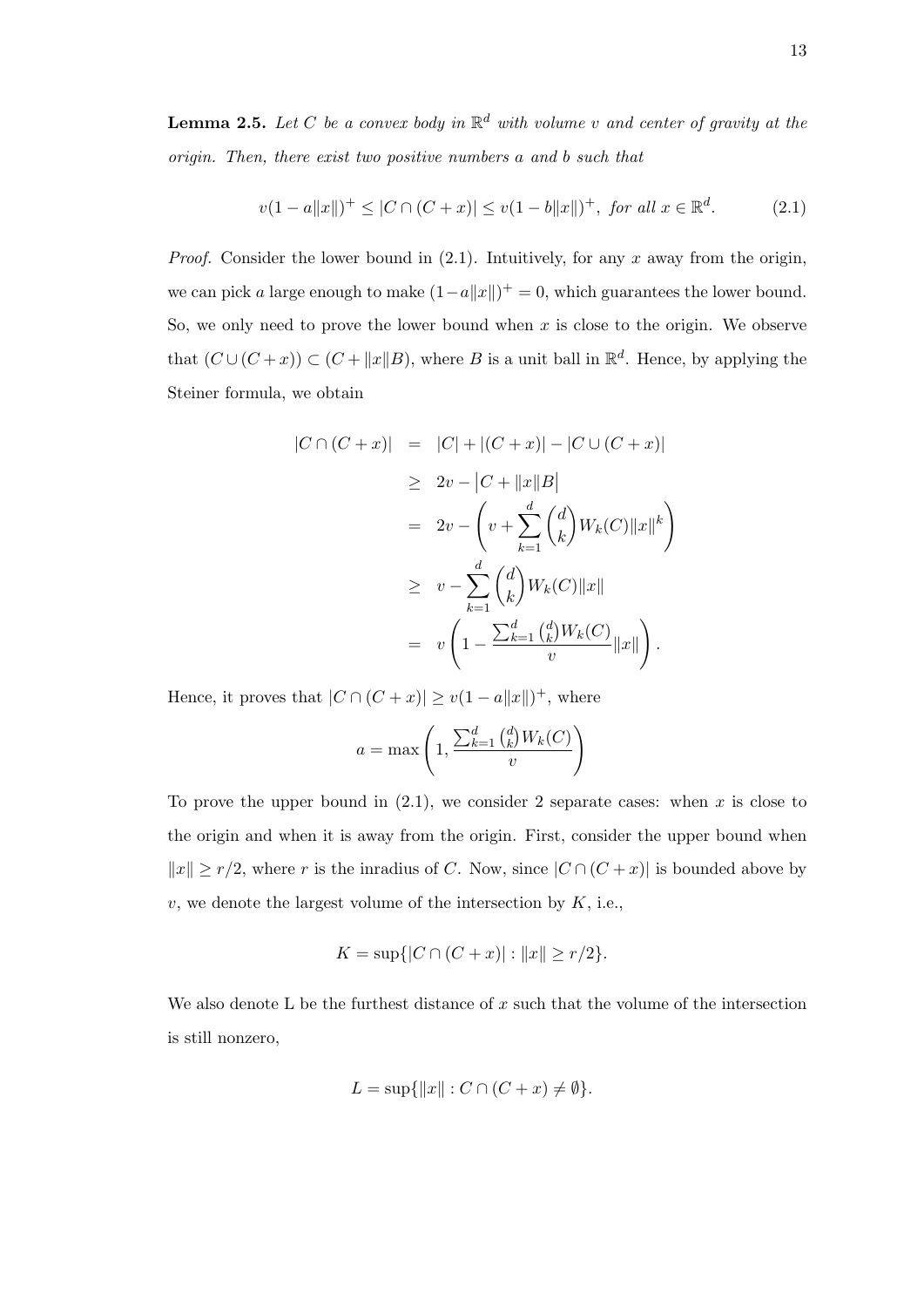It is easy to see that for any  $x \geq r/2$ , with  $b = \frac{v-K}{vL}$ ,

$$
v(1-b||x||) = v - \frac{(v-K)||x||}{L} \ge v - \frac{(v-K)||x||}{||x||} = K \ge |C \cap (C+x)|.
$$

Secondly, let  $proj_x(\cdot)$  be the projection onto the hyperplane, having normal vector x. We define

$$
K' = \inf \left\{ \left| \text{proj}_x \big( C \cap (C + x) \big) \right| : ||x|| < r/2 \right\}
$$

It follows that for all  $x < r/2$ ,

$$
|C\setminus (C+x)| \ge ||x||K'
$$
  
\n
$$
|C| - |C \cap (C+x)| \ge ||x||K'
$$
  
\n
$$
|C \cap (C+x)| \le |C| - ||x||K' = v\left(1 - \frac{K'}{v}||x||\right)
$$

The desired inequality is obtained by pick  $b = \min(\frac{v - K}{vL}, \frac{K'}{v})$  $\frac{\mathbf{x}^{\prime}}{v}).$ 

#### 2.3 Poisson point processes

In this section, we briefly review the theory of Poisson point processes from the random measure point of view. The systematic development of the general theory of point processes has been carried out in Daley and Vere-Jones [4].

**Definition 2.6.** For  $x \in \mathbb{R}^d$ , a Dirac measure is a probability measure, such that for any Borel set A,

$$
\delta_x(A) = \begin{cases} 1 & \text{if } x \in A \\ 0 & \text{if } x \notin A \end{cases}
$$

**Definition 2.7.** A counting measure on  $\mathbb{R}^d$  is a  $\sigma$ -finite integer-valued measure such that

$$
N = \sum_{i=1}^{\infty} \delta_{x_i}.
$$

A counting measure is said to be simple if  $N({x}) = 0$  or 1 for all  $x \in \mathbb{R}^d$ . We also denote  $\mathcal{N}_{\mathbb{R}^d}$  and  $\mathcal{N}_{\mathbb{R}^d}^*$  be the family of all counting measures and all simple counting measures, respectively.

 $\Box$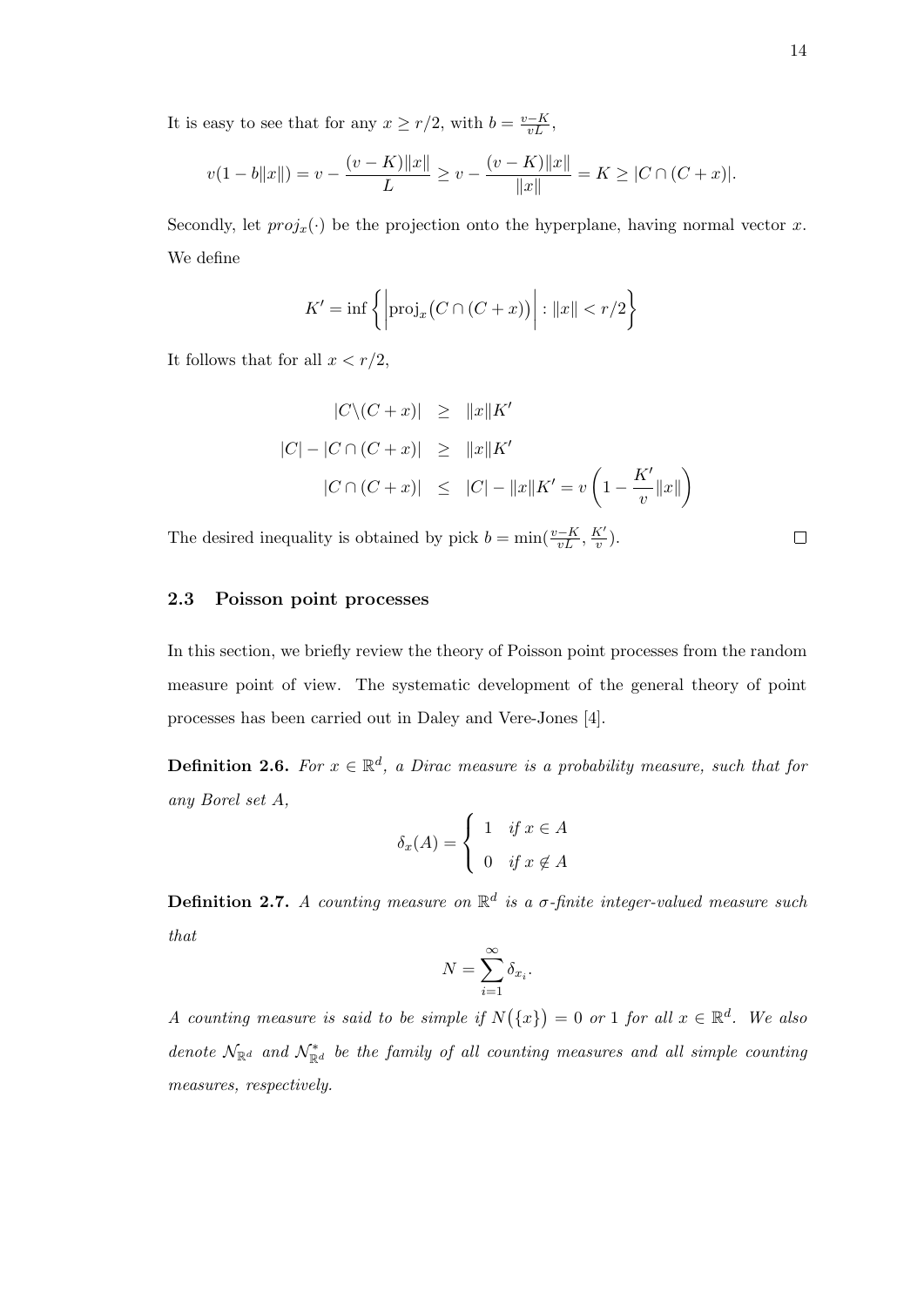- **Definition 2.8.** (i) A point process N on space  $\mathbb{R}^d$  is a measurable mapping from a probability space  $(\Omega, \mathcal{E}, \mathcal{P})$  into  $(\mathcal{N}_{\mathbb{R}^d}, \mathcal{B}(\mathcal{N}_{\mathbb{R}^d}))$ .
- (ii) A point process N is simple when  $P(N \in \mathcal{N}_{\mathbb{R}^d}^*) = 1$ .

**Definition 2.9.** A  $\sigma$ -finite measure  $\Lambda$  is a intensity measure for a point process N if for any Borel set  $A$  in  $\mathbb{R}^d$ ,

$$
\Lambda(A) = EN(A),
$$

*i.e.*,  $\Lambda(A)$  *is the average number of points of* N falling in A.

**Definition 2.10.** A Poisson point process N on space  $\mathbb{R}^d$  with intensity measure  $\Lambda$  is a simple point process possessing the two following properties:

- (i) The number of points  $N(A)$  has a Poisson distribution with mean  $\Lambda(A)$ , for any Borel set A.
- (ii) For a finite family of bounded, disjoint Borel sets  $\{A_i, i = 1, \dots, k\}$  in  $\mathcal{B}_{\mathbb{R}^d}$ , the random variable  $N(A_1), \cdots, N(A_k)$  are mutually independent.

Definition 2.11. The avoidance probability of a point process is the probability of there being no point of the process in the given test set A,

$$
P_0(A) = P(N(A) = 0).
$$

**Theorem 2.12.** Let  $\mu$  be a non-atomic measure on  $\mathbb{R}^d$ , finite on bounded sets, and suppose that the simple point process  $N$  is such that for any set  $A$ ,

$$
P_0(A) = P(N(A) = 0) = \exp(-\mu(A)).
$$

Then N is a Poisson point process with mean  $\mu(A)$ .

#### Definition 2.13. (Stationary and isotropic point process)

(i) A point process X is stationary if its distribution is invariant under any translation. That is,  $X + s = \{x + s, x \in X\}$  has the same distribution as X, for all  $s \in \mathbb{R}^d$ .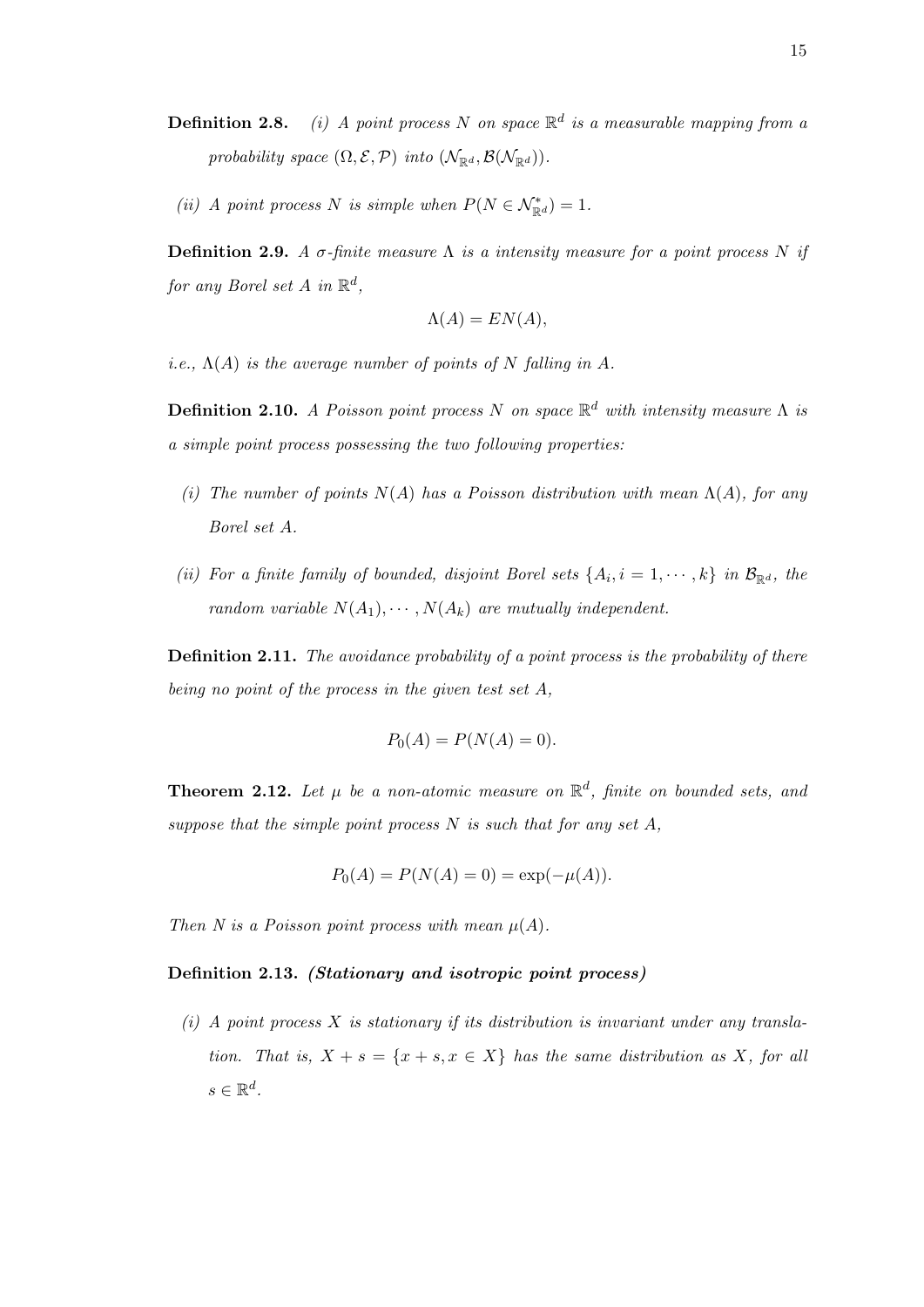$(ii)$  A point process X is isotropic if its distribution is invariant under rotations around the origin. That is,  $gX = \{g \cdot x, x \in X\}$  has the same distribution as X, for any rotation g.

**Theorem 2.14.** A Poisson point process on  $\mathbb{R}^d$ , having a constant intensity with respect to Lebesgue measure on  $\mathbb{R}^d$  is stationary and isotropic.

Proof. The theorem is a simple application of theorem 2.12, and the fact that Lebesgue measure is invariant under translation and rotation.  $\Box$ 

#### 2.4 Theory of random sets

Let G and K be a family of open sets and a family of compact sets in  $\mathbb{R}^d$ , respectively and  $(\Omega, \mathscr{F}, \mathcal{P})$  be the usual probability space.

**Definition 2.15.** A map  $X : \Omega \to \mathcal{G}$  is called a random open set if, for every compact set K in  $\mathbb{R}^d$ ,

$$
\{\omega: K\cap X\neq \emptyset\}\in \mathscr{F}
$$

**Definition 2.16.** (Capacity functional) A functional  $T : \mathcal{K} \to [0,1]$  given by

$$
T_X(K) = P(X \cap K \neq \emptyset) \qquad K \in \mathcal{K}
$$

is said to be capacity functional of X. The notation  $T(K)$  is used instead of  $T_X(K)$ when no ambiguous occurs.

**Definition 2.17.** A functional  $T : \mathcal{K} \to [0,1]$  is said to be upper semicontinuous if

$$
T(K_n) \searrow T(K) \text{ as } K_n \searrow K, \text{ in } \mathcal{K}.
$$

With every functional T defined on family of compact sets, we define the following successive differences

$$
\Delta_{K_1} T(K) = T(K) - T(K \cup K_1)
$$
  

$$
\Delta_{K_n \cdots K_1} T(K) = \Delta_{K_{n-1} \cdots K_1} T(K) - \Delta_{K_{n-1} \cdots K_1} T(K \cup K_n)
$$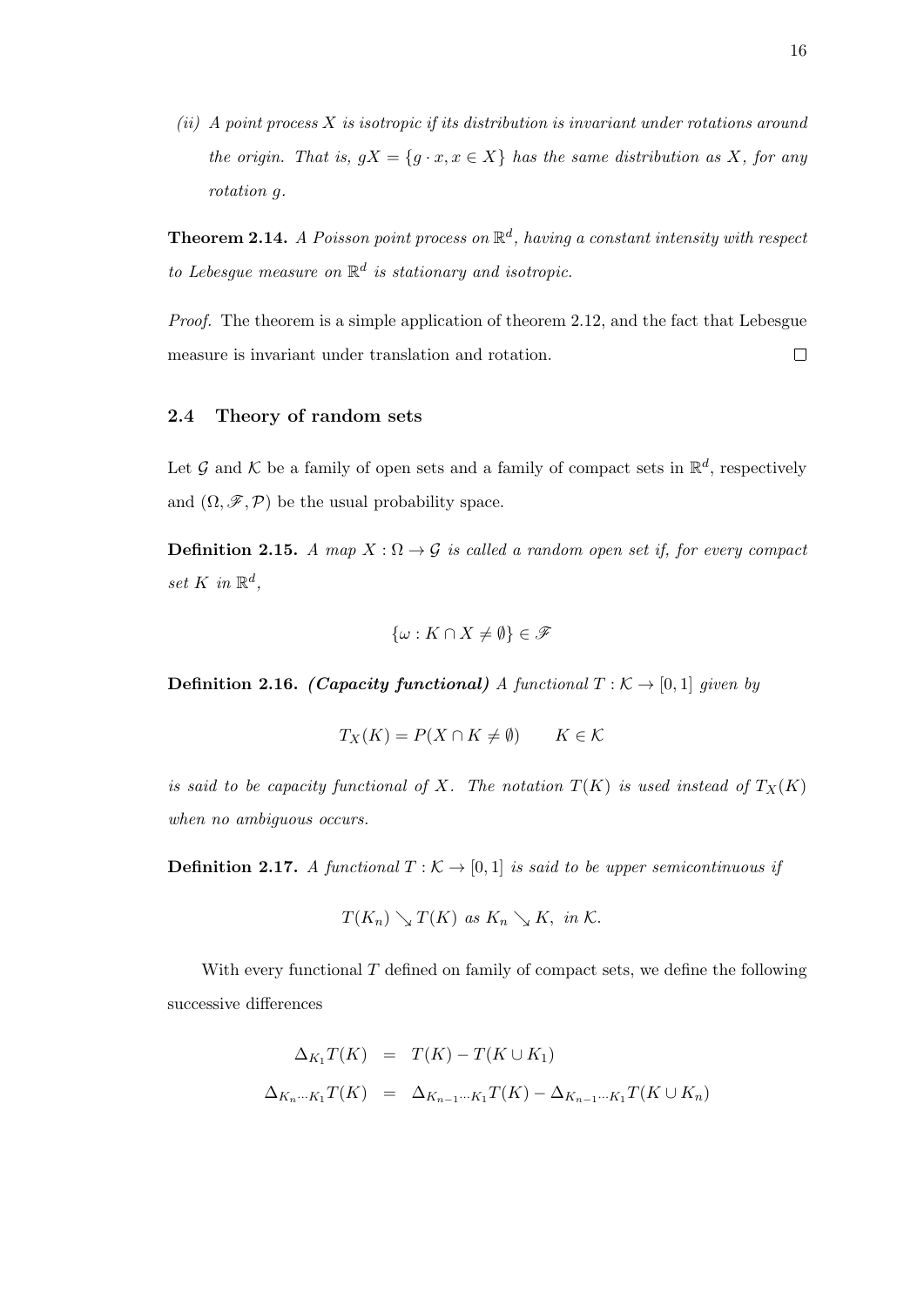**Definition 2.18.** A functional  $T : \mathcal{K} \to [0,1]$  is said to be complete alternating if

$$
\Delta_{K_n\cdots K_1}T(K)\leq 0,
$$

for all  $n \geq 2$  and all  $K_1, \ldots, K_n$  in K.

**Theorem 2.19.** (Choquet theorem) A functional  $T : K \to [0,1]$  such that  $T(\emptyset) = 0$ is the capacity functional of a necessarily unique random open sets in  $\mathbb{R}^d$  if and only if T is upper semicontinuous and complete alternating.

Further details on theory of random sets as well as proofs and related problems could be found in [24].

#### 2.5 Preliminary results

In this section, we consider the invariant property under transformations of a random covering and its zero-one law regarding almost sure covering. From the setting of the Dvoretzky problem, it is straightforward that the random covering is invariant under translation, due to the invariant property of the uniform distribution on the torus  $\mathbb{T}^d$ . Under rotation transformation, if C is the shape of the convex set, to which  $g_n$ 's are homothetic, the rotated random covering is identical with the original random covering with a rotated convex set. That is, if  $g$  is the rotation operator, then

$$
g \cdot U = g \bigcup (g_n + \omega_n) = \bigcup (g \cdot g_n + \omega_n),
$$

where  $\omega_n$ 's are uniformly distributed random variables. Hence, covering of any arbitrary k-dimensional cross-section of torus  $\mathbb{T}^d$  is equivalent to covering  $\mathbb{T}^k \times \{0\}^{d-k}$ , for  $k =$  $1, \ldots, d$ . However, such property is not trivial for the setting in the Mandelbrot problem, although similar results still hold. The next lemmas describe the behavior of a random covering under a translation and a rotation in  $\mathbb{R}^d$ .

**Lemma 2.20.** The random covering  $U$  is invariant under translation, i.e., the distribution of  $U + a = \{C_k + a\}$  is the same as the distribution of U for any  $a \in \mathbb{R}^d$ .

*Proof.* For a fixed  $a \in \mathbb{R}^d$ , we have

$$
U + a = \{(x_k + a) + z_k \cdot C : (x_k, z_k) \in \Phi\}.
$$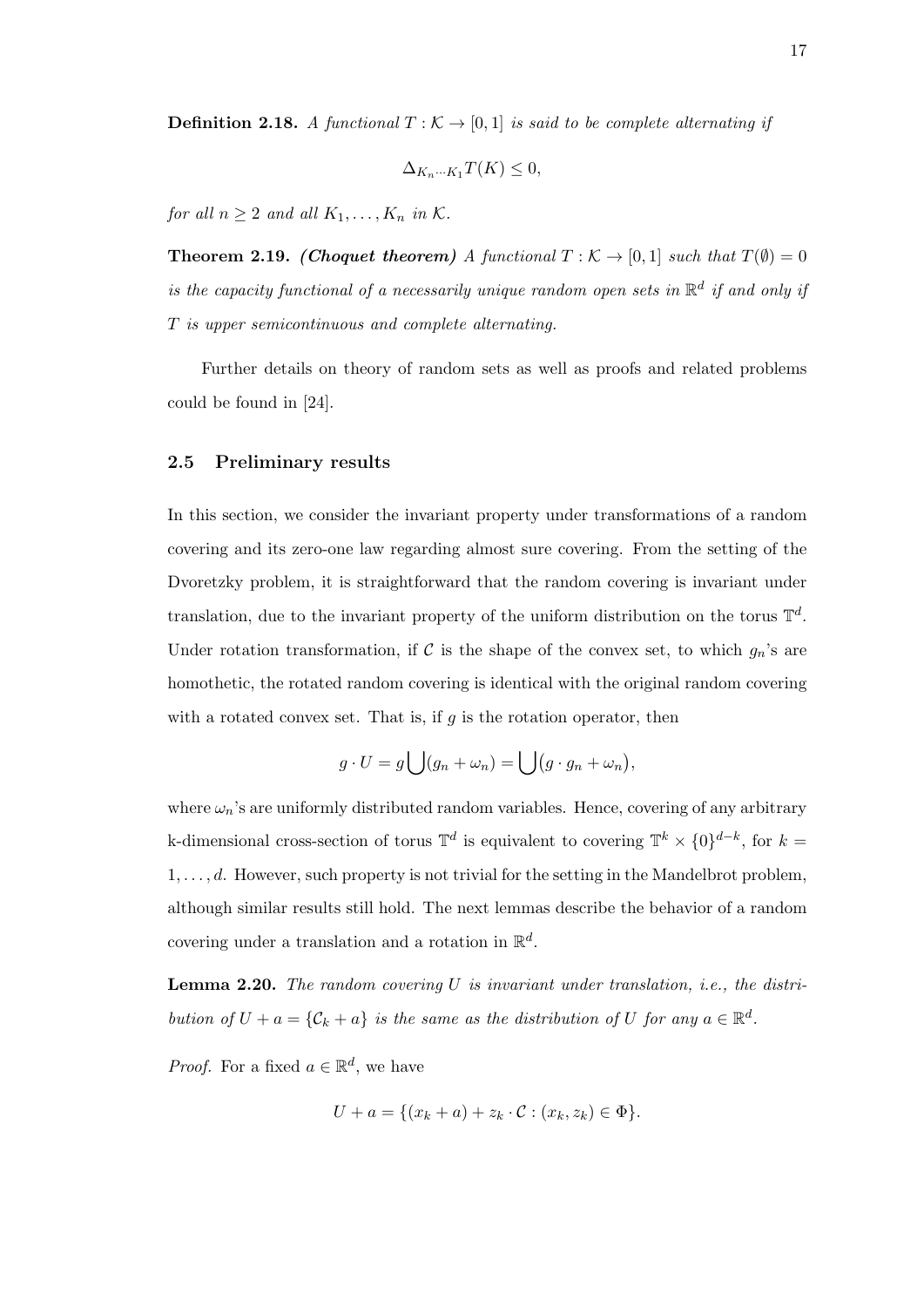From theorem 2.14, the distribution of the center of convex sets  $\mathcal{C}_k$  is invariant under any translation. Furthermore, the intensity measure corresponding the location and the scaling are independent. Hence, the distribution of the random covering is invariant under translation.  $\Box$ 

**Lemma 2.21.** For a rotation g in  $\mathbb{R}^d$ , random covering gU with convex set C has the same distribution with rotated random covering U with convex set  $qC$ .

*Proof.* For a rotation operator q around the origin, we have

$$
gU = \{g \cdot (x_k + z_k \cdot C) : (x_k, z_k) \in \Phi\}
$$

$$
= \{g \cdot x_k + z_k(g \cdot C) : (x_k, z_k) \in \Phi\}
$$

From theorem 2.14, the distribution of the center of convex sets  $\mathcal{C}_k$  is invariant under any rotation around the origin. Furthermore, the intensity measure corresponding the location and the scaling are independent. Hence, the distribution of the rotated random covering is the same as the distribution of the random covering with the rotated convex  $\Box$ set.

The following lemma states a zero-one law for probability of covering the subspace in  $\mathbb{R}^d$ , which is similar to that in [2]. It allows us to work primarily on any convenient compact set instead of on the whole space.

**Lemma 2.22.** Let X be the k-dimensional coordinate hyperplane in  $\mathbb{R}^d$ , that is  $X =$  $\mathbb{R}^k\times\{0\}^{d-k}$ , and U be a random covering, constructed as described in previous section.

- (i)  $P(X \subset U) =$  zero or one.
- (ii) If there exists K a compact set of X with non-empty interior such that  $P(K \subset$  $U$ ) = 1 then  $P(X \subset U) = 1$ .
- (iii) If there exists K a compact set of X such that  $P(K \subset U) < 1$  then  $P(X \subset U) = 0$ .
- *Proof.* (i) The proof for this part is adapted from [26]. Let  $p_n = P([n, \infty)^k \times \{0\}^{d-k} \subset$ U). It is easy to see that  $p_n \nearrow p_\infty$ , where

$$
p_{\infty} = P([n, \infty)^k \times \{0\}^{d-k} \subset U
$$
 for some n).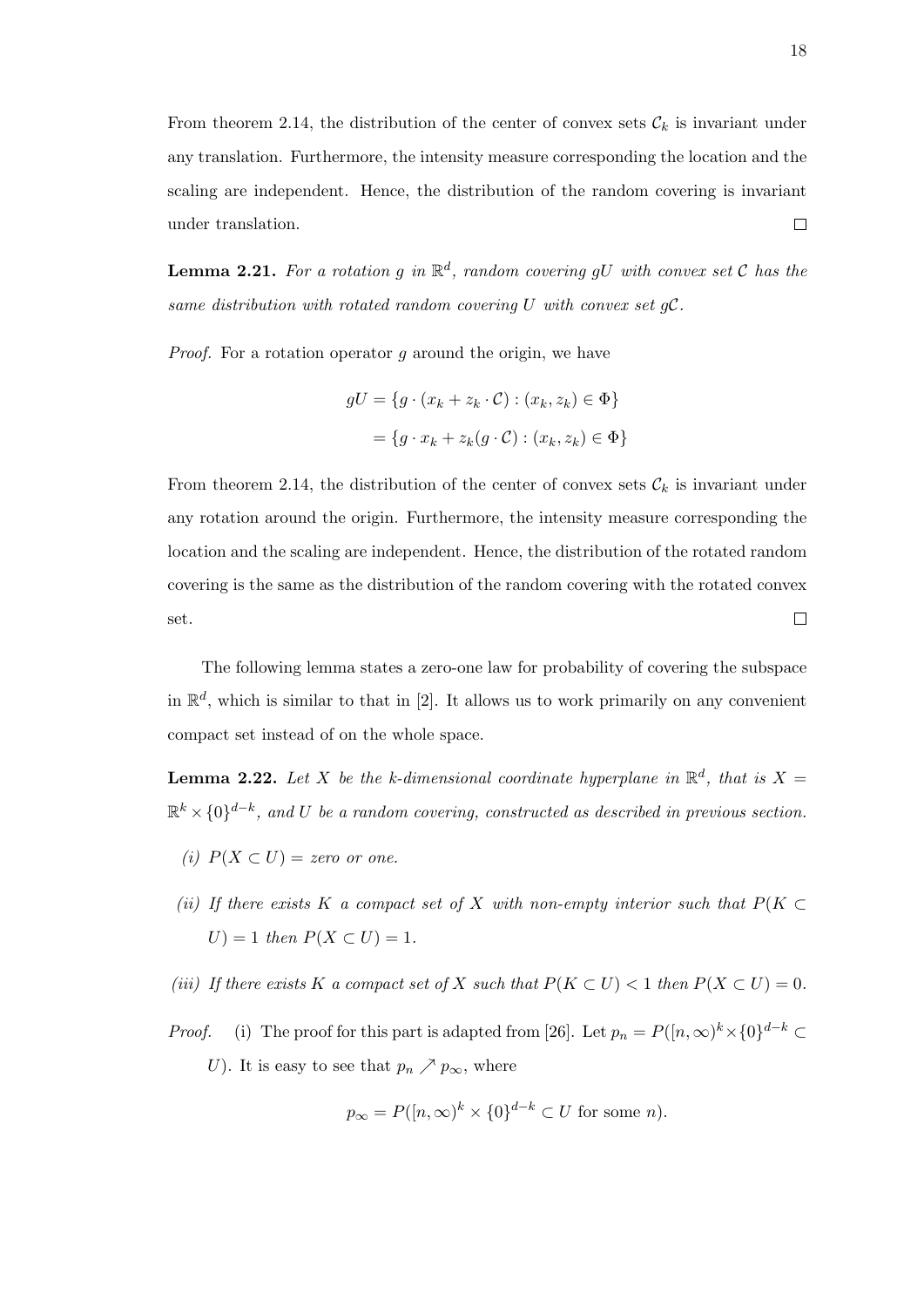The latter event has probability zero or one because it is a tail event, depending only on the behavior of  $\Phi$  outside an arbitrarily large rectangle in  $\mathbb{R}^d \times (0,\infty)$ . Thus,  $p_{\infty}$  = zero or one. On the other hand  $p_n$  does not depend in n by translational invariance of U. Therefore, letting  $n \to -\infty$ , we have

$$
P(X \subset U) =
$$
zero or one

(ii) Let  $\Omega$  be the set of all points in X, where their coordinates are rational numbers; that is,  $\Omega = \mathbb{Q}^d \cap X$ . Since K is compact with non-empty interior,  $X = \bigcup_{x \in \Omega} (K +$  $x$ ). It follows

$$
P(X \not\subset U) = P\left(\bigcup_{x \in \Omega} (K + x) \not\subset U\right) \le \sum_{x \in \Omega} P(K \not\subset U) = 0,
$$

Therefore,  $P(X \subset U) = 1$ .

(iii) Since  $P(X \subset U) \le P(K \subset U) < 1$ , and  $P(X \subset U)$  only has value of zero or one, we must have  $P(X \subset U) = 0$ .

 $\Box$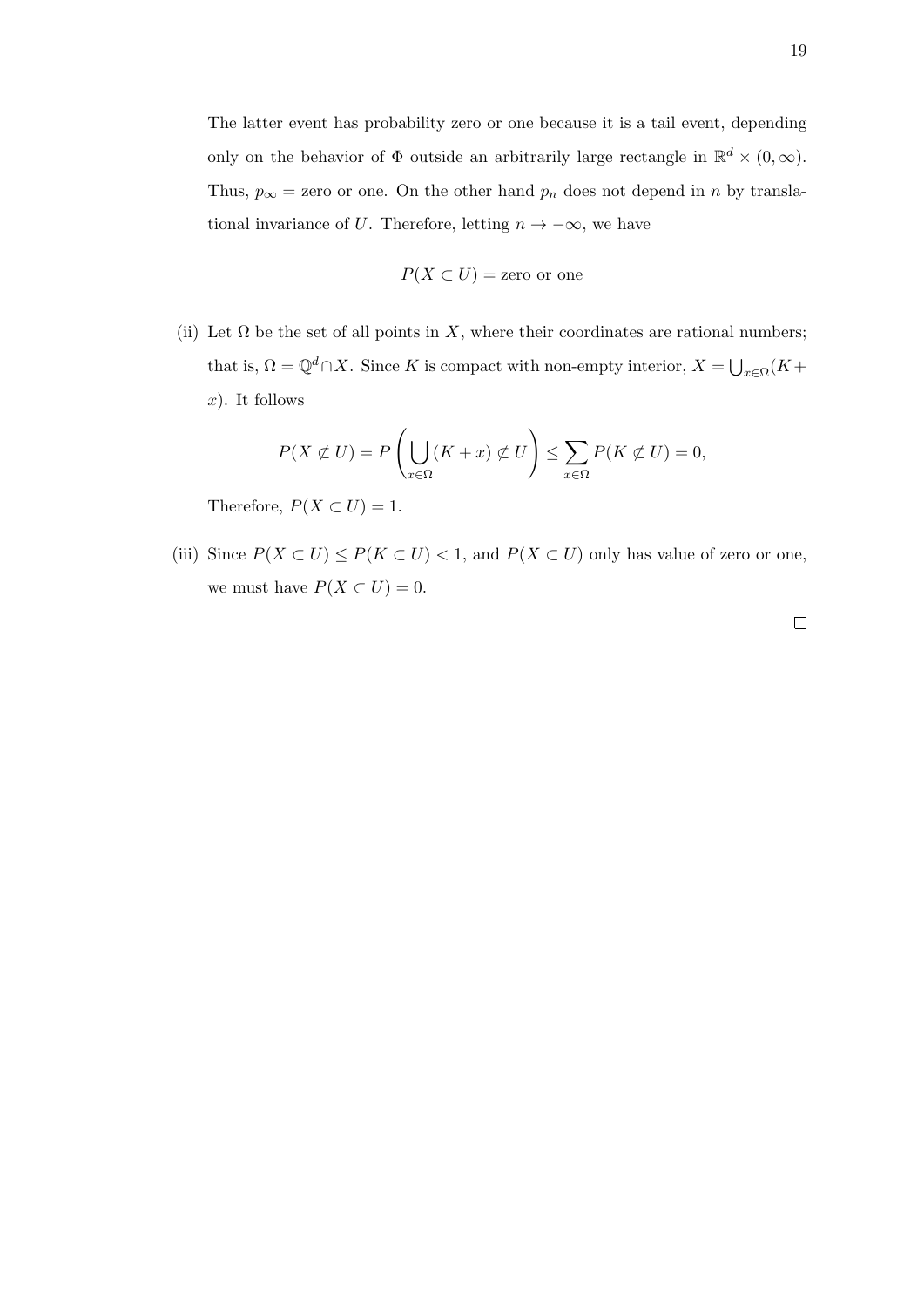## Chapter 3

# Covering the subspace in  $\mathbb{R}^d$

#### 3.1 The outline of the proof

Throughout the history of the random covering problem, a necessary condition is relatively easier to prove than a sufficient condition. For the necessary condition, the main approach that could be effectively applied to almost all situations, as was done in [16, 25, 26], is due to P. Billard [3], akin to the second moment method in combinatorics. Another approach has been carried out by J-P. Kahane in [19] based on the martingale theory. However, in this thesis, we opt to use Billard's idea, due to its elegance and its ease to understand. On the other end, a sufficient condition, as showed in some special cases [19,25], has been proven using the idea of the "first uncovered point" argument (or its variant, the stopping time). Although the high dimensional space lacks of the complete order system to define "the first uncovered point", Kahane [19] argued that, by restricting the shape of convex sets, one can find a point that could be treated as "the first uncovered point". Without the shape restriction, the proof completely breaks down. If one just wants to obtain a sufficient condition only (without being able to match with a necessary condition) for any convex set, one can approximate the given convex set  $C$  by a sequence of convex sets whose shape belongs to Kahane's restricted family. For some special shapes like squares, rectangles or semi-circles, this strategy works fine; however, it does not work for any arbitrary convex set (e.g., circle, ball, ellipse, etc.). Our main idea to get around this issue is to embed the current setting into a one dimensional higher space, by "transforming" our convex set  $\mathcal C$  into a new convex set that satisfies two conditions. First, a sufficient condition for covering the new space using new convex sets is the same as that in the original setting. Secondly, the new convex set can be approximated by a sequence of Kahane's special convex sets.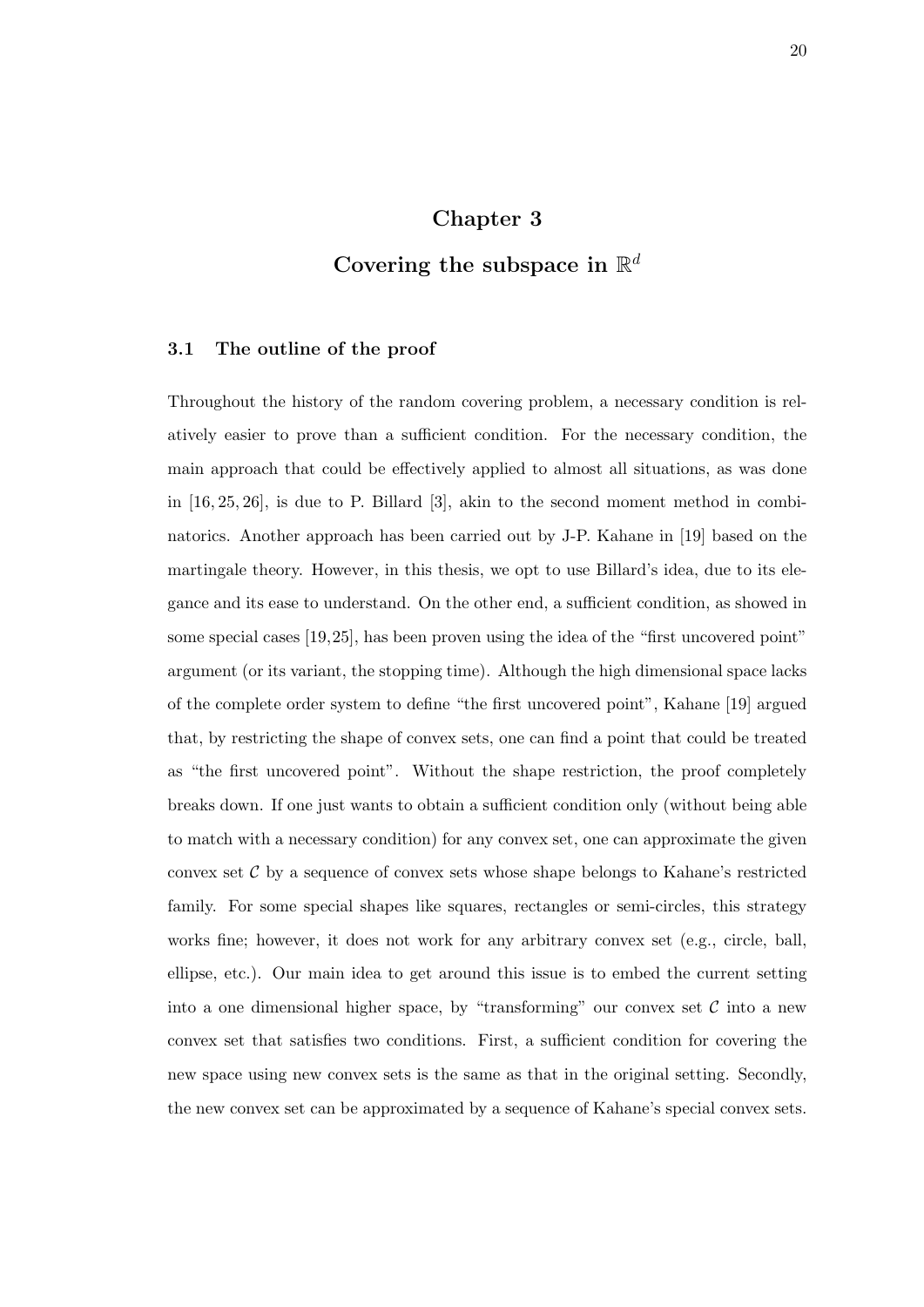This can be achieved by constructing a cylinder with the original shape as the base and the height is fixed at 1. Although not belonging to the Kahane's family of convex sets, the cylinder can be approximated by a sequence of frustums (chopped cones), one of Kahane's restricted convex sets. Adopting Kahane's argument in [19], we are able to obtain a sufficient condition. However, the drawback of this approach is that we cannot obtain a necessary and sufficient condition due to the fact that the frustum must be inside the cylinder and must be different from the cylinder.

#### 3.2 A necessary condition of covering a subspace

For a fixed  $0 < \epsilon < 1$ , we denote  $U_{\epsilon}$  be a union of convex sets associated with those points of  $\Phi$  that  $\epsilon < z < 1/\epsilon$ . Let m be a measure of a part of the unit ball B in the k-dimensional subspace which is left uncovered by  $U_{\epsilon}$ . That is,

$$
m = \int_B \chi(x) dx
$$

where

$$
\chi(x) = \begin{cases} 1 & \text{if } x \notin U_{\epsilon} \\ 0 & \text{if } x \in U_{\epsilon} \end{cases}
$$

Let  $\varphi$  denote an event that  $B \not\subset U_{\epsilon}$ .

$$
\varphi = \begin{cases} 1 & \text{if } B \notin U_{\epsilon} \\ 0 & \text{if } B \in U_{\epsilon} \end{cases}
$$

Since  $\varphi = 0$  implies  $m = 0$ , we have  $m = m\varphi$ . Applying Schwarz's inequality, we have

$$
(Em)^2 \leq Em^2 E\varphi^2
$$

Since  $E\varphi^2 = E\varphi = P(B \not\subset U_{\epsilon})$ , we have

$$
P(B \not\subset U_{\epsilon}) \ge \frac{(Em)^2}{Em^2} \tag{3.1}
$$

The first moment is easy to calculate thanks to the translation invariance property of the random covering.

$$
Em = E \int_B \chi(x) dx = \int_B E \chi(x) dx = v_B P(0 \notin U_{\epsilon})
$$
  
=  $v_B \exp(-\lambda \otimes \mu(A))$  (3.2)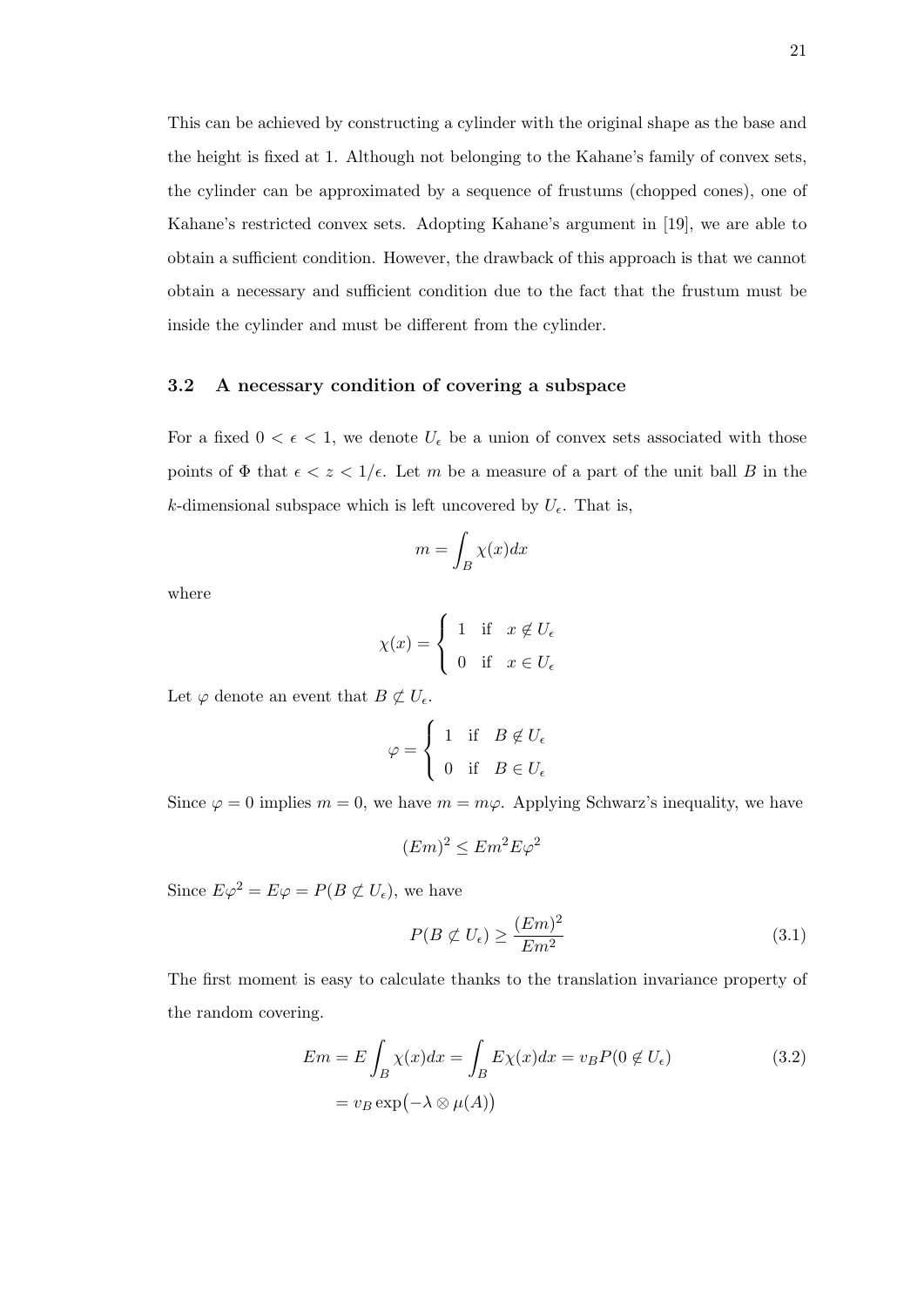where  $v_B$  is the volume of the unit ball B, and A is defined as

$$
A = \{(x, z) : x \in \mathbb{R}^d, z \in (\epsilon, 1/\epsilon), -\frac{x}{z} \in \mathcal{C}\}.
$$
\n
$$
(3.3)
$$

The second moment is calculated as

$$
Em2 = \int_B \int_B P(x_1 \notin U_{\epsilon}, x_2 \notin U_{\epsilon}) dx_1 dx_2
$$
  
= 
$$
\int_B \int_B P(0 \notin U_{\epsilon}, x_2 - x_1 \notin U_{\epsilon}) dx_1 dx_2.
$$
 (3.4)

Let  $u = x_1$  and  $v = x_2 - x_1$ , (3.4) becomes

$$
Em^2 = \int_{2B} \int_{S(v)} P(0 \notin U_{\epsilon}, v \notin U_{\epsilon}) du dv
$$
  
= 
$$
\int_{2B} |S(v)| P(0 \notin U_{\epsilon}, v \notin U_{\epsilon}) dv,
$$

where  $S(v) = \{u \in \mathbb{R}^k : ||u|| \leq 1\} \cap \{u \in \mathbb{R}^k : ||u + v|| \leq 1\}$ , the intersection of two unit balls center at the origin and at v, respectively. Since  $|S(v)| \le v_B$ , we obtain

$$
Em2 \le v_B \int_{2B} P(0 \notin U_{\epsilon}, x \notin U_{\epsilon}) dx
$$
  
=  $v_B \int_{2B} P(N(A \cup A_x) = 0) = v_B \int_{2B} \exp(-\lambda \otimes \mu(A \cup A_x)) dx$  (3.5)

where  $A_x = A + x$ , and A as defined in (3.3). We observe that

$$
\lambda \otimes \mu(A \cup A_x) = (\lambda \otimes \mu)(A) + (\lambda \otimes \mu)(A_x) - (\lambda \otimes \mu)(A \cap A_x)
$$
  
= 2(\lambda \otimes \mu)(A) - (\lambda \otimes \mu)(A \cap A\_x). (3.6)

Furthermore, by applying the lemma 2.5, we obtain

$$
(\lambda \otimes \mu)(A \cap A_x) = \int_{\epsilon}^{1/\epsilon} |z \cdot C \cap (z \cdot C + x)| d\mu(z)
$$
  
= 
$$
\int_{\epsilon}^{1/\epsilon} z^d |C \cap (C + (x/z))| d\mu(z)
$$
  

$$
\leq \int_{\epsilon}^{1/\epsilon} z^d \left(1 - \frac{b\|x\|}{z}\right)^+ d\mu(z), \tag{3.7}
$$

for some constant b which only depends on  $\mathcal C$ . Hence, combining  $(3.5)$ ,  $(3.6)$ , and  $(3.7)$ , we can bound the second moment by

$$
Em^2 \le v_B \left(P(0 \notin U_\epsilon)\right)^2 \int_{2B} \exp\left\{ \int_{\epsilon}^{1/\epsilon} z^d \left(1 - \frac{b\|x\|}{z}\right)^+ d\mu(z) \right\} dx \tag{3.8}
$$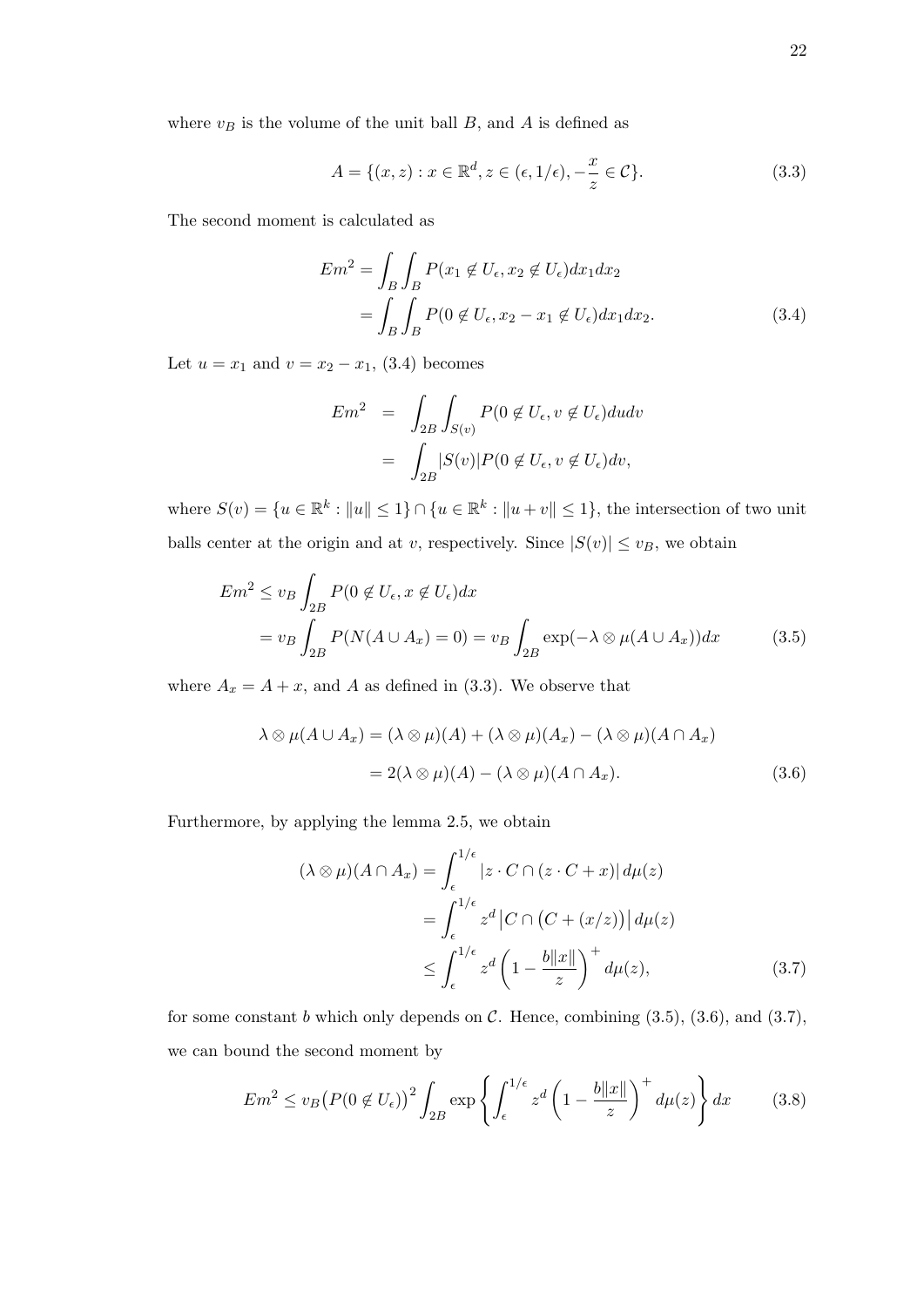We notice that the integrand in (3.8) only depends the term  $||x||$ . By changing (3.8) to the polar coordinates and integrating out all variables but the radius, we obtain

$$
Em^2 \le c \cdot \left(P(0 \notin U_\epsilon)\right)^2 \int_0^2 \exp\left\{\int_\epsilon^{1/\epsilon} z^d \left(1 - \frac{br}{z}\right)^+ d\mu(z)\right\} r^{k-1} dr,\tag{3.9}
$$

where c is a constant. Therefore, putting  $(3.2)$  and  $(3.9)$  back into  $(3.1)$ , we have

$$
P(B \not\subset U_{\epsilon}) \ge \frac{c_1 \cdot P(0 \not\subset U_{\epsilon})^2}{P(0 \not\subset U_{\epsilon})^2 \int_0^2 \exp\left\{\int_{\epsilon}^{1/\epsilon} z^d \left(1 - \frac{br}{z}\right)^+ d\mu(z)\right\} r^{k-1} dr}
$$
  
= 
$$
\frac{c_1}{\int_0^2 \exp\left\{\int_{\epsilon}^{1/\epsilon} z^d \left(1 - \frac{br}{z}\right)^+ d\mu(z)\right\} r^{k-1} dr},
$$
(3.10)

where  $c_1$  is another constant. Hence, the probability  $P(B \not\subset U) > 0$  if the denominator in  $(3.10)$  is finite when  $\epsilon$  approaches to infinity. That is,

$$
\int_0^2 \exp\left\{ \int_0^\infty z^d \left( 1 - \frac{br}{z} \right)^+ d\mu(z) \right\} r^{k-1} dr < \infty. \tag{3.11}
$$

Based on lemma 2.22, if  $P(B \not\subset U) > 0$ , then the k-dimensional subspace is not covered almost surely. Furthermore, for the high frequency coverage case, i.e.,  $\mu((1,\infty)) = 0$ , by a simple substitution, we can derive a necessary condition as

$$
\int_0^1 \exp\left\{\int_0^x z^d \left(1 - \frac{x}{z}\right)^+ d\mu(z)\right\} x^{k-1} dr < \infty.
$$

For the low frequency covering case, i.e., when  $\mu((0,1]) = 0$ , the whole space  $\mathbb{R}^d$  is covered with probability 1, if

$$
\int_1^\infty z^d d\mu(z) < \infty.
$$

### 3.3 A sufficient condition of covering a subspace

#### 3.3.1 A frustum model

As we see in the previous section, the necessary condition can be obtained through the probability of covering an arbitrary and covering two distinct points. Hence, in this section, we consider a random covering with frustums with an interest only in these two quantities. First, let  $\Xi^*$  be a Poisson point process in  $\mathbb{R}^d \times \mathbb{R} \times (0,\infty)$ , with intensity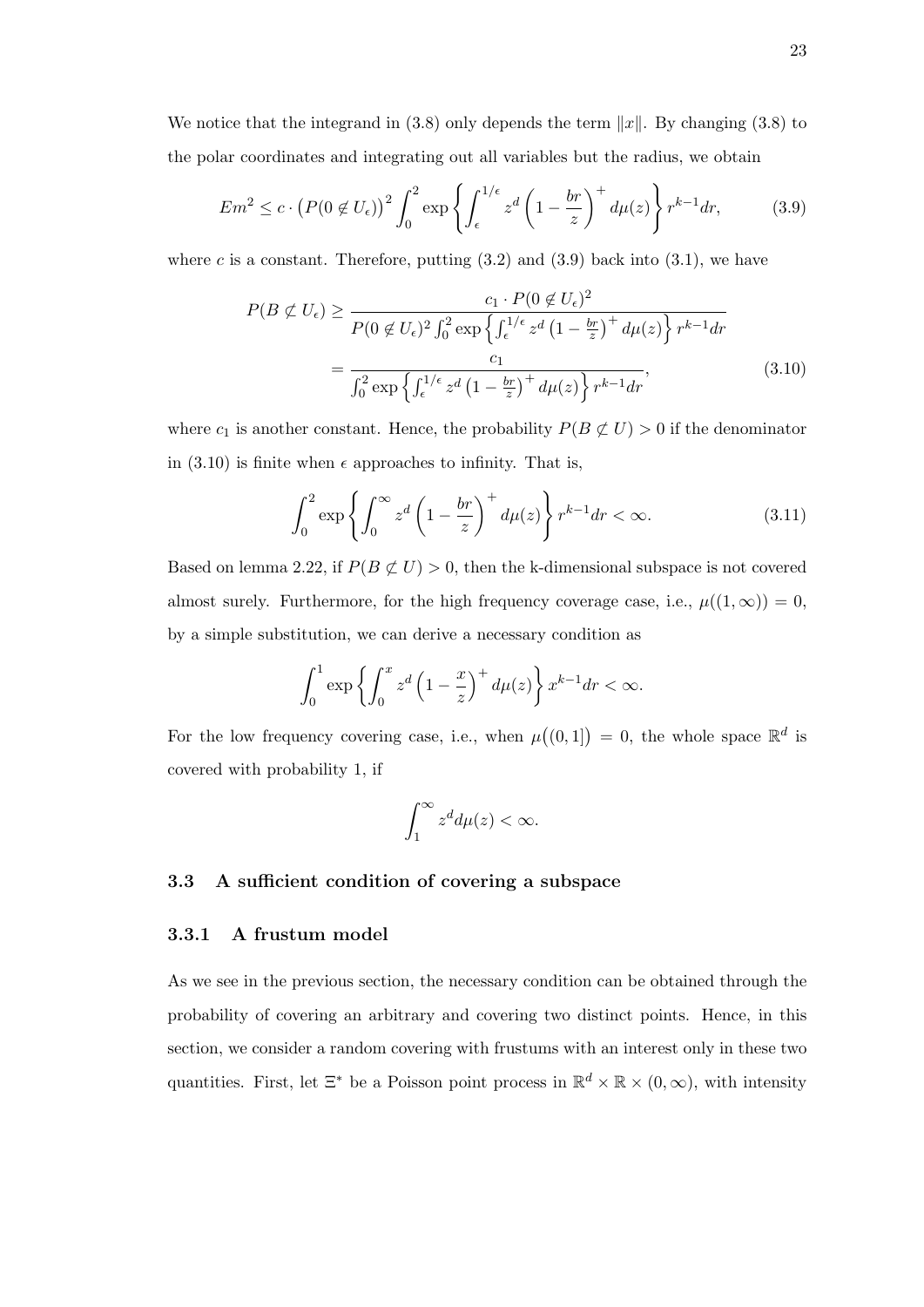measure  $\lambda_d \otimes \lambda \otimes \mu$ . For each point  $(x_k, y_k, z_k) \in \Xi^*, x_k \in \mathbb{R}^d, y_k \in \mathbb{R}$ , and  $z_k \in (0, \infty)$ , and for a fixed  $\kappa > 0$ , we define a new convex set  $\xi_k^*$  in  $\mathbb{R}^{(d+1)}$  as

$$
\xi_k^* = (x_k, y_k) + C(z_k),
$$

where

$$
\mathcal{C}(z) = \{(u, v) : u \in \mathbb{R}^d, v \in \mathbb{R}, v \in (0, 1), u \in (1 - \kappa v)z \cdot \mathcal{C}\}.
$$

In other words,  $C(z)$  is a frustum whose top base is  $(1 - \kappa)z \cdot C$ , bottom base is  $z \cdot C$ , and height is always 1, regardless the value of z. For  $0 < \epsilon < 1$ , let  $U_{\epsilon}^*$  be a union of random frustums associated with those points of  $\Xi^*$  for which  $\epsilon \leq z_k \leq 1/\epsilon$ . Secondly, the probability of covering any arbitrary point can be computed as following. Since the intensity of Poisson point process corresponding to the position of the center of convex sets are invariant under translation, we have

$$
P(x \in U_{\epsilon}^*) = 1 - P(x \notin U_{\epsilon}^*) = 1 - P(0 \notin U_{\epsilon}^*).
$$

Let A be a region in  $\mathbb{R}^d \times \mathbb{R} \times (0, \infty)$ , such that a random frustum covers the origin if its associated point in  $\Xi^*$  is in this region. That is,

$$
A = \{(x, y, z) \in \mathbb{R}^d \times \mathbb{R} \times (0, \infty) : 0 \in (x, y) + C(z)\}
$$
  
= 
$$
\{(x, y, z) \in \mathbb{R}^d \times \mathbb{R} \times (0, \infty) : (x, y) \in -C(z)\}
$$
  
= 
$$
\{(x, y, z) \in \mathbb{R}^d \times \mathbb{R} \times (0, \infty) : y \in (-1, 0) \text{ and } x \in -(1 + \kappa y)z \cdot C\}
$$
 (3.12)

Hence, the probability of not covering the origin is

$$
P(0 \notin U_{\epsilon}^*) = \exp\{-\lambda_{d+1} \otimes \mu(A)\}\
$$
\n(3.13)

The exponential in (3.13) can be further reduced as

$$
\lambda_{d+1} \otimes \mu(A) = \int_{\epsilon}^{1/\epsilon} \int_{-1}^{0} \int_{\mathbb{R}^d} 1_{\{x \in -(1+\kappa y)z \cdot C\}} dx dy d\mu(z)
$$

$$
= \int_{\epsilon}^{1/\epsilon} \int_{-1}^{0} (1+\kappa y)^d z^d dy d\mu(z)
$$

$$
= \frac{1 - (1-\kappa)^{d+1}}{\kappa(d+1)} \int_{\epsilon}^{1/\epsilon} z^d d\mu(z)
$$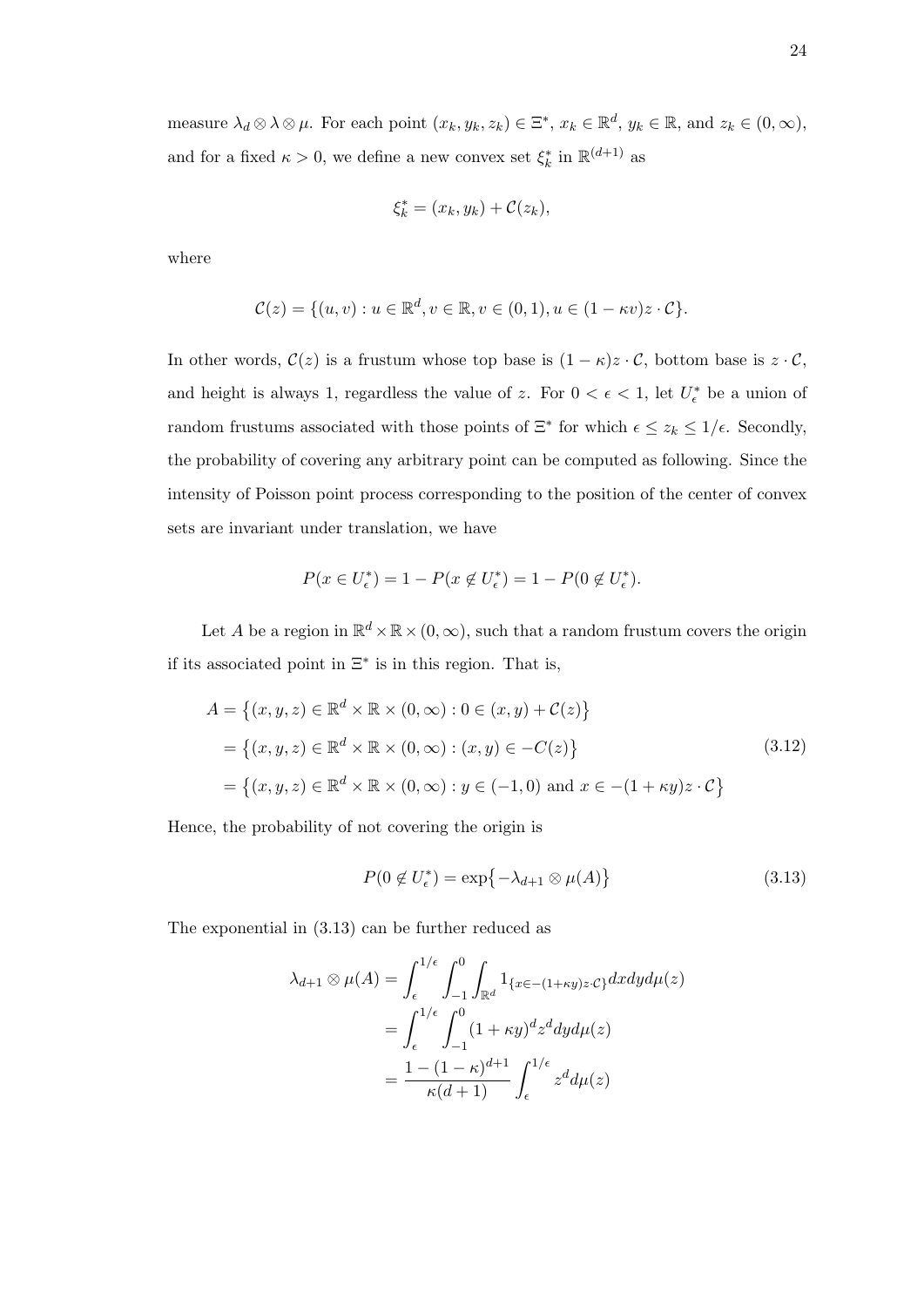Therefore, the probability of not covering the origin is

$$
P(0 \notin U_{\epsilon}^*) = \exp\left\{-\frac{1 - (1 - \kappa)^{d+1}}{\kappa(d+1)} \int_{\epsilon}^{1/\epsilon} z^d d\mu(z)\right\}.
$$

Next, we consider the probability of not covering two distinct points.We observe that due to the translation invariance property of a random covering, the probability is the same as that of not covering the origin and the other point in the upper half-space. That is,

$$
P(0\not\in U_{\epsilon}^*, r\not\in U_{\epsilon}^*),
$$

where  $r = (r_1, r_2) \in \mathbb{R}^d \times \mathbb{R}$  and  $r_2 \geq 0$ . Let  $A_x$  be the translation of A, defined in  $(3.12)$ , by vector x for any  $x \in \mathbb{R}^{d+1}$ . We have

$$
P(0 \notin U_{\epsilon}^*, r \notin U_{\epsilon}^*) = P(N(A \cup A_r) = 0)
$$
  
=  $\exp\{-\lambda_{d+1} \otimes \mu(A \cup A_r)\}$   
=  $\exp\{-\lambda_{d+1} \otimes \mu(A) - \lambda_{d+1} \otimes \mu(A_r) + \lambda_{d+1} \otimes \mu(A \cap A_r)\}$   
=  $\exp\{-2\lambda_{d+1} \otimes \mu(A)\} \exp\{\lambda_{d+1} \otimes \mu(A \cap A_r)\},$  (3.14)

where  $N(\cdot)$ , a counting measure, returns the number of points of  $\Xi^*$  in a given region. We recognize that the first term in  $(3.14)$  is the square of the probability of not covering the origin, i.e.,  $P(0 \notin U_{\epsilon}^*)$ . Hence, we only focus on the exponential in the second term of (3.14), i.e.,  $\lambda_{d+1} \otimes \mu(A \cap A_r)$ . Consider the region  $A \cap A_r$ ,

$$
(x, y, z) \in A \Longrightarrow y \in (-1, 0)
$$
, and  $x \in -(1 + \kappa y)z \cdot C$   
 $(x, y, z) \in A_r \Longrightarrow y \in (r_2 - 1, r_2)$  and  $x \in r_1 - (1 + \kappa(y - r_2))z \cdot C$ 

Therefore, if  $r_2 > 1$ , then  $A \cap A_r = \emptyset$ . If  $0 \le r_2 \le 1$ , then  $(x, y, z) \in A \cap A_r$  when  $y \in (r_2 - 1, 0)$  , and  $x \in S(y, z)$  where

$$
S(y,z) = -\Big((1 + \kappa y)z \cdot C\Big) \bigcap \Big(r_1 - \big(1 + \kappa (y - r_2)\big)z \cdot C\Big).
$$

The lower bound for the volume of  $S(y, z)$  is obtained as

$$
\begin{array}{rcl} \left|S(y,z)\right| & = & \left(1 + \kappa(y-r_2)\right)^d \cdot z^d \left|\frac{1 + \kappa y}{1 + \kappa(y-r_2)}\mathcal{C}\bigcap\left(\frac{-r_1}{\left(1 + \kappa(y-r_2)\right)\cdot z} + \mathcal{C}\right)\right| \\ \\ & \geq & \left(1 + \kappa(y-r_2)\right)^d \cdot z^d \left|\mathcal{C}\bigcap\left(\frac{-r_1}{\left(1 + \kappa(y-r_2)\right)\cdot z} + \mathcal{C}\right)\right|\end{array}
$$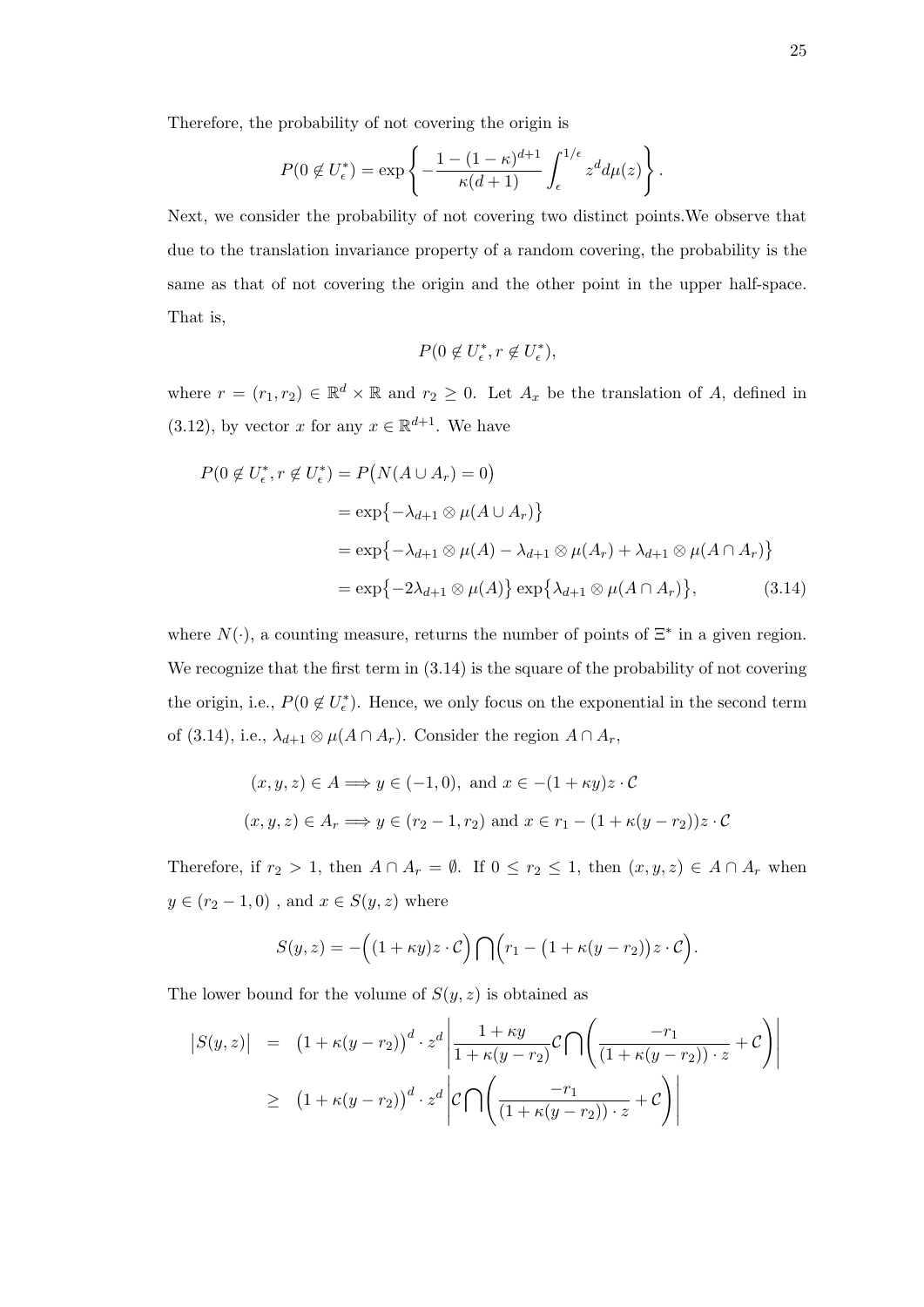since, for  $0 \le r_2 \le 1$ ,  $\frac{1+\kappa y}{1+\kappa(y-r_2)} > 1$ . Applying the lemma 2.5 regarding the volume of the intersection between a convex set and its translation, we obtain

$$
|S(y,z)| \geq (1+\kappa(y-r_2))^{d} \cdot z^d \cdot \left(1-\frac{a\|r_1\|}{(1+\kappa(y-r_2))\cdot z}\right)^+,
$$

for some  $a$  that only depends on  $C$ . Therefore,

$$
\lambda \otimes \mu(A \cap A_r) = \int_{\epsilon}^{1/\epsilon} \int_{r_2-1}^{0} |S(y, z)| dy d\mu(z)
$$
  
\n
$$
\geq \int_{\epsilon}^{1/\epsilon} \int_{r_2-1}^{0} (1 + \kappa(y - r_2))^{d} z^{d} \left(1 - \frac{a ||r_1||}{(1 + \kappa(y - r_2)) \cdot z}\right)^{+} dy d\mu(z)
$$
  
\n
$$
\geq \int_{\epsilon}^{1/\epsilon} \int_{r_2-1}^{0} (1 + \kappa(y - r_2))^{d} z^{d} \left(1 - \frac{a ||r_1||}{(1 - \kappa)z}\right)^{+} dy d\mu(z)
$$
  
\n
$$
= \int_{\epsilon}^{1/\epsilon} z^{d} \left(1 - \frac{a ||r_1||}{(1 - \kappa)z}\right)^{+} d\mu(z) \int_{r_2-1}^{0} (1 + \kappa(y - r_2))^{d} dy
$$
  
\n
$$
= \frac{(1 - \kappa r_2)^{d+1} - (1 - \kappa)^{d+1}}{\kappa(d+1)} \int_{\epsilon}^{1/\epsilon} z^{d} \left(1 - \frac{a ||r_1||}{(1 - \kappa)z}\right)^{+} d\mu(z).
$$

Putting everything together, (3.14) becomes

$$
\frac{P(0 \notin U_{\epsilon}^*, r \notin U_{\epsilon}^*)}{P(0 \notin U_{\epsilon}^*)^2} \ge \exp\left\{\frac{(1 - \kappa r_2)^{d+1} - (1 - \kappa)^{d+1}}{\kappa(d+1)} \int_{\epsilon}^{1/\epsilon} z^d \left(1 - \frac{a\|r_1\|}{(1 - \kappa)z}\right)^+ d\mu(z)\right\}.
$$
 (3.15)

While it is possible to obtain the upper bound formula for the probability of not covering any two arbitrary points, the lower bound is all we need for the proof of a sufficient condition in the next section.

# 3.3.2 A upper bound for the probability of not covering by random frustums

In this section, we consider the probability of not covering a compact set with nonempty interior on the k-dimensional hyperplane  $\Omega_k = \mathbb{R}^k \times \{0\}^{d-k}$ , for  $k = 1, \ldots, d$ . We denote any point in  $\Omega_k \times \mathbb{R}$  by  $(x, y)$ , where  $x \in \Omega_k$  and  $y \in \mathbb{R}$ . Let  $\Gamma$  be a cone in  $\Omega_k \times \mathbb{R}$  with vertex at the origin, base is a  $\mathbb{R}^k$ -ball in the hyperplane  $\{y = 1\} \subset \Omega_k \times \mathbb{R}$ , that satisfies the Kahane's condition. That is, the cone  $\Gamma + x$  does not intersect the frustum if  $x$  is on the boundary of the frustum, but not on the bottom base. We also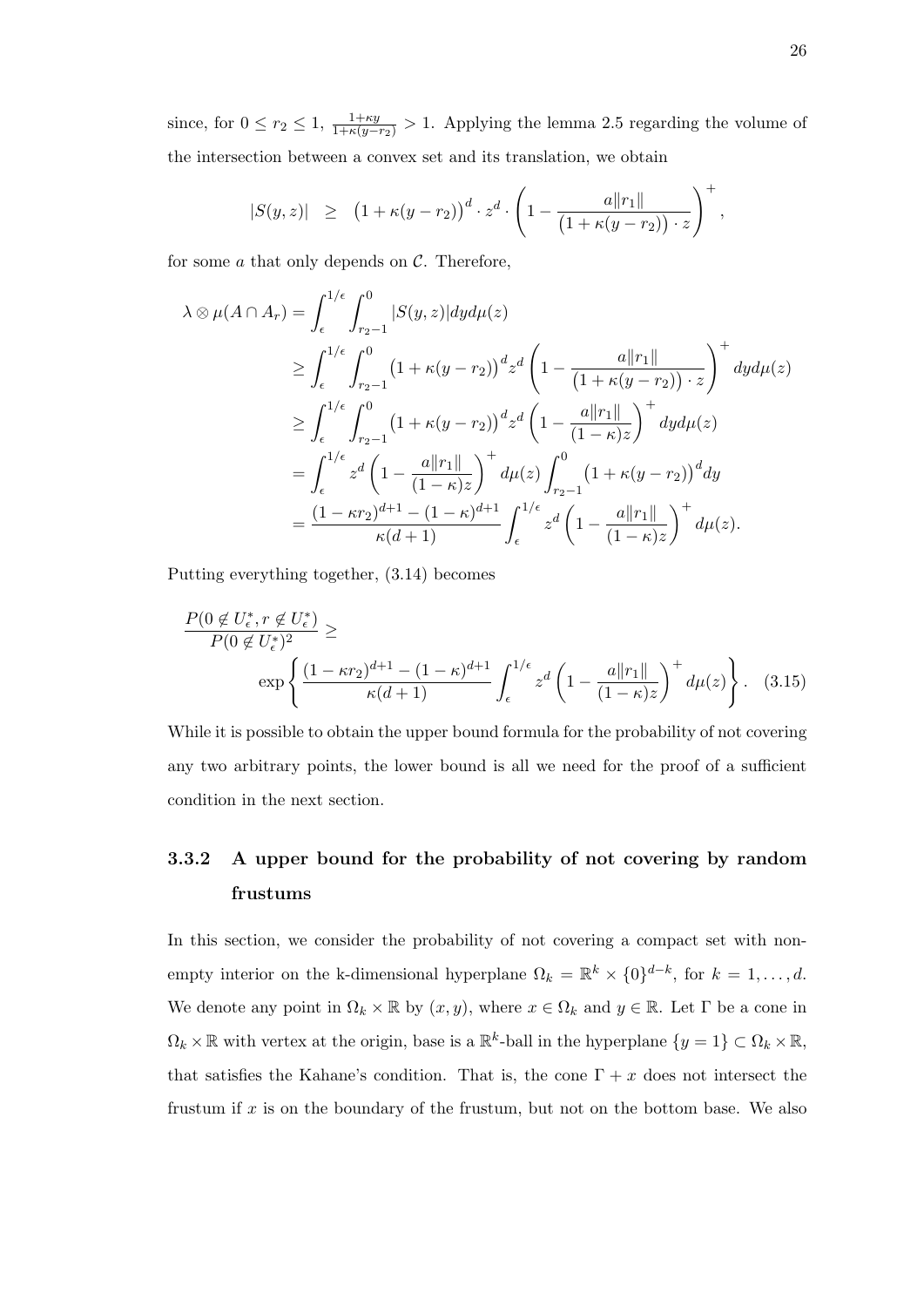denote that  $\Gamma(u, v)$  is part of the cone Γ between two hyperplane  $\{y = u\}$  and  $\{y = v\}$ , and  $\Gamma(t) = \Gamma(0, t)$ . Furthermore, we denote  $m(u, v)$  be the Lebesgue measure of the uncovered part of  $\Gamma(u, v)$ , i.e.,

$$
m(u, v) = \int_{\Gamma(u,v)} \chi(x) dx,
$$

where  $\chi(\cdot)$  is the indicator of an event that x is not covered by  $U_{\epsilon}^*$ , and  $m(t) = m(0, t)$ .

We consider a regular grid in  $\Omega_k$ ; that is,  $\Omega_k \times \mathbb{R} \cap \delta \mathbb{Z}^{k+1}$  for fixed  $\delta$ . Let  $\tau = (\tau_1, \tau_2)$ be the first vertex of the grid in  $\Gamma(t)$ , that is left uncovered by random covering  $U_{\epsilon}^*$ . Here,  $t$  is the fixed value which will be chosen later in our proof. The order system is the lexicographic order; that is, we say  $(x_1, y_1) \prec (x_2, y_2)$  when  $x_1 < x_2$  or  $x_1 = x_2$  and  $y_1 < y_2$ . We have

$$
Em(t) = \sum_{\theta \in \Gamma(t) \cap \delta \mathbb{Z}^{k+1}} P(\tau = \theta) E[m(\theta, t) | \tau = \theta]
$$
  
\n
$$
\geq \sum_{\theta \in \Gamma(t/2) \cap \delta \mathbb{Z}^{k+1}} P(\tau = \theta) E[m(\theta, t) | \tau = \theta]
$$
  
\n
$$
\geq \sum_{\theta \in \Gamma(t/2) \cap \delta \mathbb{Z}^{k+1}} P(\tau = \theta) E[m(\theta, \theta + t/2) | \tau = \theta],
$$

where  $\theta = (\theta_1, \theta_2)$  denotes an vertex of the grid. So, when  $(\tau_1, \tau_2) = (\theta_1, \theta_2)$ , the cone  $\Gamma(\theta_2)$  is covered by the random covering  $U_{\epsilon}^*$ , while the point  $(\theta_1, \theta_2)$  is not covered by  $U_{\epsilon}^*$ . We observe that any frustum intersects the cone  $\Gamma(\theta_2)$  cannot intersect the cone  $\Gamma(t) + (\theta_1, \theta_2)$ , due to the condition of Kahane's convex shape family. It means that given the point  $(\theta_1, \theta_2)$  is not covered by  $U_{\epsilon}^*$ , we can determine two disjoint regions in  $\mathbb{R}^d \times \mathbb{R}$ . Any points of  $\Xi^*$  associated with frustums that intersect  $\Gamma(\theta_2)$  belong to the first region; while points associated with frustum that intersect  $\Gamma(t) + (\theta_1, \theta_2)$  lie inside the second region. By definition of a Poisson point process, the event of frustum intersecting  $\Gamma(\theta_2)$  is independent of the event of frustum intersecting  $\Gamma(t) + (\theta_1, \theta_2)$ , conditioning on  $\theta \notin U_{\epsilon}^*$ . Therefore,

$$
E(m(\theta, \theta + t/2)|\tau = \theta) = E(m(\theta, \theta + t/2)|\theta \notin U_{\epsilon}^*).
$$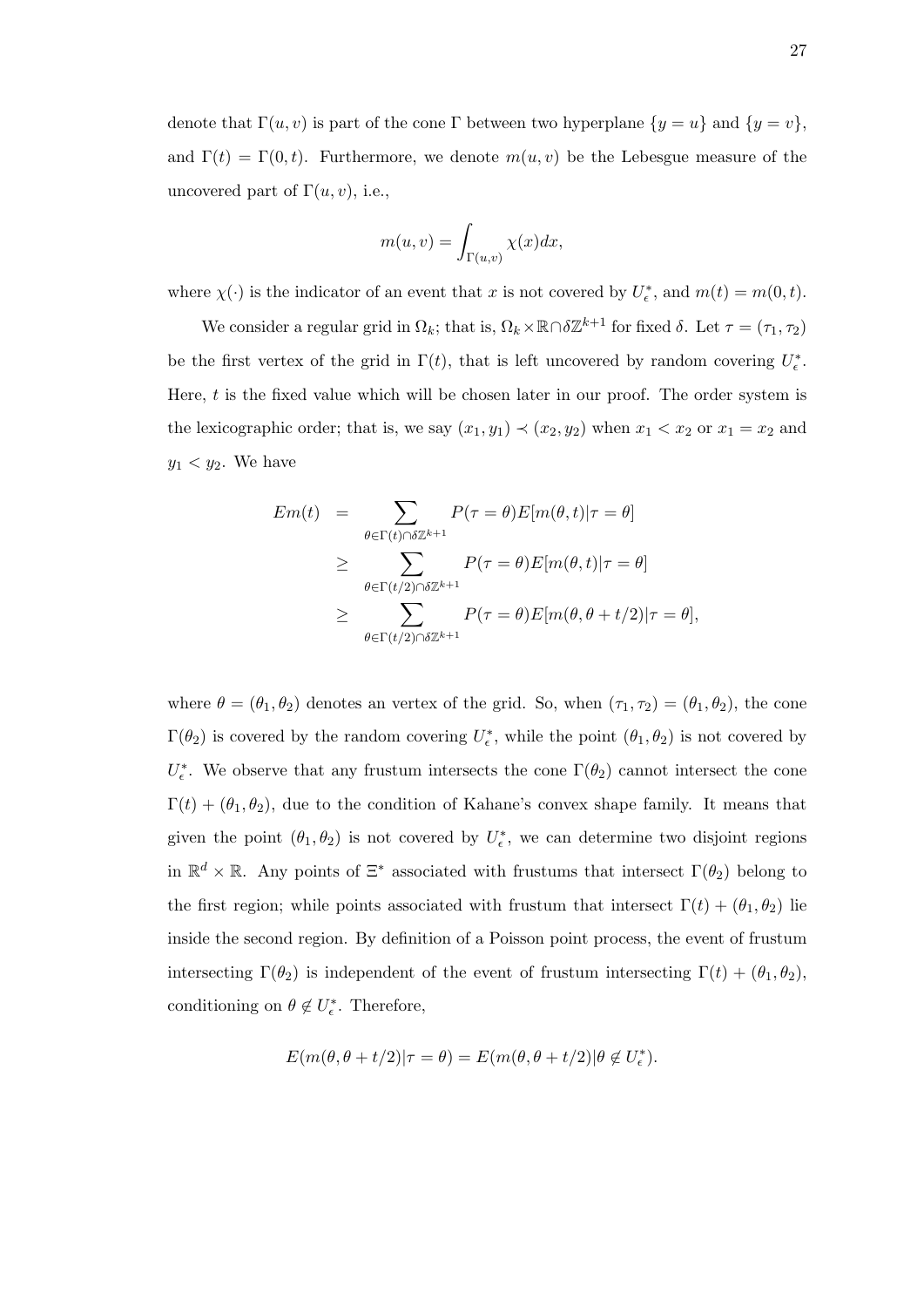Furthermore, using the fact that the cone  $\Gamma(t/2) + \theta \subset \Gamma(\theta, t)$  and the translation invariant property, we have

$$
E(m(\theta, \theta + t/2)|\theta \notin U_{\epsilon}^*) \ge E(m(t/2)|0 \notin U_{\epsilon}^*)
$$

Hence, we obtain

$$
Em(t) \geq \sum_{\theta \in \Gamma(t/2) \cap \delta \mathbb{Z}^{k+1}} P(\tau = \theta) E(m(t/2) | 0 \notin U_{\epsilon}^*)
$$
  
= 
$$
E(m(t/2) | 0 \notin U_{\epsilon}^*) \sum_{\theta \in \Gamma(t/2) \cap \delta \mathbb{Z}^{k+1}} P(\tau = \theta)
$$
(3.16)

The sum in (3.16) is simply  $P(\tau \in \Gamma(t/2) \cap \delta \mathbb{Z}^{k+1})$  and the event  $\{\tau \in \Gamma(t/2) \cap \delta \mathbb{Z}^{k+1}\}\$ only happens when  $\theta \notin U_{\epsilon}^*$  for some  $\theta \in \Gamma(t/2) \cap \delta \mathbb{Z}^{k+1}$ . Therefore,

$$
P(\theta \notin U_{\epsilon}^* \text{ for some } \theta \in \Gamma(t/2) \cap \delta \mathbb{Z}^{k+1}) \le \frac{Em(t)}{E(m(t/2)|0 \notin U_{\epsilon}^*)}
$$
(3.17)

As  $\delta \to 0$  through power of 1/2, the left side of (3.17) increases to

 $P(\theta \notin U_{\epsilon}^*$  for some  $\theta$ , a binary rational in  $\Omega_k \times \mathbb{R}$ , and  $\theta \in \Gamma(t/2)$ )

Because  $U_{\epsilon}^*$  is a finite union of open sets, the probability that it covers all binary rational in  $\Gamma(t/2)$  but not all points is zero and so

$$
P(\Gamma(t/2) \not\subset U_{\epsilon}^{*}) \leq \frac{Em(t)}{E(m(t/2)|0 \not\in U_{\epsilon}^{*})}
$$
  
= 
$$
c \cdot \frac{P(0 \not\in U_{\epsilon}^{*})}{\int_{\Gamma(t/2)} P(r \not\in U_{\epsilon}^{*}|0 \not\in U_{\epsilon}^{*}) dr}
$$
  
= 
$$
c \cdot \left(\int_{\Gamma(t/2)} \frac{P(r \not\in U_{\epsilon}^{*}, 0 \not\in U_{\epsilon}^{*})}{P(0 \not\in U_{\epsilon}^{*})^{2}} dr\right)^{-1}
$$

,

where c is the volume of the cone  $\Gamma(t)$ . From the inequality in (3.15), we obtain the upper bound for the probability of not covering a cone.

$$
P(\Gamma(t/2) \not\subset U_{\epsilon}^*) \le c \cdot \left( \int_{\Gamma(t/2)} \exp \left\{ I(r_2) \int_{\epsilon}^{1/\epsilon} z^d \left( 1 - \frac{a \|r_1\|}{(1 - \kappa)z} \right)^+ d\mu(z) \right\} dr \right)^{-1}
$$
\n(3.18)

where

$$
I(r_2) = \frac{(1 - \kappa r_2)^{d+1} - (1 - \kappa)^{d+1}}{\kappa(d+1)}.
$$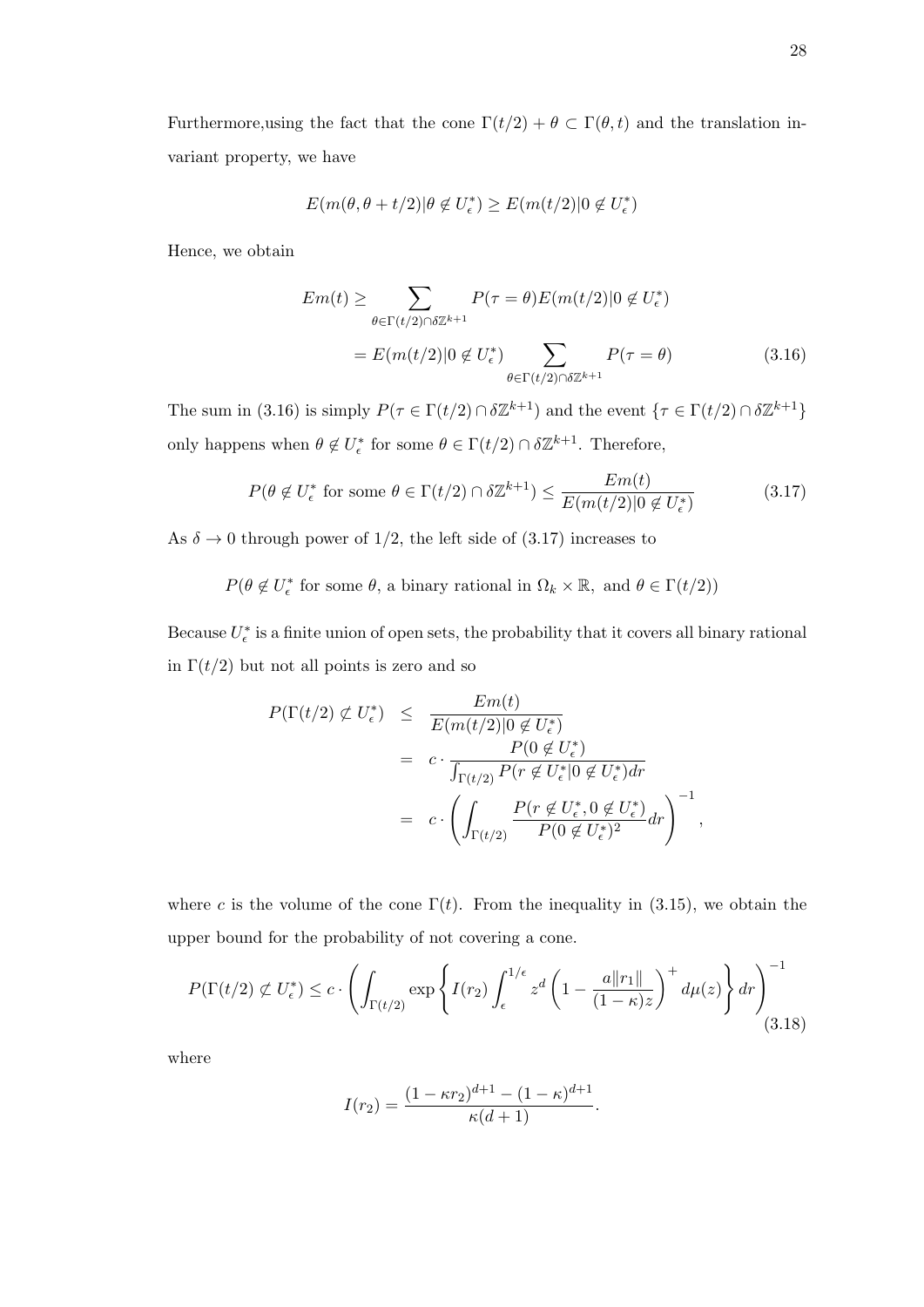We also denote that

$$
M = \int_{\Gamma(t/2)} \exp\left\{ I(r_2) \int_{\epsilon}^{1/\epsilon} z^d \left( 1 - \frac{a \|r_1\|}{(1 - \kappa)z} \right)^+ d\mu(z) \right\} dr.
$$

We have

$$
M = \int_0^{t/2} \int_{B(r_2)} \exp\left\{ I(r_2) \int_{\epsilon}^{1/\epsilon} z^d \left( 1 - \frac{a\|r_1\|}{(1-\kappa)z} \right)^+ d\mu(z) \right\} dr_1 dr_2,
$$

where  $B(r_2) = \Gamma(t) \cap \{y = r_2\}$ , a cross-section of the cone  $\Gamma(t)$ . By transforming variable  $r_1$  into the polar coordinate system,  $(3.3.2)$  becomes

$$
M = \int_0^{t/2} \int_0^{b \cdot r_2} c_1 \cdot \exp \left\{ I(r_2) \int_{\epsilon}^{1/\epsilon} z^d \left( 1 - \frac{a \cdot x}{(1 - \kappa)z} \right)^+ d\mu(z) \right\} x^{k-1} dx dr_2
$$
  
= 
$$
\int_0^{b \cdot t/2} \int_{x/b}^{t/2} c_1 \cdot \exp \left\{ I(r_2) \int_{\epsilon}^{1/\epsilon} z^d \left( 1 - \frac{a \cdot x}{(1 - \kappa)z} \right)^+ d\mu(z) \right\} dr_2 x^{k-1} dx, \quad (3.19)
$$

where  $b$  is a constant, derived based on the relationship between the height  $r_2$  and the radius of the cross-section of  $\Gamma(t)$  at the height  $r_2$ ,  $c_1$  is another constant, obtained after integrating out all integral resulting from the coordinate transformation, except the radius. Since  $r_2 \le t/2$ , and  $\kappa$  is small, we have  $I(r_2) \ge I(t/2)$ . Hence, from (3.19), we obtain

$$
M \ge c_1 \int_0^{bt/2} \int_{x/b}^{t/2} dr_2 \exp \left\{ I(t/2) \int_{\epsilon}^{1/\epsilon} z^d \left( 1 - \frac{a \cdot x}{(1 - \kappa)z} \right)^+ d\mu(z) \right\} x^{k-1} dx
$$
  
=  $c_1 \int_0^{bt/2} (t/2 - x/b) \exp \left\{ I(t/2) \int_{\epsilon}^{1/\epsilon} z^d \left( 1 - \frac{a \cdot x}{(1 - \kappa)z} \right)^+ d\mu(z) \right\} x^{k-1} dx$  (3.20)

If  $t = 2\kappa$ , we easily see that

$$
I(t/2) = \frac{(1 - \kappa^2)^{d+1} - (1 - \kappa)^{d+1}}{\kappa(d+1)} \longrightarrow 1 \text{ as } \kappa \longrightarrow 0.
$$

Hence, for any fixed  $\rho > 0$ , there exist  $\kappa_0$  such that,

$$
\frac{(1 - \kappa_0^2)^{d+1} - (1 - \kappa_0)^{d+1}}{\kappa_0(d+1)} \ge 1 - \rho
$$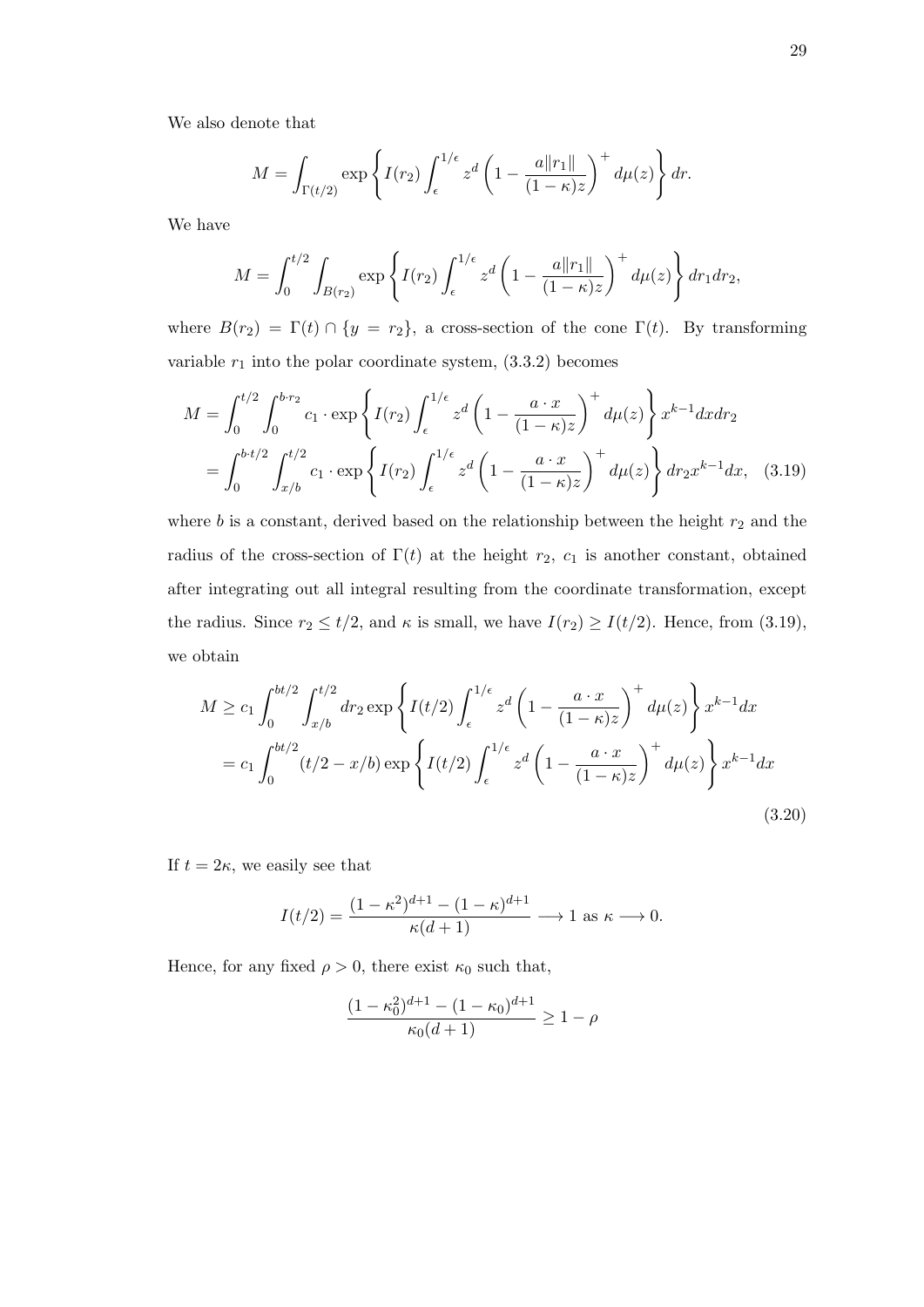Therefore, by using  $t = 2\kappa_0$ , we obtain

$$
M \ge c_1 \int_0^{b\kappa_0} (\kappa_0 - x/b)x^{k-1} \exp\left\{ (1 - \rho) \int_{\epsilon}^{1/\epsilon} z^d \left( 1 - \frac{a \cdot x}{(1 - \kappa)z} \right)^+ d\mu(z) \right\} dx
$$
  
 
$$
\ge c_1 \cdot \int_0^{b\kappa_0/2} (\kappa_0 - x)x^{k-1} \exp\left\{ (1 - \rho) \int_{\epsilon}^{1/\epsilon} z^d \left( 1 - \frac{a \cdot x}{(1 - \kappa)z} \right)^+ d\mu(z) \right\} dx
$$

Since  $(\kappa_0 - x/b) \ge \kappa_0/2$  for all  $x \le b\kappa_0/2$ , we have

$$
M \ge c_2 \cdot \int_0^{\kappa_0/2} \exp\left\{ (1 - \rho) \int_{\epsilon}^{1/\epsilon} z^d \left( 1 - \frac{a \cdot x}{(1 - \kappa_0)z} \right)^+ d\mu(z) \right\} x^{k-1} dx, \qquad (3.21)
$$

where  $c_2$  is a constant. By a substitution in  $(3.21)$ , and combining it with  $(3.18)$ , we have

$$
P(\Gamma(\kappa_0) \not\subset U_{\epsilon}^*) \leq c_3 \cdot \left( \int_0^{c_4} \exp \left\{ (1-\rho) \int_{\epsilon}^{1/\epsilon} z^d \left( 1 - \frac{x}{z} \right)^+ d\mu(z) \right\} x^{k-1} dx \right)^{-1},
$$

where  $c_3, c_4$  are constants.

### 3.3.3 A sufficient condition for covering a subspace

Let  $\Xi^*$  be a Poisson point process in  $\mathbb{R}^d \times \mathbb{R} \times (0, \infty)$  with intensity  $\lambda_d \times \lambda \times \mu$ , as defined in the random frustums. However, instead of having  $\mathcal{C}(z)$  be a frustum, we define  $\mathcal{C}^*(z)$ as a cylinder, i.e.,

$$
\mathcal{C}^*(z) = \{(u, v) \in \mathbb{R}^d \times \mathbb{R}, u \in z \cdot \mathcal{C}, v \in (0, 1)\}.
$$

A random covering with cylinders, denoted by  $U^{**}$ , is a union of translated  $\mathcal{C}^*(z_k)$ . That is,

$$
U^{**} = \bigcup_{(x_k,y_k,z_k)\in \Xi^*} (x_k,y_k) + \mathcal{C}^*(z_k)
$$

Lemma 3.1. Random convex sets, constructed by intersecting random covering with cylinders  $U^{**}$  and a hyperplane  $\{y = c\}$  for any arbitrary c, has the same distribution with the original random covering with  $\mathcal C$  in  $\mathbb R^d$ .

Proof. To prove this lemma, we show that the capacity functionals in both constructions are identical, which implies that they have the same distribution, by theorem 2.19. For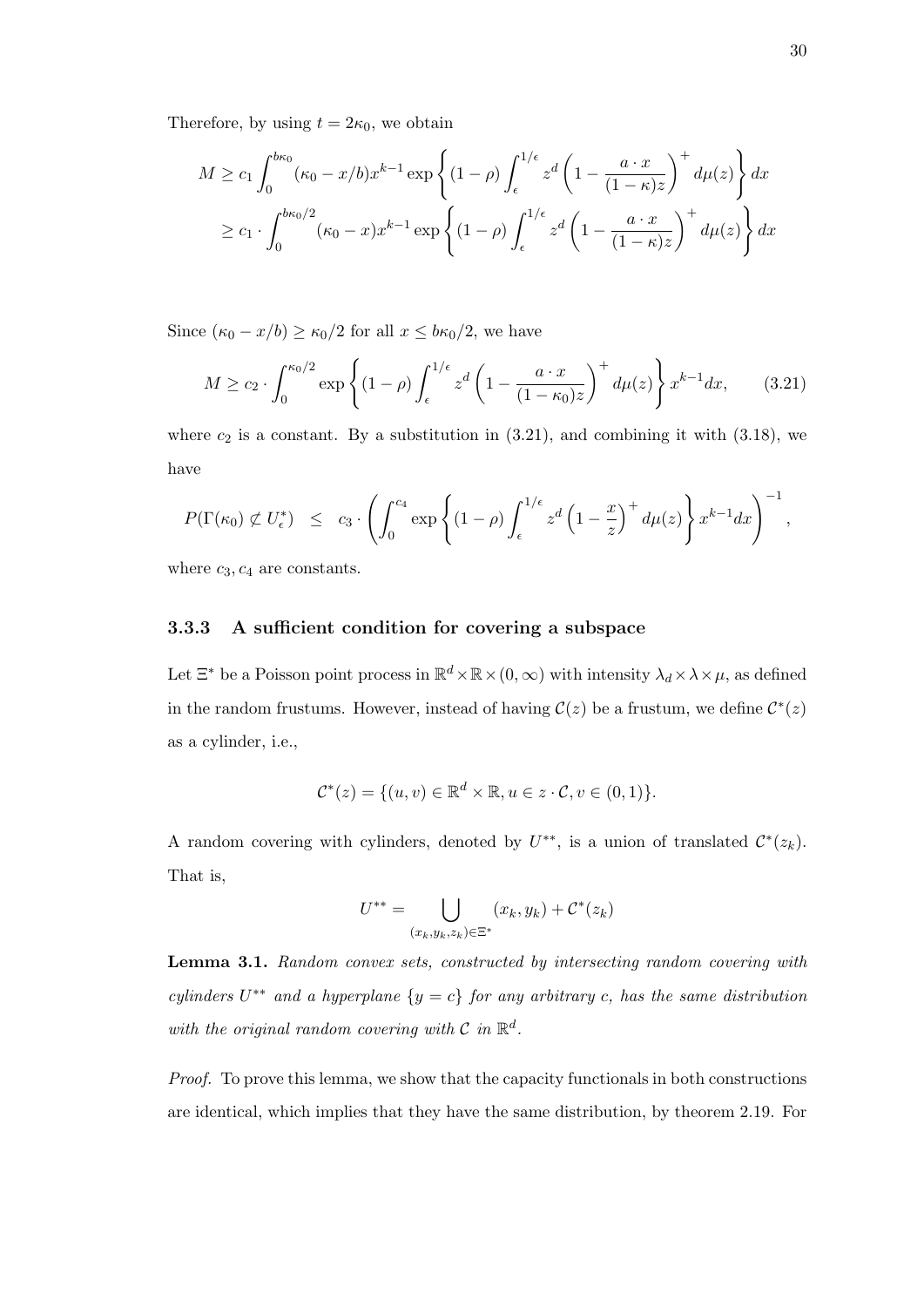$$
T_U(K) = 1 - \exp\left\{-\int |z \cdot C \oplus \check{K}| d\mu(z)\right\}.
$$

The capacity functional for the random covering  $U^{**}$  is

$$
T_{U^{**}}(K) = P(U^{**} \cap K \neq \emptyset) = 1 - P(U^{**} \cap K = \emptyset)
$$
  
= 1 - P(x \notin U^{\*\*}, for all  $x \in K$ ).

Let  $A^*$  be a cone such that any point of  $\Xi^*$  in  $A^*$  corresponds to a random cylinder covering the origin.

$$
A^* = \{ (x, y, z) \in \mathbb{R}^d \times \mathbb{R} \times (0, \infty) : -\frac{x}{z} \in \mathcal{C}, y \in (-1, 0) \}.
$$

So, we obtain

$$
T_{U^{**}}(K) = 1 - \exp\left\{-\int_{c-1}^{c} \int |z \cdot C \oplus \check{K}| d\mu(z) dy\right\}
$$
  
= 1 - \exp\left\{-\int |z \cdot C \oplus \check{K}| d\mu(z)\right\},

which proves the lemma.

Furthermore, using the coupling argument, we conclude that the probability of not covering a given set by random frustums is larger than that by random cylinders. That is, each points of a Poisson point process  $\Xi^*$  is the center for both a frustum and a cylinder at the same time. Since the frustum is always smaller that the cylinder, any point that is covered by random frustums is covered by random cylinders. Therefore, it follows that

$$
P(\Gamma(\kappa_0) \not\subset U_{\epsilon}^{**}) \leq P(\Gamma(\kappa_0) \not\subset U_{\epsilon}^*)
$$

Since the distribution of random covering U and  $U^{**}$  in  $\mathbb{R}^d$  is identical, by lemma 3.1, we have

$$
P(\Gamma(\kappa_0) \not\subset U_{\epsilon}) = P(\Gamma(\kappa_0) \not\subset U_{\epsilon}^{**})
$$
  
 
$$
\leq c_1 \cdot \left( \int_0^{c_2} \exp \left\{ (1 - \rho) \int_{\epsilon}^{1/\epsilon} z^d \left( 1 - \frac{x}{z} \right)^+ d\mu(z) \right\} x^{d-1} dx \right)^{-1}
$$

 $\Box$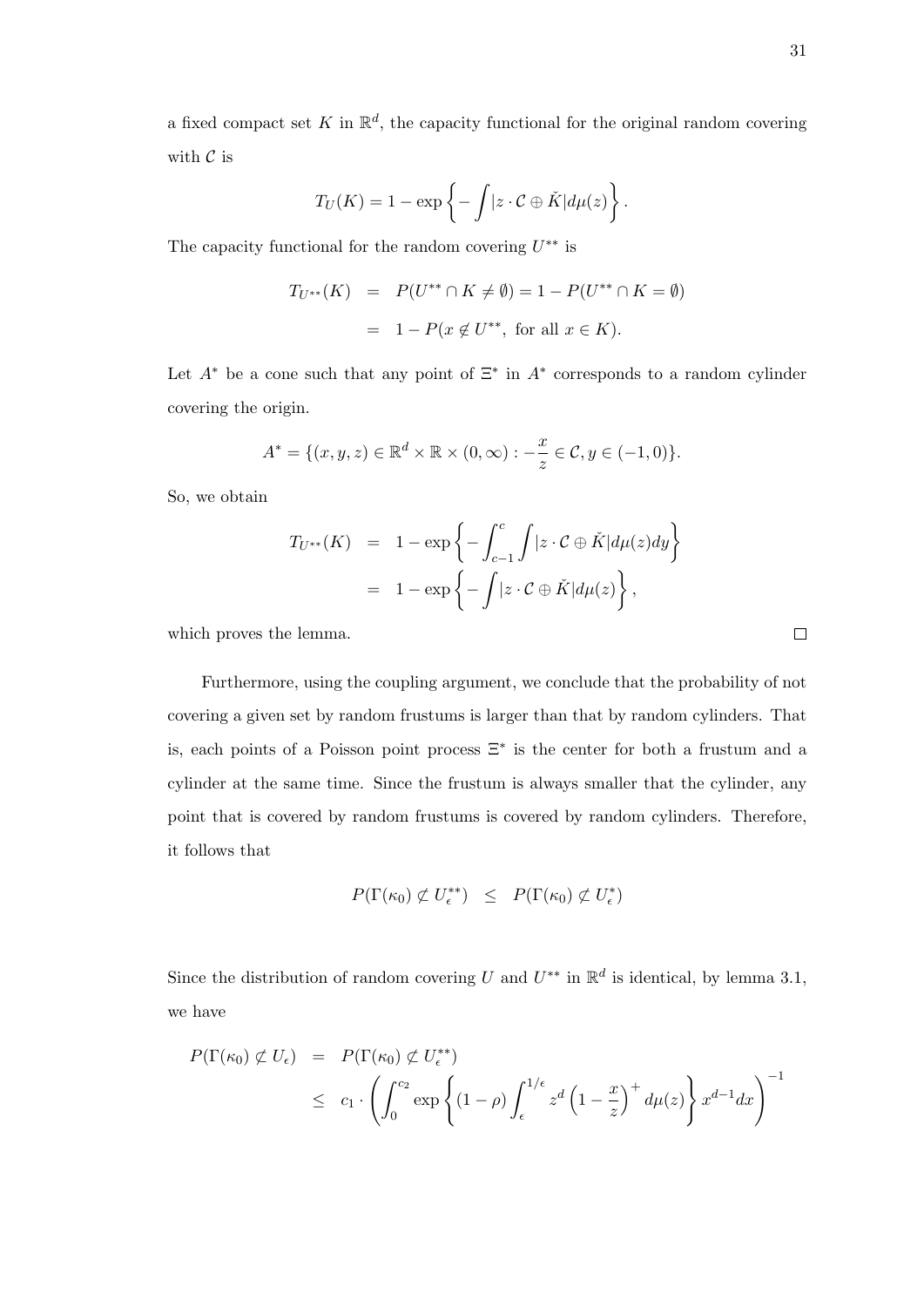for some constant  $c_1, c_2$ . Based on lemma 2.22, if  $P(\Gamma(\kappa_0) \not\subset U^{**}) = 0$ , then the hyperplane  $\mathbb{R}^k \times \{0\}^{d-k} \times \mathbb{R}$  is covered almost surely. This is equivalent to

$$
\int_0^1 \exp\left\{(1-\rho)\int_0^\infty z^d \left(1-\frac{x}{z}\right)^+ d\mu(z)\right\} x^{k-1} dx = \infty,
$$
\n(3.22)

when  $\epsilon$  approaches to 0.

Furthermore, for any k-dimensional subspace X of  $\mathbb{R}^d$ , there is a rotation g such that  $gX = \mathbb{R}^k \times \{0\}^{d-k}$ . Hence, by theorem 2.21, covering the subspace X is equivalent to covering the k-dimensional hyperplane with the convex set  $qC$ . Since the sufficient condition is independent of the shape of the convex set, we conclude that (3.22) is a sufficient condition for covering any hyperplane almost surely.

#### 3.4 The necessary and sufficient condition of covering a line

Since the random covering is invariant under translation (theorem 2.20), covering any arbitrary line is equivalent to covering a line that goes through the origin. Now, we first consider the first coordinate axis in  $\mathbb{R}^d$ , and determine the condition for covering it. The necessary condition for covering a line is a special case of covering a subspace in  $\mathbb{R}^d$ . From previous section, we obtain the necessary condition by setting  $k = 1$ , i.e.,

$$
\int_0^1 \exp\left\{ \int_x^1 z^d \left(1 - \frac{x}{z}\right) d\mu(z) \right\} dx = \infty.
$$

So, we'll show that this condition is also the sufficient condition, using the virtually identical argument to  $\S$ 3 in [26]. In this section, a point t is referred to point  $(t,0,\ldots,0) \in \mathbb{R}^d$ .

Lemma 3.2. If  $t_1 < \cdots < t_k < t < x$  then

$$
P(x \notin U_{\epsilon} | t \notin U_{\epsilon}, t_i \in U_{\epsilon} \text{ for all } i) = P(x \notin U_{\epsilon} | t \notin U_{\epsilon}).
$$

*Proof.* It is easy to see that t divides any random convex set  $\xi$  that intersects the first coordinate axis into 2 disjoint groups: either  $\xi \cap (-\infty, t) \times \{0\}^{d-1} \neq \emptyset$  or  $\xi \cap (t, +\infty) \times$  ${0}^{d-1} \neq \emptyset$ . Hence, given  $t \notin U_{\epsilon}$ , the event  ${x \notin U_{\epsilon}}$  and  ${t_i \in U_{\epsilon}}$  for all i} are independent. Therefore, this proves the lemma. $\Box$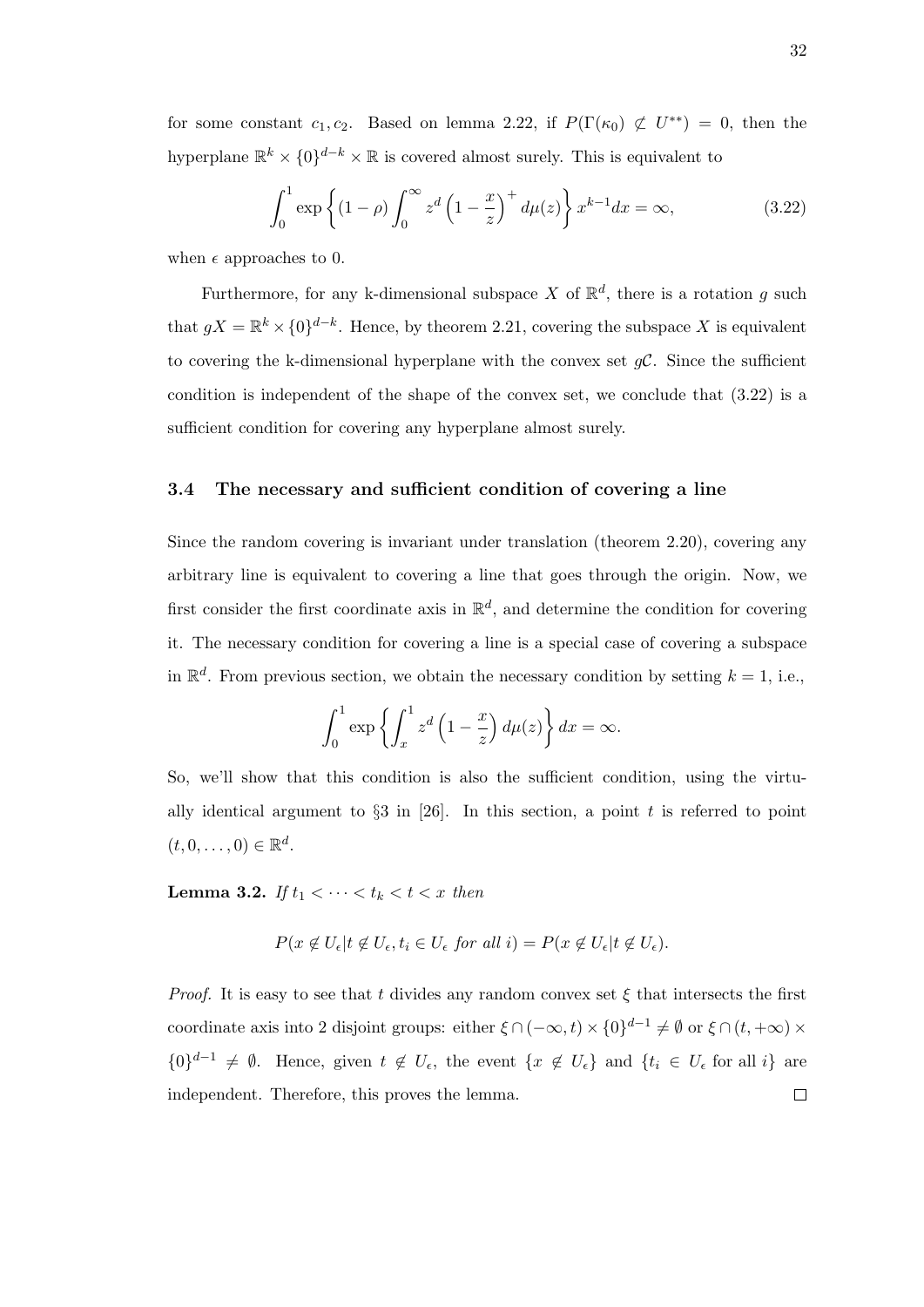For fixed  $k > 0$ , let  $\tau$  is the first uncovered point of the sequence of points on the axis  ${j/k}, j = 1, 2, ...$  (with the convention  $\tau = \infty$  if all points in the sequence are covered). Define  $m(a, b)$  to be the measure of the uncovered part of  $(a, b) \times \{0\}^{d-1}$ . We have

$$
Em(0,2) = \sum_{j} E(m(0,2)|\tau = j/k) P(\tau = j/k)
$$
  
 
$$
\geq \sum_{j=1}^{k} E(m(j/k, (j/k) + 1)|\tau = j/k) P(\tau = j/k)
$$

Using the lemma 3.2, we have

$$
E(m(j/k, (j/k) + 1)) = \int_{j/k}^{(j/k)+1} P(t \notin U_{\epsilon} | \tau = j/k) dt
$$
  

$$
= \int_{j/k}^{(j/k)+1} P(t \notin U_{\epsilon} | (j/k) \notin U_{\epsilon}, (i/k) \in U_{\epsilon} \text{ for all } i) dt
$$
  

$$
= \int_{j/k}^{(j/k)+1} P(t \notin U_{\epsilon} | (j/k) \notin U_{\epsilon}) dt
$$
  

$$
= \int_{0}^{1} P(t \notin U_{\epsilon} | 0 \notin U_{\epsilon}) dt,
$$

for  $j = 1, \ldots, k$ , since random covering is invariant under translation. We obtain

$$
Em(0,2) \geq \int_0^1 P(t \notin U_{\epsilon}|0 \notin U_{\epsilon}) dt \sum_{j=1}^k P(\tau = j/k)
$$

Therefore,

$$
P(j/k \notin U_{\epsilon} \text{ for some } j \leq k) \geq \frac{Em(0, 2)}{\int_0^1 P(t \notin U_{\epsilon}|0 \notin U_{\epsilon})dt}
$$

$$
= \frac{2P(0 \notin U_{\epsilon})}{\int_0^1 P(t \notin U_{\epsilon}|0 \notin U_{\epsilon})dt}.
$$

As  $k \to \infty$ , the left side of (3.23) increases to

 $P(t \notin U_{\epsilon}$  for some t a rational number between 0 and 1)

Since  $U_{\epsilon}$  is a finite union of open convex sets, the probability that  $U_{\epsilon}$  covers all rational number in  $[0,1] \times \{0\}^{d-1}$  but not  $[0,1] \times \{0\}^{d-1}$  is zero and so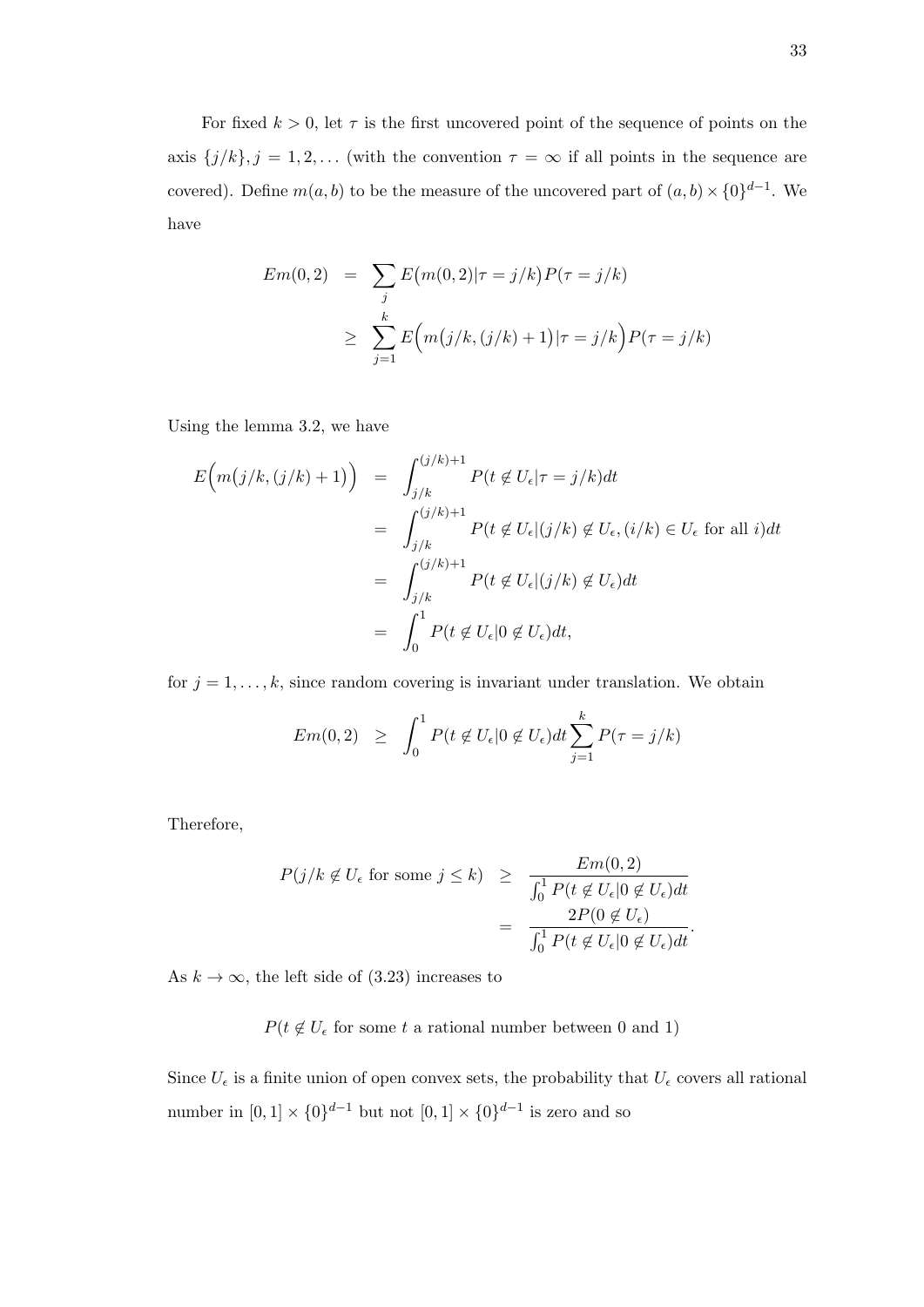$$
P([0,1] \times \{0\}^{d-1} \not\subset U_{\epsilon}) \le \frac{2P(0 \not\in U_{\epsilon})}{\int_0^1 P(t \not\in U_{\epsilon}|0 \not\in U_{\epsilon})dt}.\tag{3.23}
$$

The upper bound in (3.23) can be computed explicitly. First, we consider

$$
P(t \notin U_{\epsilon}, 0 \notin U_{\epsilon}) = P(N(A \cup A_{t}) = 0)
$$
  
= 
$$
\exp \{-\lambda \otimes \mu(A \cup A_{t})\}
$$
  
= 
$$
\exp \{-2\lambda \otimes \mu(A)\} \exp \{\lambda \otimes \mu(A \cap A_{t})\}
$$
  
= 
$$
P(0 \notin U_{\epsilon})^{2} \exp \{\int_{\epsilon}^{1} z^{d} \left(1 - \frac{at}{z}\right)^{+} d\mu(z)\}
$$

where  $A$  is given by  $(1.3)$ . Hence, we can rewrite the upper bound in  $(3.23)$  as

$$
P([0,1] \times \{0\}^{d-1} \not\subset U_{\epsilon}) \leq \frac{2}{\int_0^1 \exp\left\{\int_{\epsilon}^1 z^d \left(1 - \frac{at}{z}\right)^+ d\mu(z)\right\} dt}.
$$

As  $\epsilon \to 0$ ,  $P([0,1] \times \{0\}^{d-1} \not\subset U) \leq 0$  if

$$
\int_0^1 \exp\left\{ \int_t^1 z^d \left( 1 - \frac{t}{z} \right) d\mu(z) \right\} dt,
$$
\n(3.24)

which proves the sufficient condition for covering the first coordinate axis.

Furthermore, for any line  $L$  goes through the origin, there exists a rotation  $q$  such that  $gL = \mathbb{R} \times \{0\}^{d-1}$ . By lemma 2.21, the covering of the line L with convex set C is equivalent to covering  $\mathbb{R} \times \{0\}^{d-1}$  with the convex set gC. Due to the fact that the sufficient condition does not depend on the shape of the convex set  $C$ , the condition  $(3.24)$  is the sufficient condition for covering any arbitrary line in  $\mathbb{R}^d$ .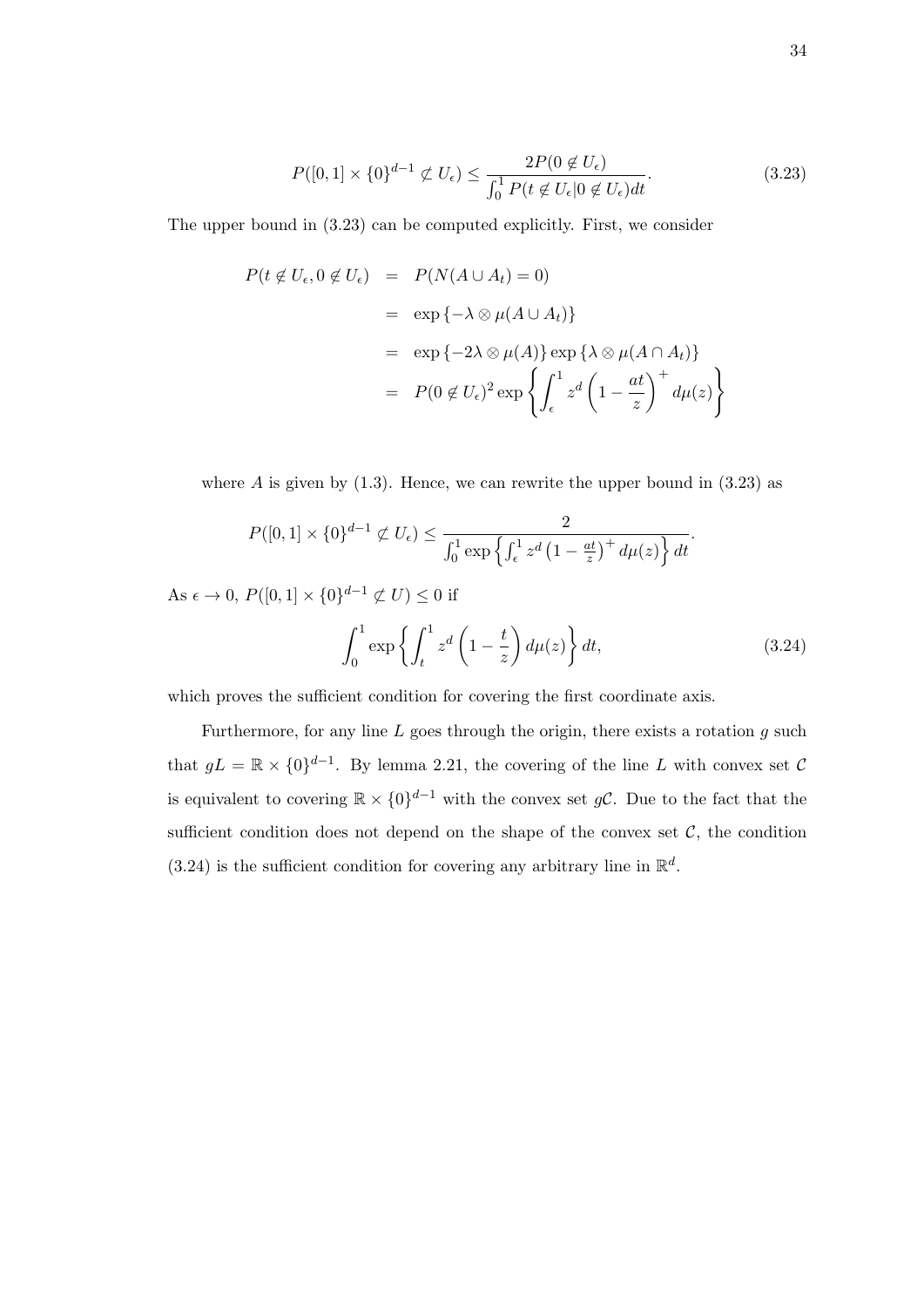## Chapter 4

# Covering the cross-section in  $\mathbb{T}^d$

## 4.1 Covering the cross-section of  $\mathbb{T}^d$

In this chapter, we prove the theorem A, regarding a necessary and a sufficient condition for the Dvoretzky problem. We follows the same approach as Kahane's in [19], which he made a connection between these conditions and Mandelbrot problem's conditions. We begin the proof of theorem A by showing the following lemma

**Lemma 4.1.** The torus  $\mathbb{T}^d$  is covering almost surely if

$$
\sum_{j=1}^{\infty} v_j^{1+\varepsilon} = \infty,
$$
\n(4.1)

for some  $\varepsilon > 0$ .

*Proof.* The lemma can be obtained easily from proposition 1.5, which states that if  $g_n$ 's are convex set, then a sufficient condition for covering the torus  $\mathbb{T}^d$  is

$$
\limsup_{n \to \infty} \left( \sum_{j=1}^{\infty} v_j - d \log n \right) = \infty \tag{4.2}
$$

We prove that (4.1) implies (4.2) by contrapositive. If (4.2) fails, there is a  $M < \infty$  for which

$$
\sum_{j=1}^{n} v_j \le d \log(n) + M, \qquad n \ge 1.
$$

Since  $\{v_n\}$  is a non-increasing sequence,

$$
v_n \le 1/n \sum_{j=1}^n v_j \le \frac{d \log(n) + M}{n}, \qquad n \ge 1.
$$

Therefore,

$$
\sum_{j=1}^{\infty} v_j^{1+\varepsilon} \le \sum_{j=1}^{\infty} \left( \frac{d \log(n) + M}{n} \right)^{1+\varepsilon} \tag{4.3}
$$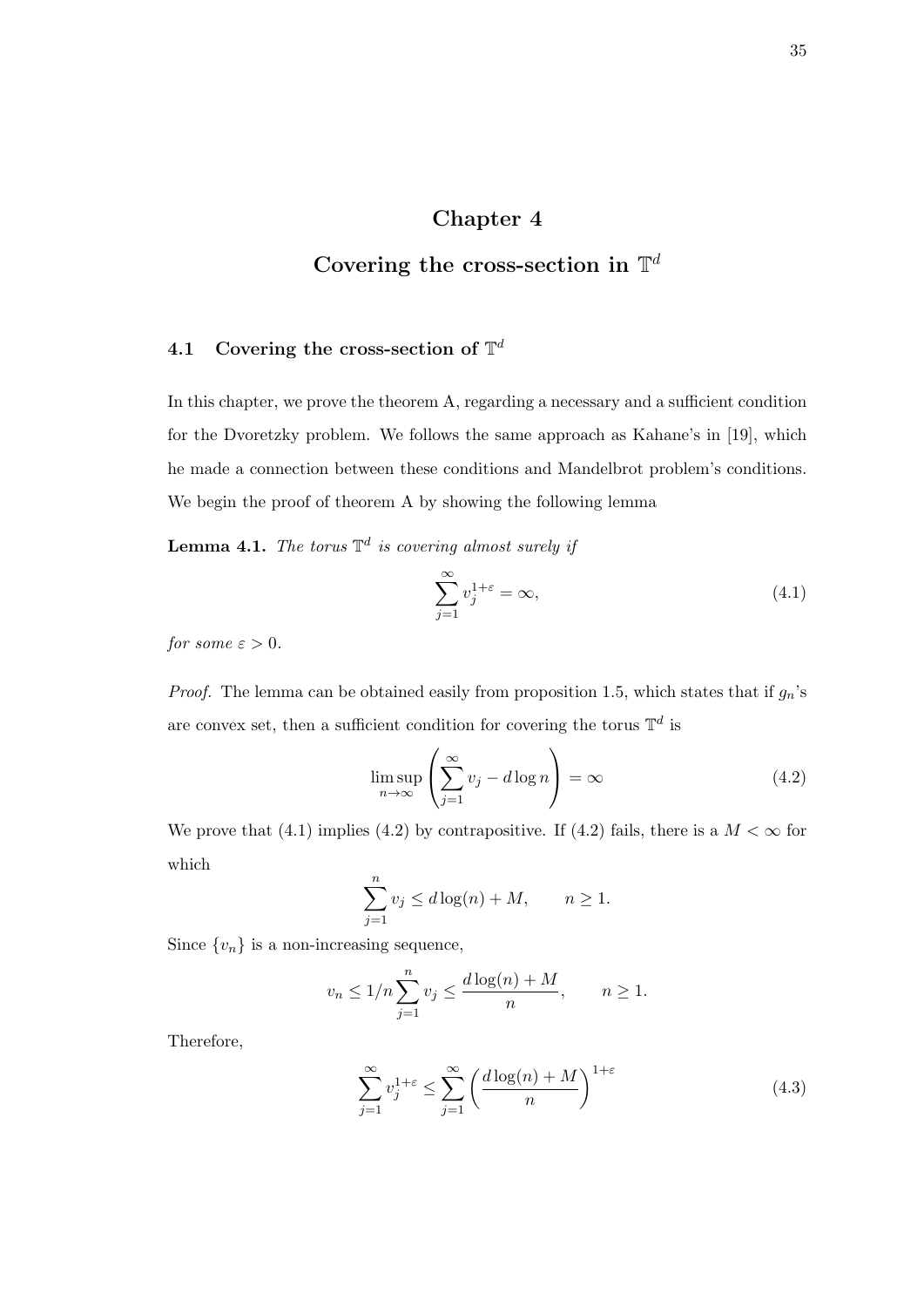We observe that the infinite series in  $(4.3)$  converges or diverges together with

$$
\sum_{j=1}^{\infty} \left( \frac{\log(n)}{n} \right)^{1+\varepsilon} . \tag{4.4}
$$

However, the series in (4.4) converges by the integral test, which proves the lemma.  $\Box$ 

#### Proof of part (i) in Theorem A

A sufficient condition for covering a k-dimensional cross-section of torus, i.e.,  $\mathbb{T}^k$  ×  $\{0\}^{d-k}$ , is

$$
\int_0^1 \exp\left\{ (1-\rho) \sum_{n=1}^\infty v_n \left( 1 - \frac{s^{1/k}}{v_n^{1/d}} \right)^+ \right\} ds = \infty, \tag{4.5}
$$

where  $\rho > 0$  when  $k = 2, ..., d$ , and  $\rho = 0$ , when  $k = 1$ . It is easy to recognize that (4.5) is also a sufficient condition for the Mandelbrot problem when

$$
d\mu(z) = \sum_{n=1}^{\infty} \delta_{z_n} \qquad (z_n^d = v_n),
$$

where  $\delta$  is a Dirac measure. Suppose that (4.5) holds and we show that  $\mathbb{T}^k \times \{0\}^{d-k}$  is covered almost surely. Suppose that

$$
\begin{cases}\nv'_1 = v_1 = u_1, \\
v'_2 = v'_3 = v_3 = u_2, \\
v'_4 = v'_5 = v'_6 = v_6 = u_3, \\
\cdots\n\end{cases}
$$

The sequence  $\{v'_n\}$  repeats the value  $u_m$  m times and are less than or equal to  $\{v_n\}$ . From the lemma 4.1, if  $\sum v_n^{1+\epsilon} = \infty$ , then the torus is covered almost surely; hence, so is any cross-section of  $\mathbb{T}^d$ . Hence, we assume that  $\sum v_n^{1+\varepsilon} < \infty$  for  $\varepsilon < 1/5$ . It follows that  $\sum m u_m^{1+\varepsilon} < \infty$ , since  $v_n \ge v'_n$ , and the sequence  $\{v'_n\}$  repeats  $u_m$  m times. By lemma 4.3, a simple application of Hölder inequality, it follows that  $\sum u_m < \infty$ . By a summation by part, we have  $\sum m(u_{m-1}-u_m) < \infty$ , which implies that  $\sum (v_n-v'_n) < \infty$ . We claim that

**Lemma 4.2.** If two non-increasing sequences  $\{v_n\}$  and  $\{v'_n\}$ ,  $v_n \ge v'_n$  for all n, and  $\sum (v_n - v'_n) < \infty$ , then

$$
\sum v_n \left(1 - \frac{s^{1/k}}{v_n^{1/d}}\right)^+ - \sum v'_n \left(1 - \frac{s^{1/k}}{v'_n^{1/d}}\right)^+ = O(1),\tag{4.6}
$$

for  $0 \leq s \leq 1$  and  $k = 1, \ldots, d$ .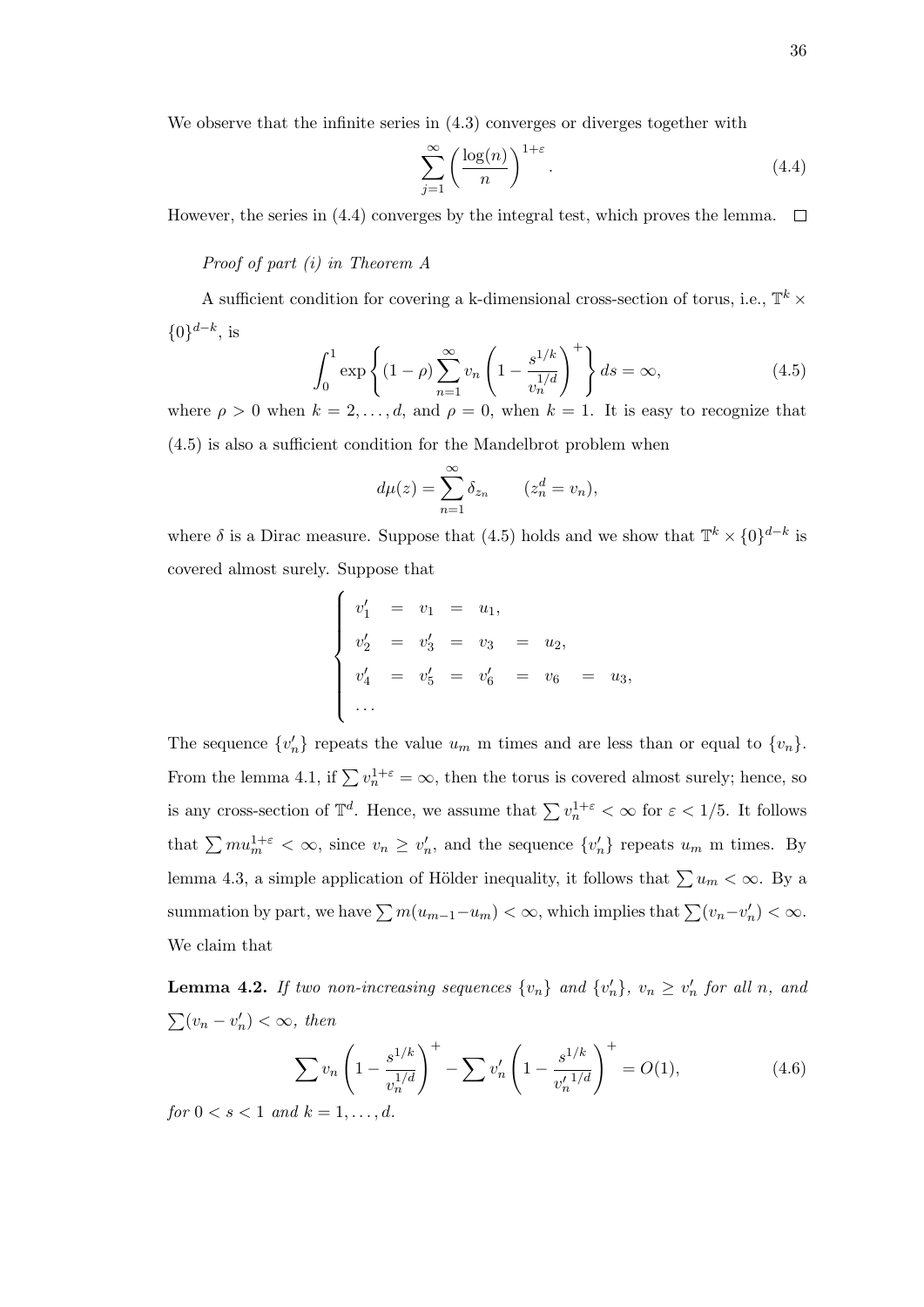Proof. See the appendix at the end of this chapter.

The lemma 4.2 implies that the condition (4.5) still holds if we replace  $\{v_n\}$  by  $\{v'_n\}$ . Let  $\{v''_n\}$  be the subsequence of  $\{v'_n\}$ , obtained by removing  $\lfloor m^{2/3} \rfloor$  terms which are equal to  $u_m$ , for each m. Since the sequence  $\{v''_n\}$  is non-increasing, we have  $v''_n \leq v'_m$ and

$$
\sum (v'_n - v''_n) \le \sum m^{2/3} u_m \le (\sum m^{-a})^{\alpha} (\sum m u_m^{1+\varepsilon})^{\beta}
$$

when  $\beta - a\alpha = 2/3$ ,  $(1 + \varepsilon)\beta = 1$ , and  $\alpha + \beta = 1$ . As  $\varepsilon < 1/5$ , and  $\beta > 5/6$ ,  $\alpha < 1/6$ ,  $a > 1$ , the series  $\sum (v'_n - v''_n)$  converges, which implies that the condition (4.5) also holds when replaced  $\{v_n\}$  by  $\{v''_n\}$ , thanks to lemma 4.2. We define a measure  $\mu''(dz)$  as

$$
\mu''(dz) = \sum \delta_{z_n''} \qquad \left( (z_n'')^d = v_n'' \right)
$$

and consider a Poisson point process  $\Xi = \{(x_i, z_i)\}\$ on  $\mathbb{R}^d \times (0, \infty)$  with intensity  $\lambda_d \otimes \mu''$ . Due to the discreteness of the measure  $\mu''$ , we can consider  $\Xi$  as a final result after superimposing multiple independent Poisson point processes, indexed by the value of z. For each m, the collection of  $x_i$  under  $z_i^d = u_m$  is a Poisson point process with intensity  $m - \lfloor m^{2/3} \rfloor$  in  $\mathbb{R}^d$ . Let  $N_m$  be a number of  $x_i$ 's such that  $x_i \in [0, 1]^d$  for each m. It follows that  $N_m$ 's are independent Poisson distributed random variables with mean  $m-[m^{2/3}]$ . We observe that, for m large enough,  $N_m \le m$  almost surely. Now, using the Poisson point process  $\Xi$ , we construct the Mandelbrot problem's random covering  $U''$  in  $\mathbb{R}^d$ . Since a sufficient condition for the Mandelbrot problem is identical to (4.5), random covering U'' covers the hyperplane  $\mathbb{R}^k \times \{0\}^{d-k}$  almost surely. It follows that the cube  $[1/3, 2/3]^k \times \{0\}^{d-k}$  is covered almost surely. Furthermore, random covering U'' only has  $N_m$  convex sets of size  $u_m$ , while random covering U has m convex sets of size  $v_n$ that larger than  $u_m$ . Hence, by the coupling argument, the Dvoretzky problem random covering U covers  $[1/3, 2/3]^k \times \{0\}^{d-k}$  almost surely. This implies that  $\mathbb{T}^k \times \{0\}^{d-k}$  is covered almost surely.

#### Proof of part (ii) in Theorem A

A necessary condition for covering a k-dimensional cross-section of torus, i.e.,  $\mathbb{T}^k$  ×

 $\Box$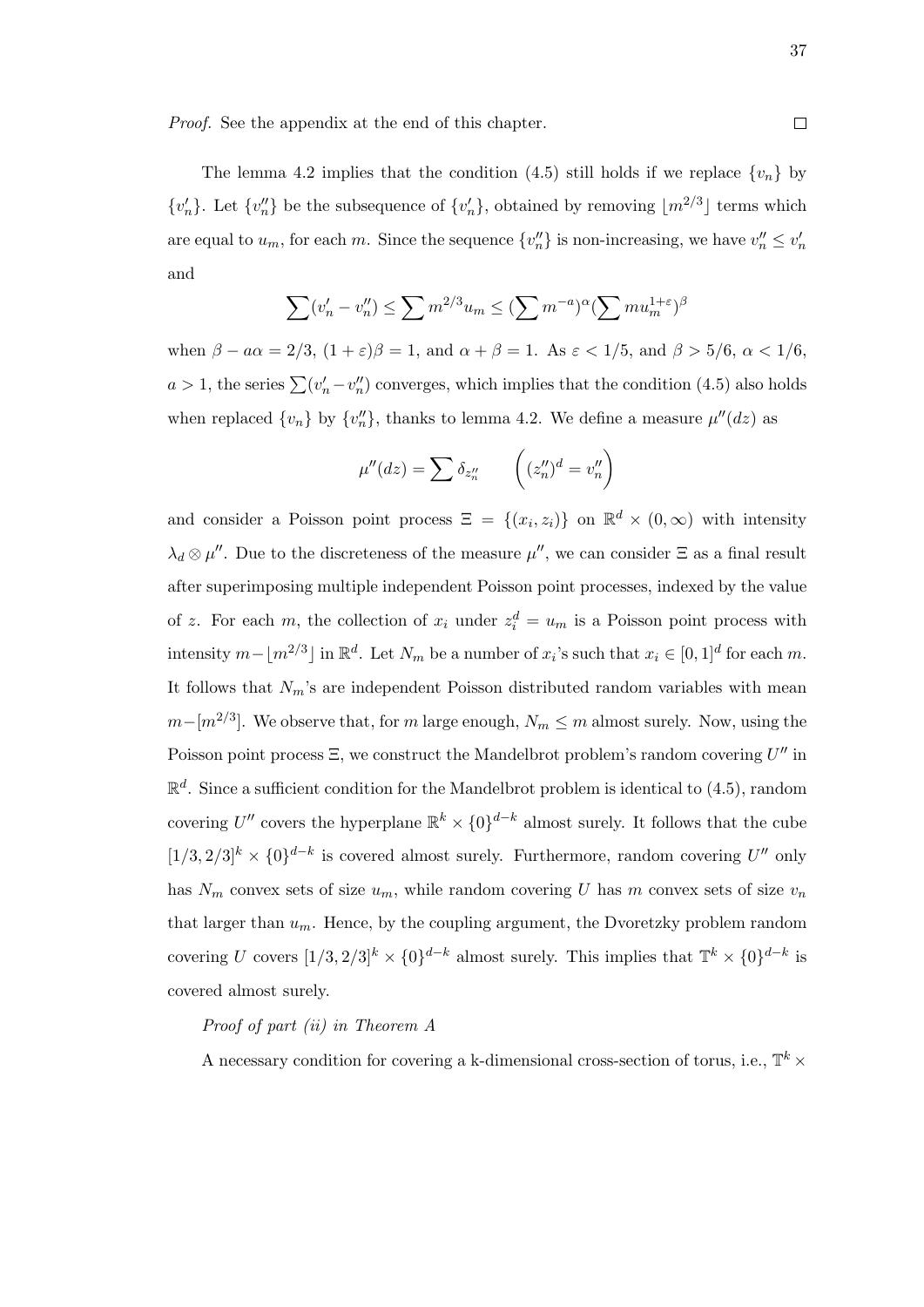$\{0\}^{d-k}$  is

$$
\int_0^1 \exp\left\{\sum_{n=1}^\infty v_n \left(1 - \frac{s^{1/k}}{v_n^{1/d}}\right)^+\right\} ds = \infty. \tag{4.7}
$$

It is easy to show that the condition (4.7) is an application of proposition 1.1, mentioned in chapter 1. Let B be a ball with radius  $1/4$  in the k-dimensional cross-section  $\mathbb{T}^k$  ×  $\{0\}^{d-k}$ ,  $v_B$  be the volume of B and  $\xi_k(x)$  be the volume of the intersection of  $g_k$  and its translation. Denote that

$$
\int f(x)d\tau(x) = \int \int f(x-y)dxdy.
$$

The proposition 1.1 states that B is not covered almost surely if  $\sum v_k^2 < \infty$  and

$$
\int_{B} \prod_{k=1}^{\infty} \left(1 + \xi_k(x)\right) d\tau(x) < \infty. \tag{4.8}
$$

We denote the left hand side of  $(4.8)$  by M. That is,

$$
M = \int_{B} \prod_{k=1}^{\infty} (1 + \xi_k(x)) d\tau(x).
$$

By lemma 2.5, we have

$$
\xi_k(x) \le v_k \left(1 - \frac{b\|x\|}{v_k^{1/d}}\right)^+,\tag{4.9}
$$

for some constant  $b > 0$ . With  $(4.8)$  and  $(4.9)$ , we have

$$
M \leq \int_{B} \int_{B} \prod_{k=1}^{\infty} \left( 1 + v_k \left( 1 - \frac{b \|x - y\|}{v_k^{1/d}} \right)^{+} \right) dx dy
$$
  

$$
\leq \int_{B} \int_{B} \exp \left( \sum_{k=1}^{\infty} v_k \left( 1 - \frac{b \|x - y\|}{v_k^{1/d}} \right)^{+} \right) dx dy, \tag{4.10}
$$

By changing variable  $u = y$  and  $v = x - y$ , we have

$$
M \leq \int_{2B} \int_{S(v)} \exp\left(\sum_{k=1}^{\infty} v_k \left(1 - \frac{b||v||}{v_k^{1/d}}\right)^+\right) du dv
$$

$$
= \int_{2B} |S(v)| \exp\left(\sum_{k=1}^{\infty} v_k \left(1 - \frac{b||v||}{v_k^{1/d}}\right)^+\right) dv,
$$
(4.11)

where  $S(v) = \{u \in \mathbb{R}^k : ||u|| \leq 1/4\} \cap \{u \in \mathbb{R}^k : ||u + v|| \leq 1/4\}$ , the intersection of two balls center at the origin and at v, respectively. Since  $|S(v)| \le v_B$ , (4.11) becomes

$$
M \le v_B \int_{2B} \exp\left(\sum_{k=1}^{\infty} v_k \left(1 - \frac{b \|v\|}{v_k^{1/d}}\right)^+\right) dv \tag{4.12}
$$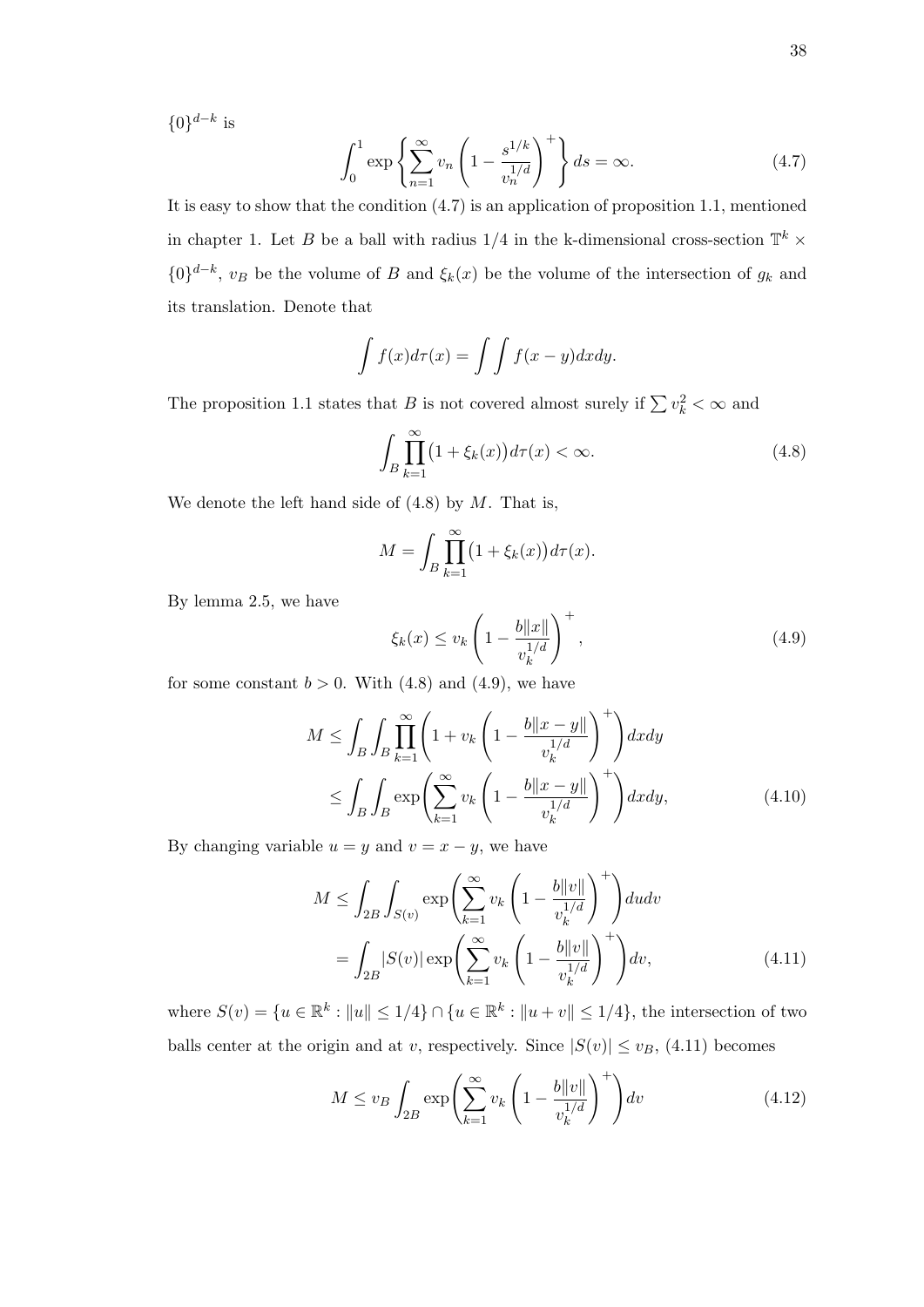From (4.12), by changing to the polar coordinates and integrating out all variables except the radius, we obtain

$$
M \le c \int_0^{1/2} \exp\left(\sum_{k=1}^\infty v_k \left(1 - \frac{br}{v_k^{1/d}}\right)^+\right) r^{k-1} dr,\tag{4.13}
$$

where c is a constant. With a simple substitution  $s = (br)^k$ , (4.13) becomes

$$
M \le c \int \exp\left(\sum_{k=1}^{\infty} v_k \left(1 - \frac{s^{1/k}}{v_k^{1/d}}\right)^+\right) ds,
$$

which proves the necessary condition.

## 4.2 Covering 1-dimensional cross-section of  $\mathbb{T}^d$

In the previous section, we show that a necessary and sufficient condition for covering a one-dimensional cross-section of  $\mathbb{T}^d$  is

$$
\int_0^1 \exp\left\{\sum_{n=1}^\infty v_n \left(1 - \frac{s}{v_n^{1/d}}\right)^+\right\} ds = \infty. \tag{4.14}
$$

Now, we show that (4.14) is equivalent to

$$
\sum_{n=1}^{\infty} \frac{v_n^{(d-1)/d}}{a_n^2} \exp(v_1 + \dots + v_n) = \infty
$$
 (4.15)

where

$$
a_n = \sum_{k=1}^n v_k^{(d-1)/d}.
$$

Let  $M$  be the left hand side of  $(4.14)$ ; that is,

$$
M = \int_0^1 \exp\left\{\sum_{n=1}^\infty v_n \left(1 - \frac{s}{v_n^{1/d}}\right)^+\right\} ds.
$$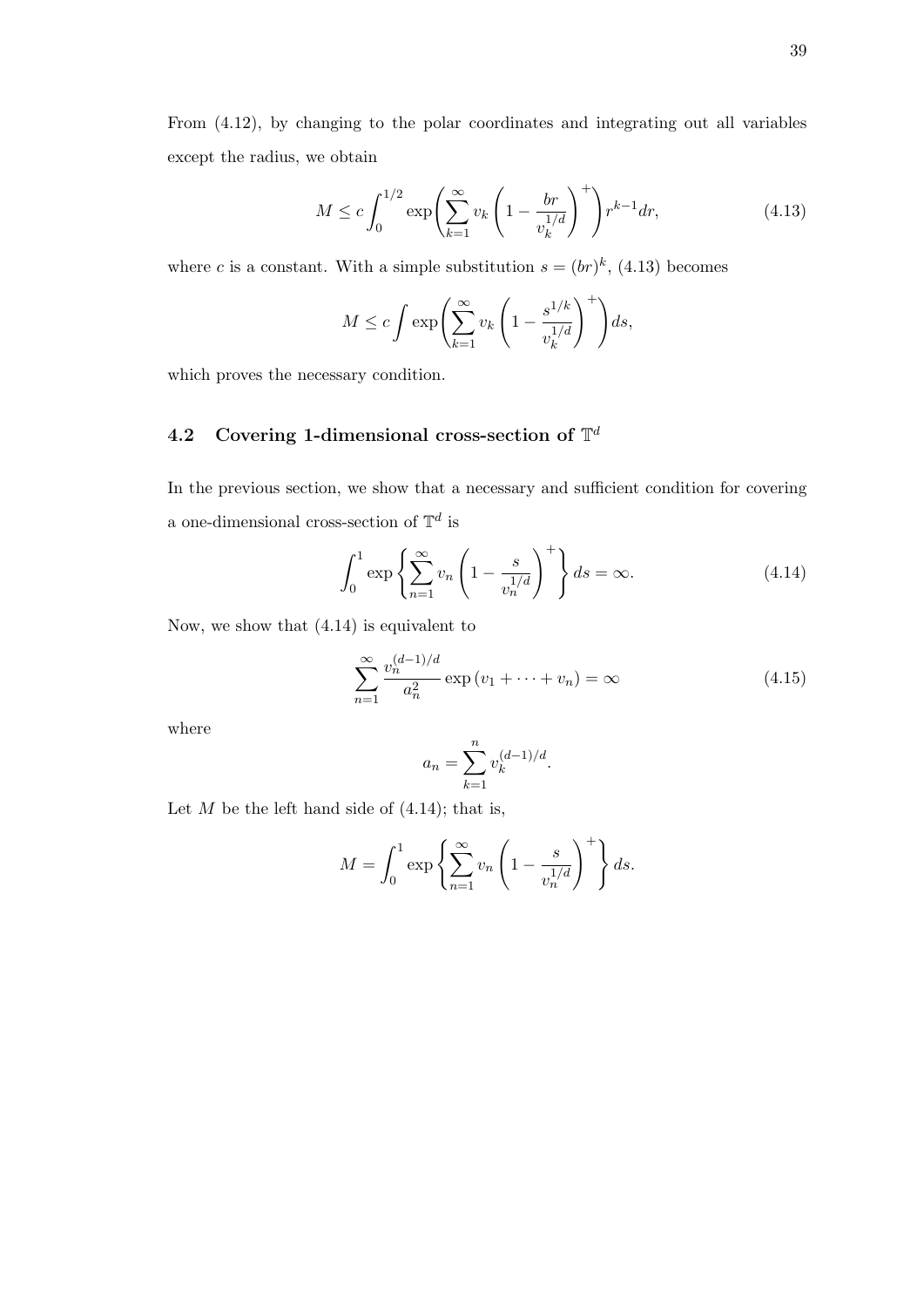We have that

$$
M = \sum_{k=1}^{\infty} \int_{v_{k+1}^{1/d}}^{v_k^{1/d}} \exp\left\{\sum_{n=1}^k v_n \left(1 - \frac{s}{v_n^{1/d}}\right)\right\} ds
$$
  
\n
$$
= \sum_{k=1}^{\infty} \int_{v_{k+1}^{1/d}}^{v_k^{1/d}} \exp\left(\sum_{n=1}^k v_n\right) \exp(-a_k s) ds
$$
  
\n
$$
= \sum_{k=1}^{\infty} \exp\left(\sum_{n=1}^k v_n\right) \frac{1}{a_k} \left(\exp(-a_k v_{k+1}^{1/d}) - \exp(-a_k v_k^{1/d})\right)
$$
  
\n
$$
= \sum_{k=1}^{\infty} \exp\left(\sum_{n=1}^{k+1} v_n\right) \frac{1}{a_k} \exp(-a_{k+1} v_{k+1}^{1/d}) - \sum_{k=1}^{\infty} \exp\left(\sum_{n=1}^k v_n\right) \frac{1}{a_k} \exp(-a_k v_k^{1/d})
$$
  
\n
$$
= -\frac{1}{v_1^{(d-1)/d}} + \sum_{k=2}^{\infty} \frac{v_k^{(d-1)/d}}{a_{k-1} a_k} \exp(v_1 + \dots + v_k - a_k v_k^{1/d}). \tag{4.16}
$$

Since  $a_n/a_{n+1} \to 1$  as n approaches infinity, (4.16) converges or diverges together with

$$
\sum_{k=1}^{\infty} \frac{v_k^{(d-1)/d}}{a_k^2} \exp(v_1 + \dots + v_k - a_k v_k^{1/d}).\tag{4.17}
$$

Therefore, (4.17) is also a necessary and sufficient condition. Next, we show that (4.17) is equivalent to  $(4.15)$ . It is easy to see that  $(4.17)$  is less or equal to  $(4.15)$ , which implies that if (4.17) diverges, then so does (4.15). Hence, we only need to show that if (4.17) converges, then (4.15) also converges.

Define for all  $n \geq 1$ ,

$$
\xi_n = v_1 + \dots + v_n - v_n^{1/d} \cdot \sum_{k=1}^n v_n^{(d-1)/d} = z_1^d + \dots + z_n^d - z_n \cdot \sum_{k=1}^n z_k^{d-1}.
$$

We observe that the sequence  $\{\xi_n\}$  is an increasing sequence, because

$$
\xi_{n+1} - \xi_n = a_n(z_n - z_{n+1}).
$$

Dividing by  $a_n$ , summing over all  $n \geq k$ , and using the fact that  $\{z_n\}$  is decreasing and approach 0 as n goes to infinity, we obtain that for all  $k \geq 1$ ,

$$
z_k = \sum_{n=k}^{\infty} \frac{1}{a_n} (\xi_{n+1} - \xi_n).
$$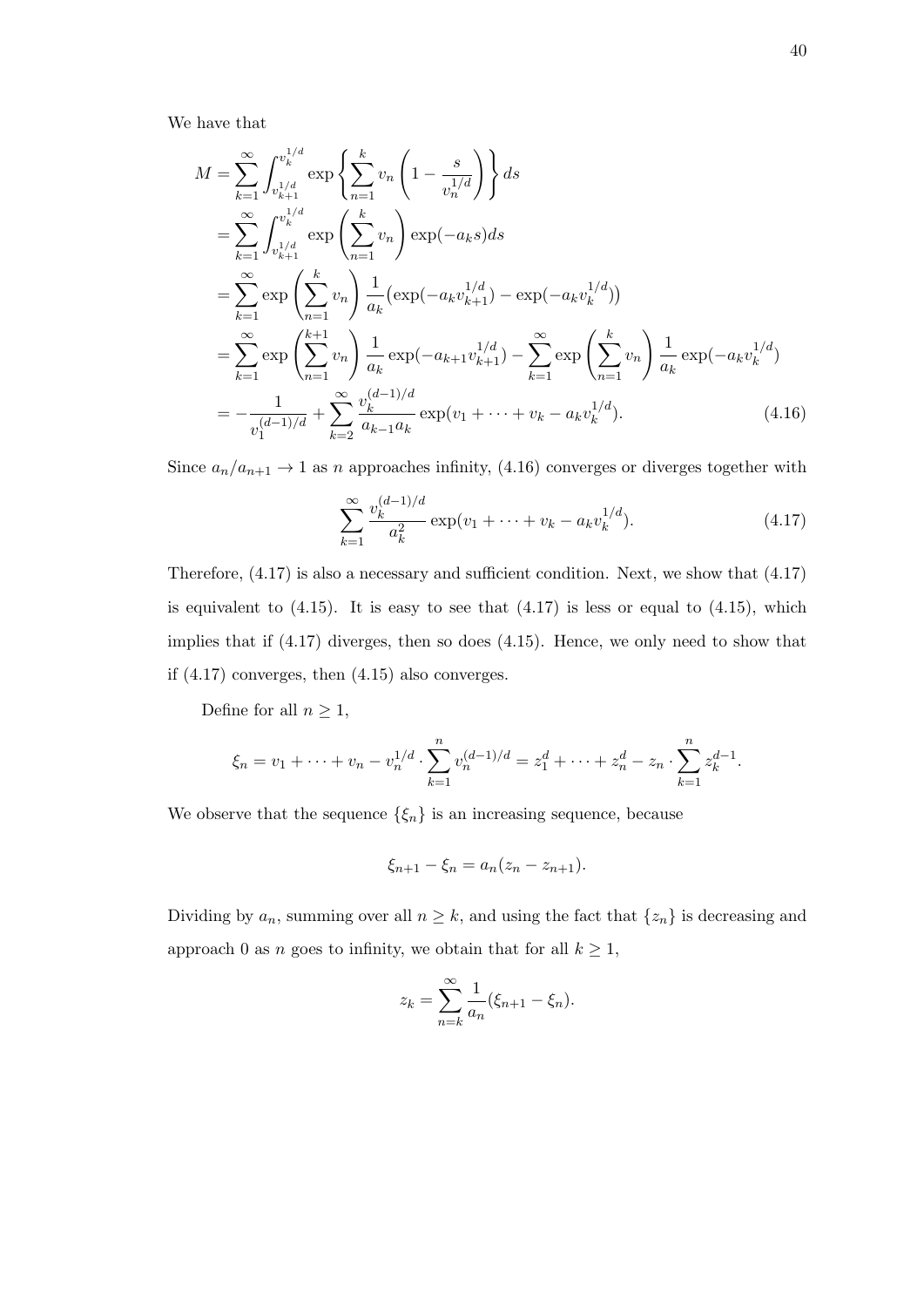By multiplying  $a_k$  on both side and applying summation by part, we have

$$
a_k z_k = a_k \sum_{n=k}^{\infty} \frac{1}{a_n} (\xi_{n+1} - \xi_n)
$$
  
=  $a_k \sum_{n=k+1}^{\infty} \left( \frac{1}{a_{n-1}} - \frac{1}{a_n} \right) \xi_n - \xi_k$   
=  $a_k \sum_{n=k+1}^{\infty} \left( \frac{1}{a_{n-1}} - \frac{1}{a_n} \right) \xi_n - z_1^d - \dots - z_k^d + z_k a_k$ 

Therefore,

$$
v_1 + \dots + v_k = z_1^d + \dots + z_k^d = a_k \sum_{n=k+1}^{\infty} \left( \frac{1}{a_{n-1}} - \frac{1}{a_n} \right) \xi_n.
$$

We denote that

$$
\phi_n = \frac{z_n^{d-1}}{a_n^2} \exp(\xi_n).
$$

Since  $a_k \sum_{n>k} (1/a_{n-1} - 1/a_n) = 1$ , and the exponential function is convex, we obtain

$$
\exp\left\{a_k\sum_{n=k+1}^{\infty}\log(\phi_n)\left(\frac{1}{a_{n-1}}-\frac{1}{a_n}\right)\right\}\leq a_k\sum_{n=k+1}^{\infty}\phi_n\left(\frac{1}{a_{n-1}}-\frac{1}{a_n}\right).
$$

Therefore, since  $\xi_n = \log(\phi_n a_n^2 / z_n^{d-1}),$ 

$$
\exp(v_1 + \dots + v_k) = \exp\left\{ a_k \sum_{n=k+1}^{\infty} \left( \frac{1}{a_{n-1}} - \frac{1}{a_n} \right) \log(\phi_n a_n^2 / z_n^{d-1}) \right\}
$$
  
\n
$$
\leq \left[ a_k \sum_{n=k+1}^{\infty} \phi_n \left( \frac{1}{a_{n-1}} - \frac{1}{a_n} \right) \right] \exp\left\{ 2a_k \sum_{n=k+1}^{\infty} \log(a_n) \left( \frac{1}{a_{n-1}} - \frac{1}{a_n} \right) \right\}.
$$
  
\n
$$
\cdot \exp\left\{ -(d-1)a_k \sum_{n=k+1}^{\infty} \log(z_n) \left( \frac{1}{a_{n-1}} - \frac{1}{a_n} \right) \right\}
$$
  
\n
$$
= \left[ a_k \sum_{n=k+1}^{\infty} \phi_n \left( \frac{1}{a_{n-1}} - \frac{1}{a_n} \right) \right] \exp(M_1) \exp(M_2),
$$

where

$$
M_1 = 2a_k \sum_{n=k+1}^{\infty} \log(a_n) \left( \frac{1}{a_{n-1}} - \frac{1}{a_n} \right)
$$

$$
M_2 = -(d-1)a_k \sum_{n=k+1}^{\infty} \log(z_n) \left( \frac{1}{a_{n-1}} - \frac{1}{a_n} \right)
$$

Next, we deal with each term separately. First, we consider the term  $M_1$ , and apply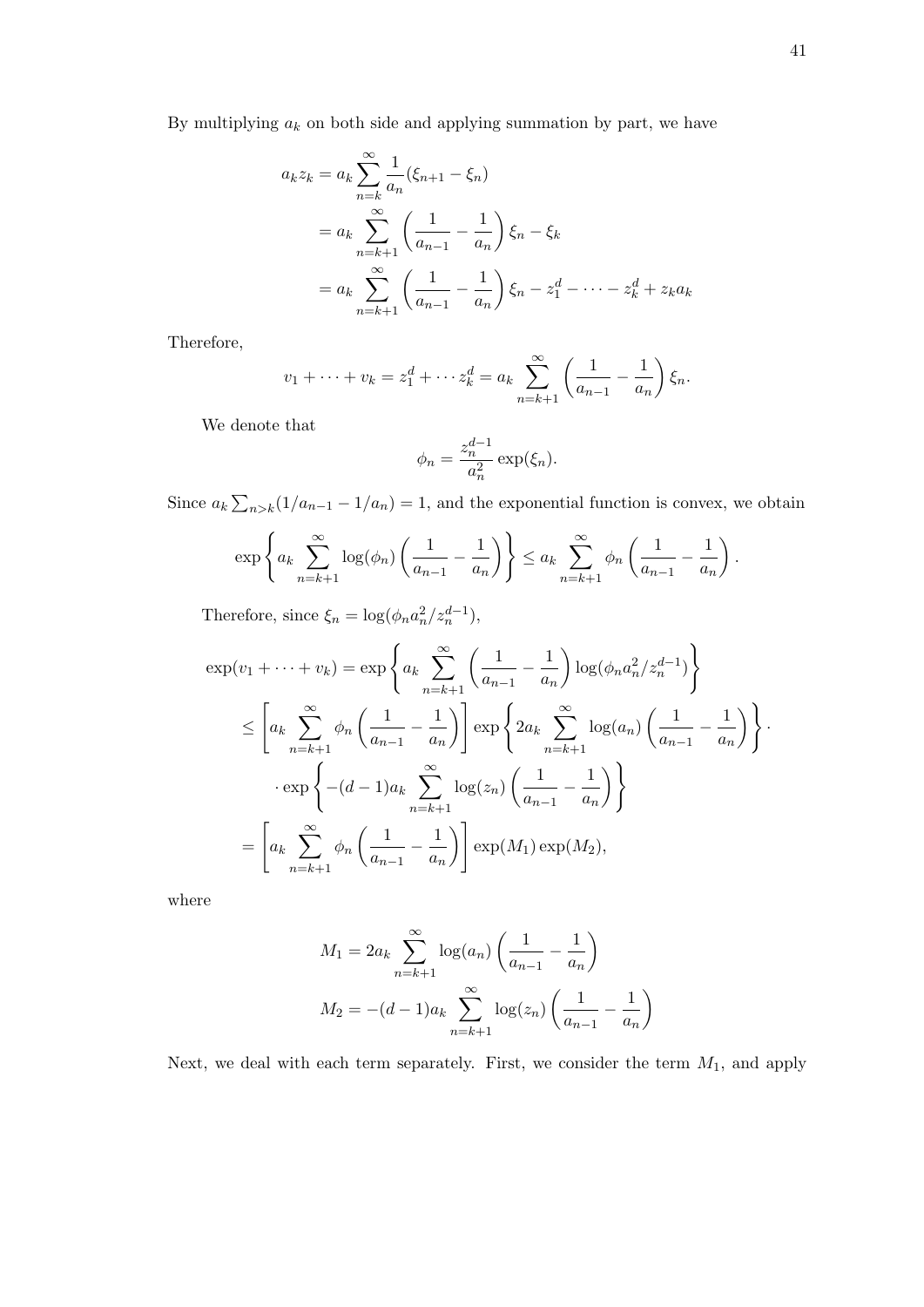$$
M_1 = 2\log(a_{k+1}) + 2a_k \sum_{n>k} \frac{1}{a_n} \log\left(\frac{a_{n+1}}{a_n}\right)
$$
  
= 
$$
2\log(a_{k+1}) + 2a_k \sum_{n>k} \frac{1}{a_n} \log\left(1 + \frac{z_{n+1}^{d+1}}{a_n}\right)
$$

Using the fact that  $\log(1 + x) \leq x$  for  $x < 1$ , we have

$$
M_1 \le 2\log(a_{k+1}) + 2a_k \sum_{n>k} \frac{1}{a_n} \cdot \frac{z_{n+1}^{d-1}}{a_n}
$$
  
\n
$$
\le 2\log(a_{k+1}) + 2a_k \sum_{n>k} \frac{z_n^{d-1}}{a_{n-1}a_n}
$$
  
\n
$$
= 2\log(a_{k+1}) + 2a_k \sum_{n>k} \left(\frac{1}{a_{n-1}} - \frac{1}{a_n}\right)
$$
  
\n
$$
= 2\log(a_{k+1}) + 2.
$$

Therefore,  $\exp(M_1) \leq \exp(2)a_{k+1}^2$ . Now, we consider the term  $M_2$ , and apply the summation by part.

$$
M_2 = -(d-1)\log(z_{k+1}) - (d-1)a_k \sum_{n>k} \frac{1}{a_n} (\log(z_{n+1}) - \log(z_n)))
$$
  
= -(d-1)log(z\_{k+1}) + (d-1)a\_k \sum\_{n>k} \frac{1}{a\_n} log\left(\frac{z\_n}{z\_{n+1}}\right)

Using the fact that  $a_n$  is a increasing sequence, we have

$$
M_2 \leq -(d-1)\log(z_{k+1}) + (d-1)\sum_{n>k} \log\left(\frac{z_n}{z_{n+1}}\right)
$$
  
= -(d-1)\log(z\_{k+1}) + (d-1)\log\left(\prod\_{n>k} \frac{z\_n}{z\_{n+1}}\right)  
= -(d-1)\log(z\_{k+1}) + (d-1)\log(z\_k)  

$$
\leq -(d-1)\log(z_{k+1})
$$

Therefore,  $\exp(M_2) \leq 1/z_{k+1}^{d-1}$ . Hence,

$$
\exp(v_1 + \dots + v_k) \le e^2 \frac{a_{k+1}^2}{z_{k+1}^{d-1}} a_k \sum_{n > k} \phi_n \left( \frac{1}{a_{n-1}} - \frac{1}{a_n} \right)
$$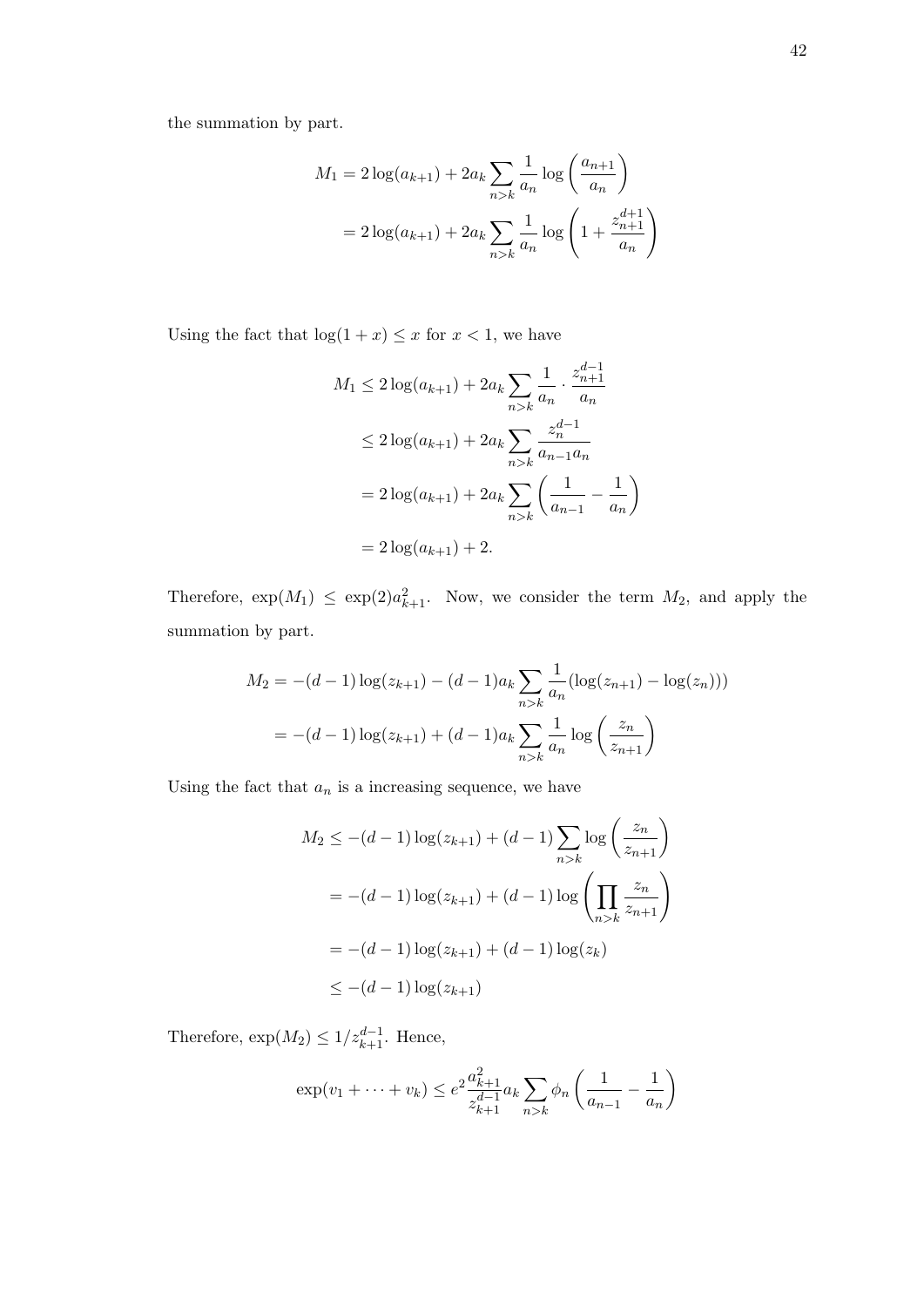Thus, we have

$$
\frac{z_{k+1}^{d-1}}{a_{k+1}^2} \exp(v_1 + \dots + v_k) \le (e^2) a_k \sum_{n > k} \phi_n \left( \frac{1}{a_{n-1}} - \frac{1}{a_n} \right).
$$

We obtain

$$
\sum_{k=1}^{\infty} \frac{z_{k+1}^{d-1}}{a_{k+1}^2} \exp(v_1 + \dots + v_k) \le (e^2) \sum_{k=1}^{\infty} a_k \sum_{n>k} \phi_n \left( \frac{1}{a_{n-1}} - \frac{1}{a_n} \right)
$$
  
=  $(e^2) \sum_{n=2}^{\infty} \left( \sum_{k < n} a_k \right) \phi_n \left( \frac{1}{a_{n-1}} - \frac{1}{a_n} \right)$   
 $\le (e^2) \sum_{n=2}^{\infty} n a_n \frac{z_n^{d-1}}{a_{n-1} a_n} \phi_n$   
 $\le (e^2) \sum_{n=2}^{\infty} \frac{a_n}{a_{n-1}} \phi_n.$ 

Since  $\frac{a_n}{a_{n-1}} \to 1$  as n approaches to infinity, the series  $\sum \frac{a_n}{a_{n-1}} \phi_n$  and  $\sum \phi_n$  converge or diverge together. Therefore, if  $\sum \phi_n < \infty$  then so is

$$
\sum_{k=1}^{\infty} \frac{z_k^{d-1}}{a_k^2} \exp(v_1 + \dots + v_k),
$$

due to the fact that  $v_k < 1$  for all  $k \leq 1$ .

#### 4.3 Appendix

**Lemma 4.3.** For a positive sequence  $u_n$ , and  $0 < \varepsilon < 1$ , if  $\sum u_m = \infty$  then  $\sum m u_m^{1+\varepsilon} =$ ∞.

*Proof.* Suppose that  $\sum m u_m^{1+\epsilon} < \infty$ . By Holder inequality with  $p = 1 + \epsilon$  and  $q =$  $(1+\varepsilon)/\varepsilon$ , we obtain

$$
\sum u_m \leq \left[ \sum \left( m^{1/(1+\varepsilon)} u_m \right)^{1+\varepsilon} \right]^{1/(1+\varepsilon)} \left[ \sum \frac{1}{m^{1/\varepsilon}} \right]^{\varepsilon/(1+\varepsilon)}
$$

Since series in the second square brake converges for all  $0 < \varepsilon < 1$ ,  $\sum u_m$  converges if  $\sum m u_m^{1+\varepsilon}$  converges.  $\Box$ 

*Proof of lemma 4.2.* Fixed  $0 < s < 1$ , and  $k = 1, \dots, d$ . Let  $n_0$  and  $n'_0$  be the largest integers such that  $v_n^{1/d} \leq s^{1/k}$ , for all  $n > n_0$  and  $v_n'^{1/d} \leq s^{1/k}$ , for all  $n > n'_0$ ,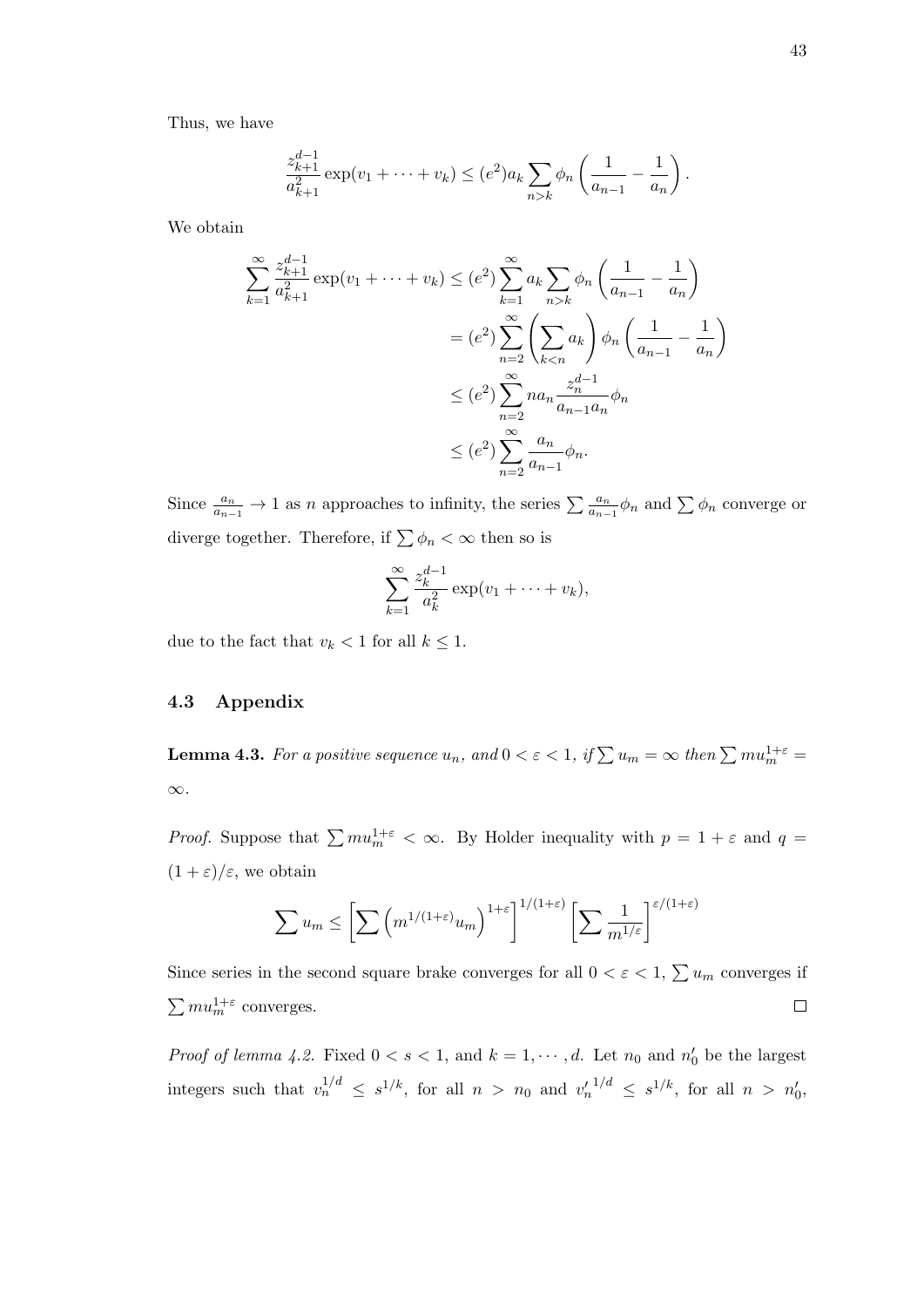respectively. Since  $v_n \ge v'_n$ ,  $n_0 > n'_0$ . We notice that

$$
\sum_{n=n_0}^{\infty} v_n \left( 1 - \frac{s^{1/k}}{v_n^{1/d}} \right)^+ - \sum_{n=n_0}^{\infty} v'_n \left( 1 - \frac{s^{1/k}}{v'_n^{1/d}} \right)^+ = 0.
$$

So, the difference only depends on the first  $n_0$  terms. Let  $u_n = v'_n$ , for  $n = 1, \dots, n'_0 - 1$ , and  $u_n = s$ , for  $n = n'_0, \dots, n_0$ . We have

$$
\sum v_n \left(1 - \frac{s^{1/k}}{v_n^{1/d}}\right)^+ - \sum v'_n \left(1 - \frac{s^{1/k}}{v'_n^{1/d}}\right)^+ \n= \sum_{n=1}^{n_0 - 1} v_n \left(1 - \frac{s^{1/k}}{v_n^{1/d}}\right) - \sum u_n \left(1 - \frac{s^{1/k}}{u_n^{1/d}}\right) \n= \sum_{n=1}^{n_0 - 1} (v_n - u_n) + s^{1/k} \sum_{n=1}^{n_0 - 1} (u_n^{(d-1)/d} - v_n^{(d-1)/d}) \n\le \sum (v_n - v'_n) + s^{1/k} \sum_{n=1}^{n_0 - 1} (u_n^{(d-1)/d} - v_n^{(d-1)/d}) \tag{4.18}
$$

Let  $f(x) = x^{(d-1)/d}$ . By the mean value theorem, we have

$$
|f(u_n) - f(v_n)| = f'(c)|u_n - v_n|,
$$

where c is a value between  $u_n$  and  $v_n$ . It follows that

$$
s^{1/k} (u_n^{(d-1)/d} - v_n^{(d-1)/d}) = \frac{s^{1/k}}{c^{1/d}} (v_n - u_n)
$$
  

$$
\leq s^{1/k - 1/d} (v_n - u_n) \leq (v_n - u_n)
$$
 (4.19)

Therefore, by (4.18), (4.19), and  $\sum (v_n - v'_n) < \infty$ , we obtain

$$
\sum_{n=n_0}^{\infty} v_n \left( 1 - \frac{s^{1/k}}{v_n^{1/d}} \right)^+ - \sum_{n=n_0}^{\infty} v'_n \left( 1 - \frac{s^{1/k}}{v'_n^{1/d}} \right)^+ = O(1).
$$

 $\Box$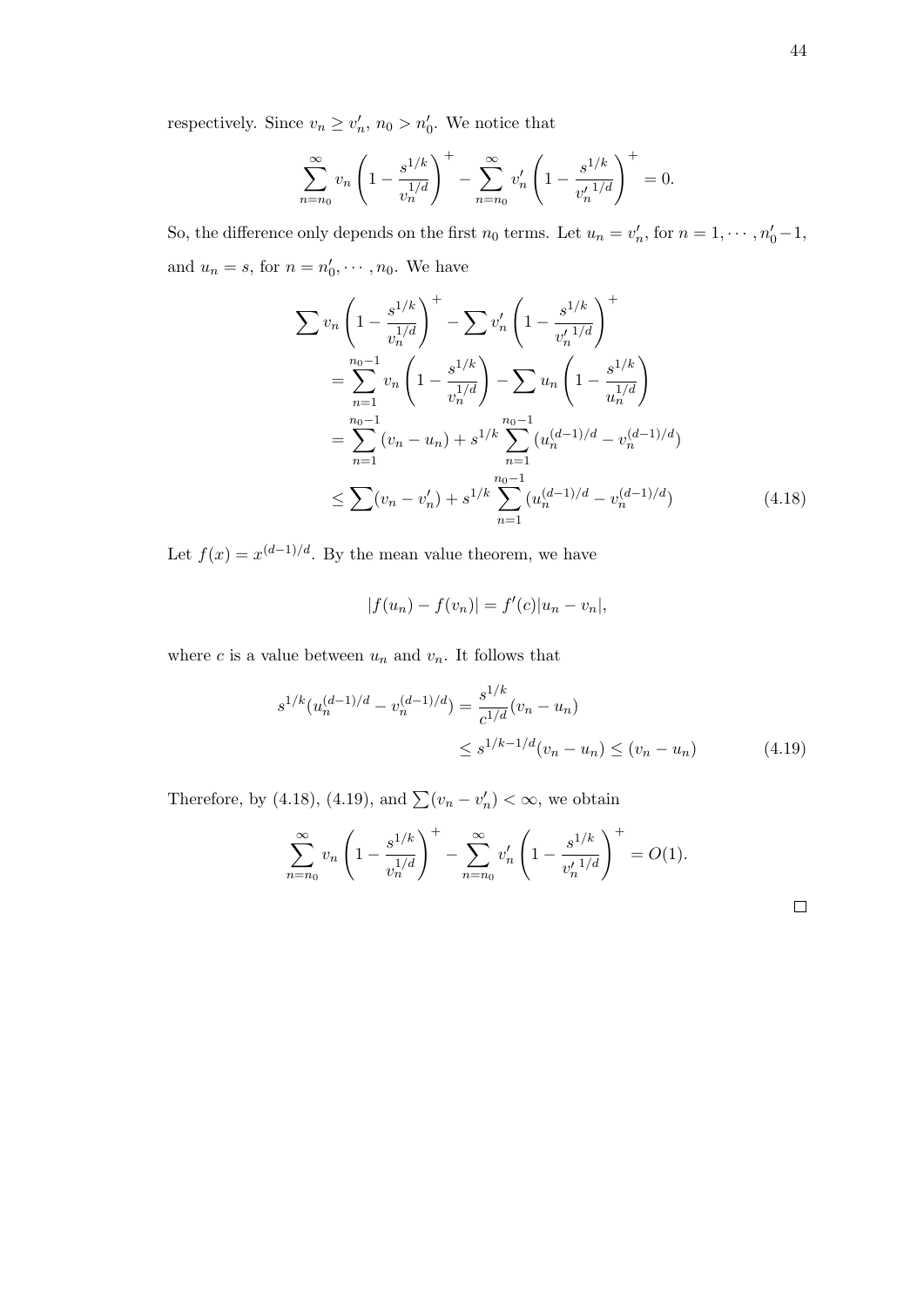## Chapter 5

### Covering the Cantor set

### 5.1 Introduction

In the previous chapters, we have showed a necessary condition and a sufficient condition for covering a k-dimensional hyperplane in the Mandelbrot problem, a torus  $\mathbb{T}^d$  or a k-dimensional cross-section in the Dvoretzky problem. It is natural to raise a question regarding the condition for covering a more general set. In the Dvoretzky problem, Y. El Helou [7] and J.P. Kahane [17] considered this problem. Let  $v_1 > v_2 > \cdots$ , approaching 0, be volumes of a sequence of convex sets and a set A with Minkowski dimension s, and suppose that

$$
D = \limsup_{n \to \infty} \frac{v_1 + \dots + v_n}{\log(n)}.
$$
\n(5.1)

- (i) If  $s/d < D$ , then A is covered almost surely.
- (ii) If  $s/d > D$ , then A is not covered almost surely.

The case when  $s/d = D$  is still open. In the Mandelbrot problem, there are very few results regarding this question. Recently, Biermé and Estrade [2] showed that for random balls in  $\mathbb{R}^d$ , governing by a Poisson point process with intensity  $\lambda_d \otimes \mu$ , denote

$$
l(\mu) = \limsup_{\epsilon \to \infty} \left( |\log(\epsilon)|^{-1} \int_{\epsilon}^{1} z^d d\mu(z) \right) \in [0, +\infty],\tag{5.2}
$$

and A is a compact set in  $\mathbb{R}^d$  with Hausdorff dimension s. If  $l(\mu) < s$ , then A is not covered almost surely. If  $l(\mu) > s$ , then A is covered almost surely. The case  $l(\mu) = s$ still remains unsolved. It is noted that (5.2) recovers (5.1) when  $\epsilon = 1/n$  and

$$
d\mu(z) = \sum_{k=1}^{\infty} \delta_{z_k} \qquad (z_k^d = v_k),
$$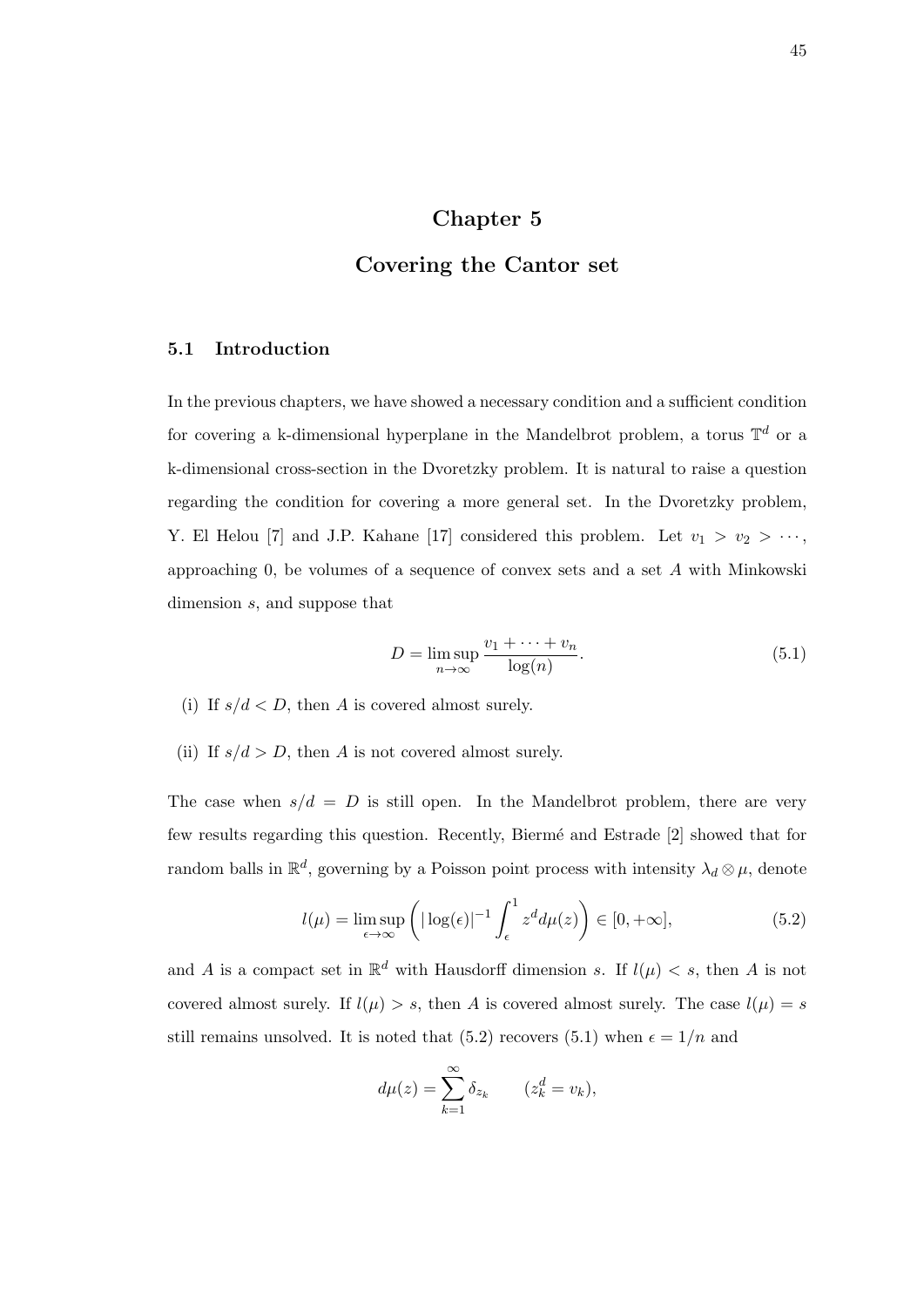where  $\delta$  is a Dirac measure.

In this chapter, we restrict ourselves to study the condition on  $\mu$  for covering the Cantor sets and their generalized versions in the one dimensional framework (the same setting that was considered in [26]). Let  $\Phi$  be a Poisson point process in  $\mathbb{R} \times (0, 1]$  with intensity  $\lambda \otimes \mu$ . For each point  $(x_k, y_k) \in \Phi$ , a random interval is defined as  $(x_k, x_k+y_k)$ , and a random covering is  $U = \bigcup (x_k, x_k + y_k)$ . We also denote by  $U_{\epsilon}$  the union of all random intervals of length greater or equal to  $\epsilon$ .

First, a regular Cantor set is constructed by the following procedure. Let  $0<\theta<$ 1/2. We begin with the unit interval  $C_0 = [0, 1]$  and let  $C_1$  be the set of two intervals of length  $\theta$ , created by deleting the open interval  $(\theta, 1 - \theta)$ , i.e.,

$$
C_1=[0,\theta]\cup[1-\theta,1]
$$

Next, for each interval of  $C_1$ , we remove the middle open interval so that the remaining intervals have length  $\theta^2$ . At this stage, we get

$$
C_2=[0,\theta^2]\cup[\theta-\theta^2,\theta]\cup[1-\theta,1-\theta+\theta^2]\cup[1-\theta^2,1]
$$

We repeat the process for each interval of  $C_2$ , and so on. The procedure gives us a sequence  $\{C_k\}, k = 0, 1, 2, \cdots$  of closed intervals, such that

$$
C_0 \supset C_1 \supset C_2 \supset \cdots \supset C_k \supset \cdots.
$$

We define a Cantor set as

$$
C(\theta) = \bigcap_{k=0}^{\infty} C_k.
$$

Then  $C(\theta)$  is an uncountable compact set without interior points, with zero Lebesgue measure. The traditional Cantor set corresponds to  $\theta = 1/3$ . For any value of  $\theta$ , the Hausdorff dimension of  $C(\theta)$  is  $\log 2/\log(1/\theta)$  (see [22] for the proof and more details).

Furthermore, we can also construct a generalized Cantor sets by varying the value of  $\theta$  at each of the stages. Let  $h : [0, \infty) \to [0, \infty)$  be a continuous increasing function such that  $h(0) = 0$  and  $h(2r) < 2h(r)$  for all  $0 < r < \infty$ . We inductively select  $\theta_1, \theta_2, \ldots$ such that  $h(\theta_1 \cdots \theta_k) = 2^{-k}$ . From the sequence  $\{\theta_i\}$ , we construct a generalized Cantor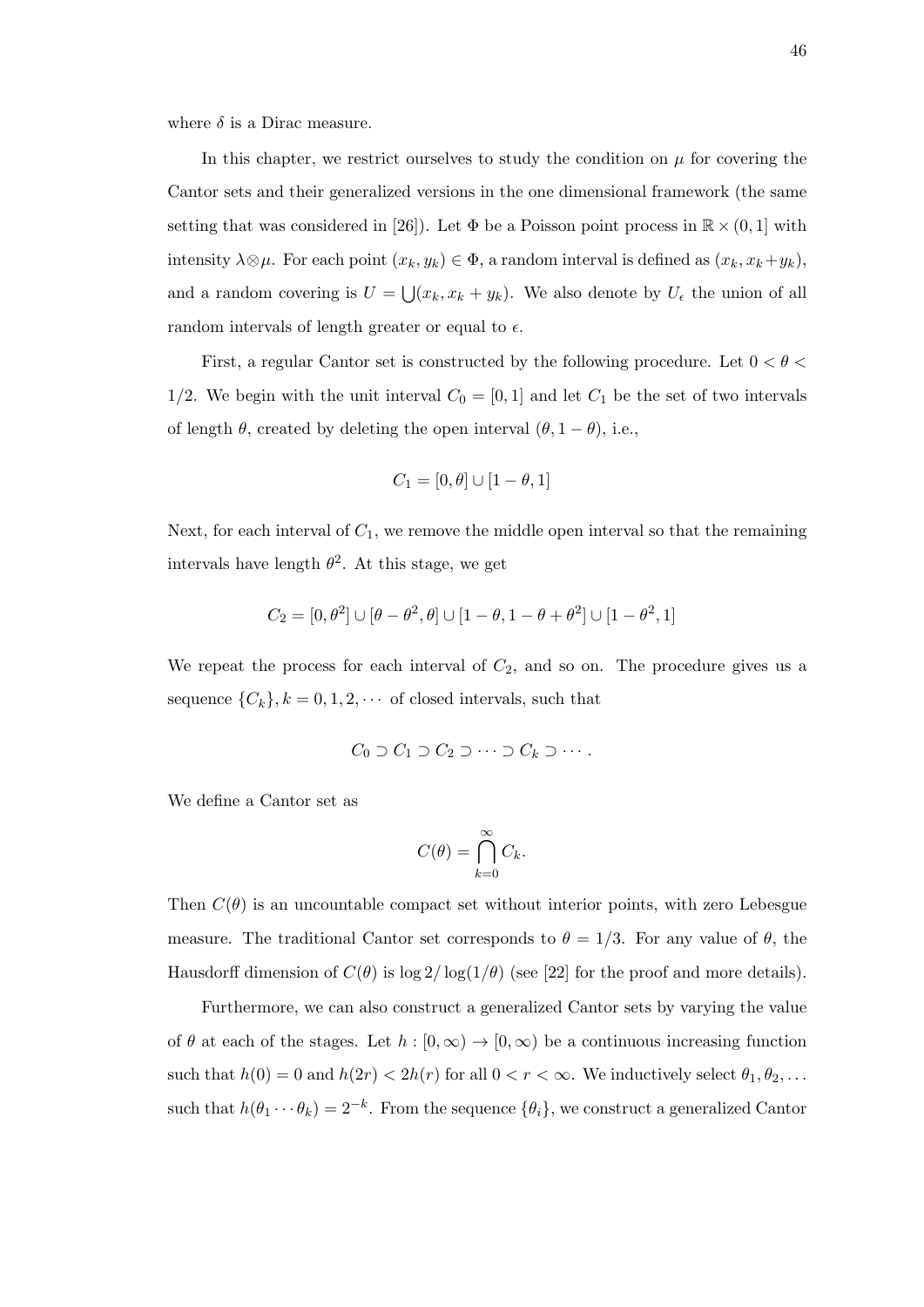set  $C(h)$  in the manner as described above. Note that, if  $h(r) = r^s$ , we recover the regular Cantor set.

For a technical reason, we assume additional conditions on the function  $h(r)$ :

1. 
$$
\sup{\{\theta_k\}} < 1/2
$$
, i.e.,  $\sup{\left\{h^{-1}(2^{-k-1})/h^{-1}(2^{-k})\right\}} < 1/2$ .

2. The function  $h$  is differentiable.

For example,  $h(r) = r^s$ , for traditional Cantor set, satisfies these condition. For  $h(r) =$  $r^s \log(1/r)$ , for small r, these conditions hold for all  $0 < s < 1$ , but not when  $s = 1$ . Another example is  $h(r) = r^{s}/\log(1/r)$  for small r, which satisfies these conditions for all  $0 < s < 1$ , but not for  $s = 0$ .

For generalized Cantor set, constructed with  $h(r)$  satisfying the above conditions, a necessary condition and a sufficient condition on the measure  $\mu$  for covering almost surely is

**Theorem 5.1.** Let  $\mu$  be a non-negative  $\sigma$ -finite measure on  $(0, 1]$ .

(i) A generalized Cantor set  $C(h)$ , with  $h(r)$  satisfying the above assumptions, is covered almost surely if

$$
\limsup_{\epsilon \searrow 0} h\left(\left(\int_{\epsilon}^{1} d\mu(y)\right)^{-1}\right) \exp\left\{\int_{\epsilon}^{1} y d\mu(y)\right\} = \infty.
$$

(ii) The generalized Cantor set  $C(h)$  is not covered with a positive probability, if

$$
\int_0^1 \exp\left\{ \int_x^1 (y-x)d\mu(y) \right\} h'(x)dx < \infty,
$$

where  $h'(x)$  is the derivative of h.

#### Corollary 5.2. Let  $\mu$  be a non-negative  $\sigma$ -finite measure on  $(0, \infty)$ .

(i) The regular Cantor set with Hausdorff dimension s is covered almost surely if

$$
\limsup_{\epsilon \searrow 0} \frac{\exp\left(\int_{\epsilon}^{1} y d\mu(y)\right)}{\left(\int_{\epsilon}^{1} d\mu(y)\right)^{s}} = \infty.
$$

(ii) The regular Cantor set with Hausdorff dimension s is not covered almost surely if

$$
\int_0^1 \exp\left(\int_x^1 (y-x)d\mu(y)\right) x^{s-1}dx < \infty.
$$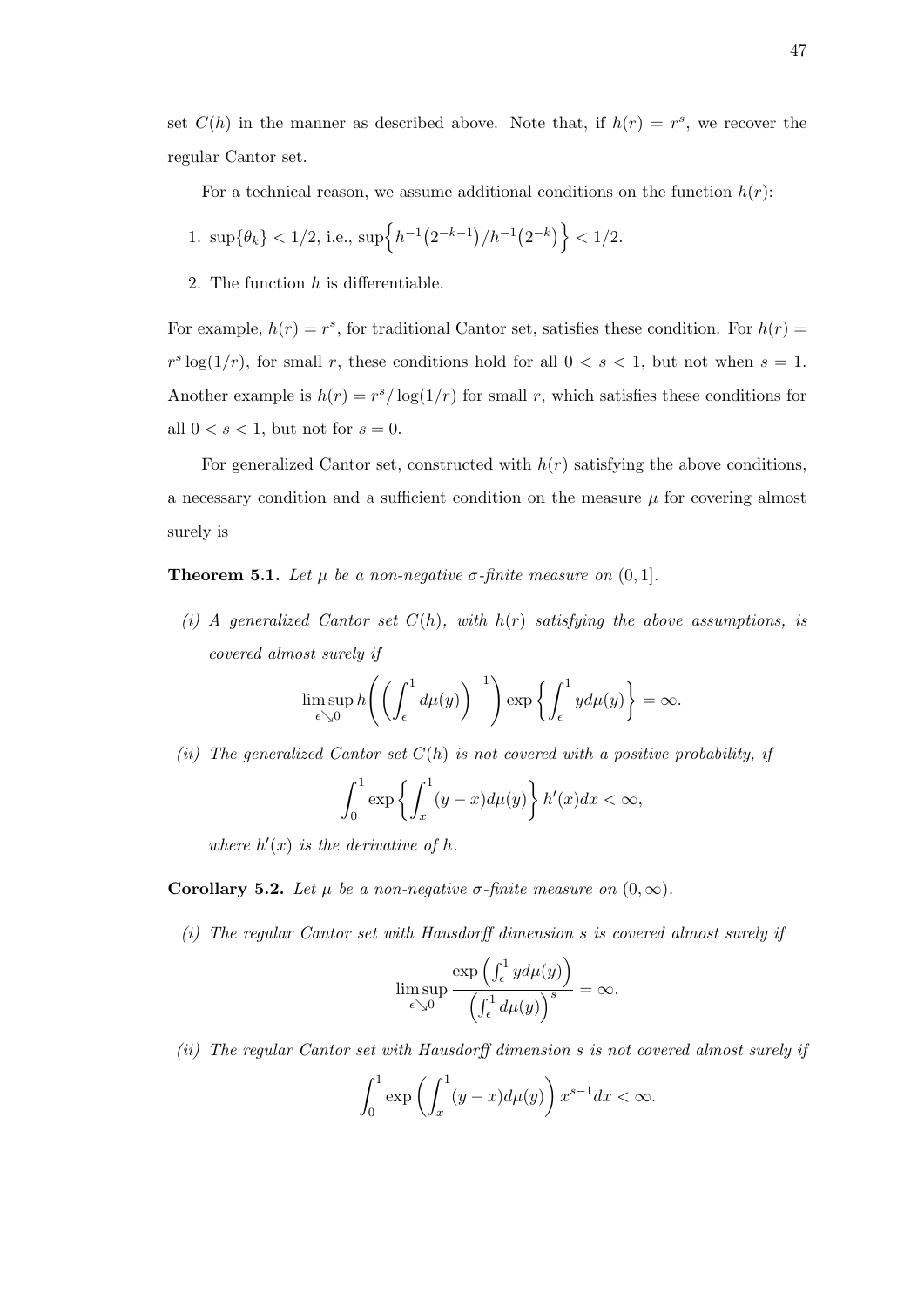Comparing to Biermé and Estrada results, our theorem gives a better result. However, it is expected since we know and take advantage of the structure of the Cantor set. Let us demonstrate this via couple examples.

**Example 1.** Consider a power law measure  $\mu$  that is  $d\mu(y) = \beta y^{-\alpha} dy$  and a regular Cantor set  $C$  with Hausdorff dimension  $s$ . Both Biermé and Estrada condition and our corollary 5.2 give the following results.

- (i) For  $0 < \alpha < 2$ , the Cantor set C is not covered almost surely.
- (ii) For  $\alpha > 2$ , the Cantor set C is covered almost surely.
- (iii) For  $\alpha = 2$ ,
	- If  $0 < \beta < s$ , then the Cantor set C is not covered a.s.
	- If  $\beta > s$ , then the Cantor set C is covered a.s.
	- When  $\beta = s$ , no answer is available.

**Example 2.** Consider the measure  $d\mu(y) = \frac{s}{y^2} \left(1 + \frac{k}{\vert \ln(y) \vert}\right) 1_{(0, e^{-1})}(y) dy$ , for  $s > 0$ , and  $k > 0$ . Corollary 5.2 immediately yields the following results

- (i) If  $k < 0$ , then the Cantor set C is not covered almost surely.
- (ii) If  $k > 0$ , then the Cantor set C is covered almost surely.

Meanwhile, Bierm´e and Estrada condition remains inconclusive for this measure.

#### 5.2 A necessary condition for covering a Cantor set

Our proof of a necessary condition on  $\mu$  for covering the generalized Cantor set almost surely relies on the following lemma, which is essentially a variation of the second moment method in combinatorics.

**Lemma 5.3.** The probability of union of event  $E_1, E_2, \dots, E_n$  is bounded by

$$
P\left(\bigcup E_i\right) \ge \frac{\left(\sum P(E_i)\right)^2}{\sum_{i,j} P(E_i E_j)}
$$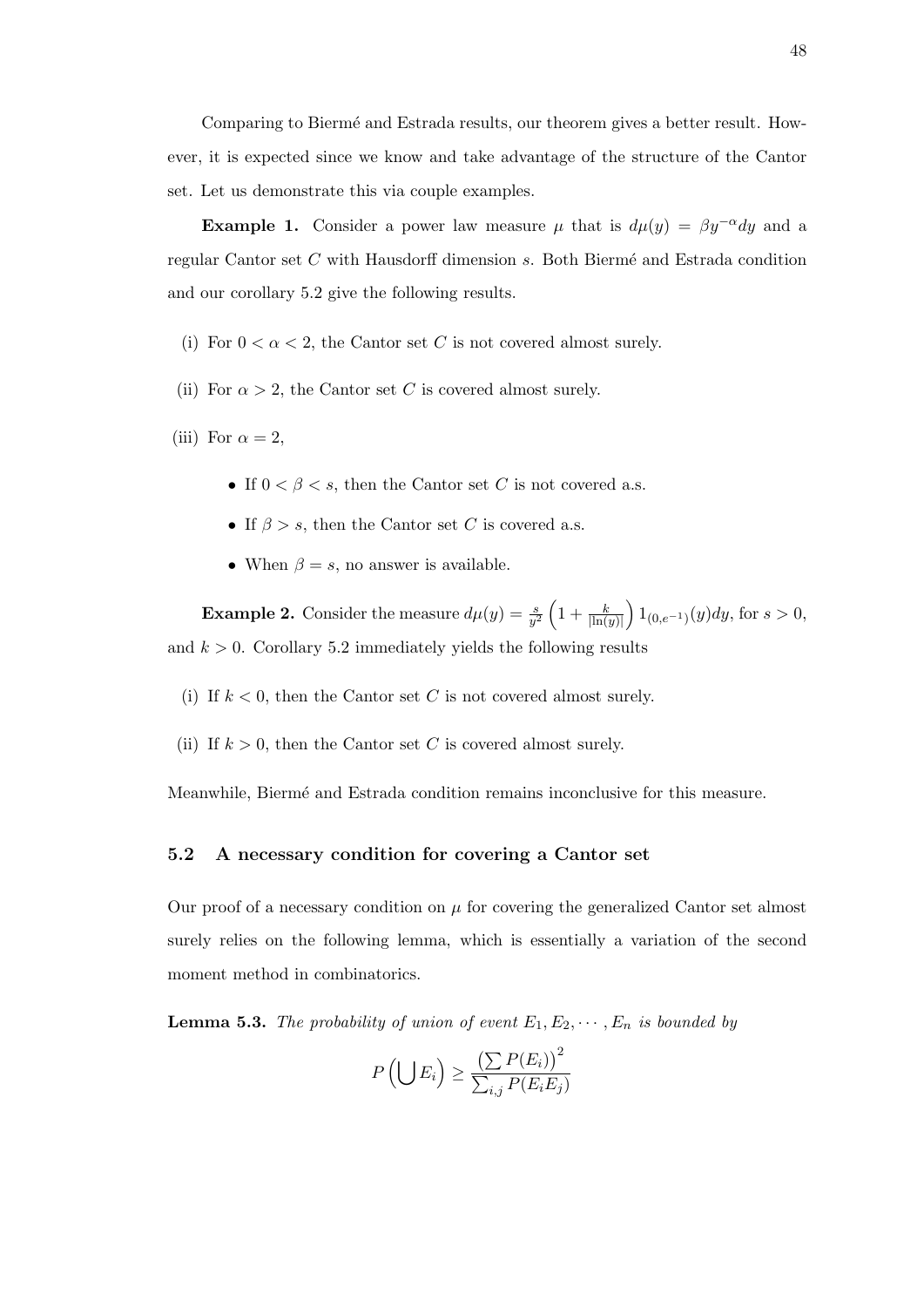*Proof.* Let  $\varphi_i$  be the indicator of event  $E_i$  happening for  $i = 1, 2, \dots, n$  and  $\varphi$  be the indicator of the event  $\{\sum \varphi_i > 0\}$ . Since  $\varphi = 0$  implies that  $\sum \varphi_i = 0$ , we have  $\sum \varphi_i = \varphi \sum \varphi_i$ . Applying Schwarz's inequality, we have

$$
E\left(\sum \varphi_i\right) \leq E\left(\sum \varphi_i\right)^2 E \varphi^2
$$

Since  $E\varphi^2 = E\varphi = P(\bigcup E_i)$ , we have

$$
P\left(\bigcup E_i\right) \ge \frac{\left(E \sum \varphi_i\right)^2}{E(\sum \varphi_i)^2} = \frac{\left(\sum_{i=1}^n P(E_i)\right)^2}{\sum_{i,j} P(E_i E_j)}.
$$

Let  $B_i$  be the collection of endpoints of all intervals in  $C_i$ , as defined in the construction of a Cantor set, and  $D = \bigcup_{i=1}^{\infty} B_i$ . Since D is dense in  $C(h)$ , and  $U_{\epsilon}$  is a finite union of open sets, the probability of covering  $D$  but not covering  $C(h)$  is zero. Hence, we have

$$
P\big(C(h) \not\subset U_{\epsilon}\big) = P\big(\lim_{i \to \infty} B_i \not\subset U_{\epsilon}\big) = \lim_{i \to \infty} P(B_i \not\subset U_{\epsilon}).
$$

For a fixed i, we apply the lemma 5.3, where  $E_k$  is the event that the k<sup>th</sup> point in  $B_i$ is not covered by  $U_{\epsilon}$ . Hence, we obtain that

$$
P(B_i \not\subset U_{\epsilon}) \ge \frac{\left(\sum_{x \in B_i} P(x \not\in U_{\epsilon})\right)^2}{\sum_{x,y \in B_i} P(x \not\in U_{\epsilon}, y \not\in U_{\epsilon})}
$$
(5.3)

First, consider the denominator in (5.3),  $\sum_{x,y\in B_i} P(x \notin U_{\epsilon}, y \notin U_{\epsilon})$ . Due to the translation invariance property of the Poisson point process, the probability  $P(x \notin$  $U_{\epsilon}, y \notin U_{\epsilon}$  only depends on the distance between two points x and y. That is,

$$
P(x \notin U_{\epsilon}, y \notin U_{\epsilon}) = P\big(0 \notin U_{\epsilon}, |x - y| \notin U_{\epsilon}\big) = \exp\left\{-\lambda \otimes \mu\big(A(0) \cup A(t)\big)\right\},\tag{5.4}
$$

where  $t = |x - y|$ , and  $A(t)$  is a wedge-shape region in  $\mathbb{R} \times (0, 1]$ , defined as

$$
A(t) = \{(u, v) \in \mathbb{R} \times (\epsilon, 1], u < t, t - u < v\}.
$$

It follows from (5.4) that the probability  $P(x \notin U_{\epsilon}, y \notin U_{\epsilon})$  decreases as t increases. Hence, we use the following scheme to bound the denominator in (5.3). There are  $2^{i+1}$ points in  $B_i$ , and half of them are on the left hand side of  $(\theta_1, 1 - \theta_1)$ , the interval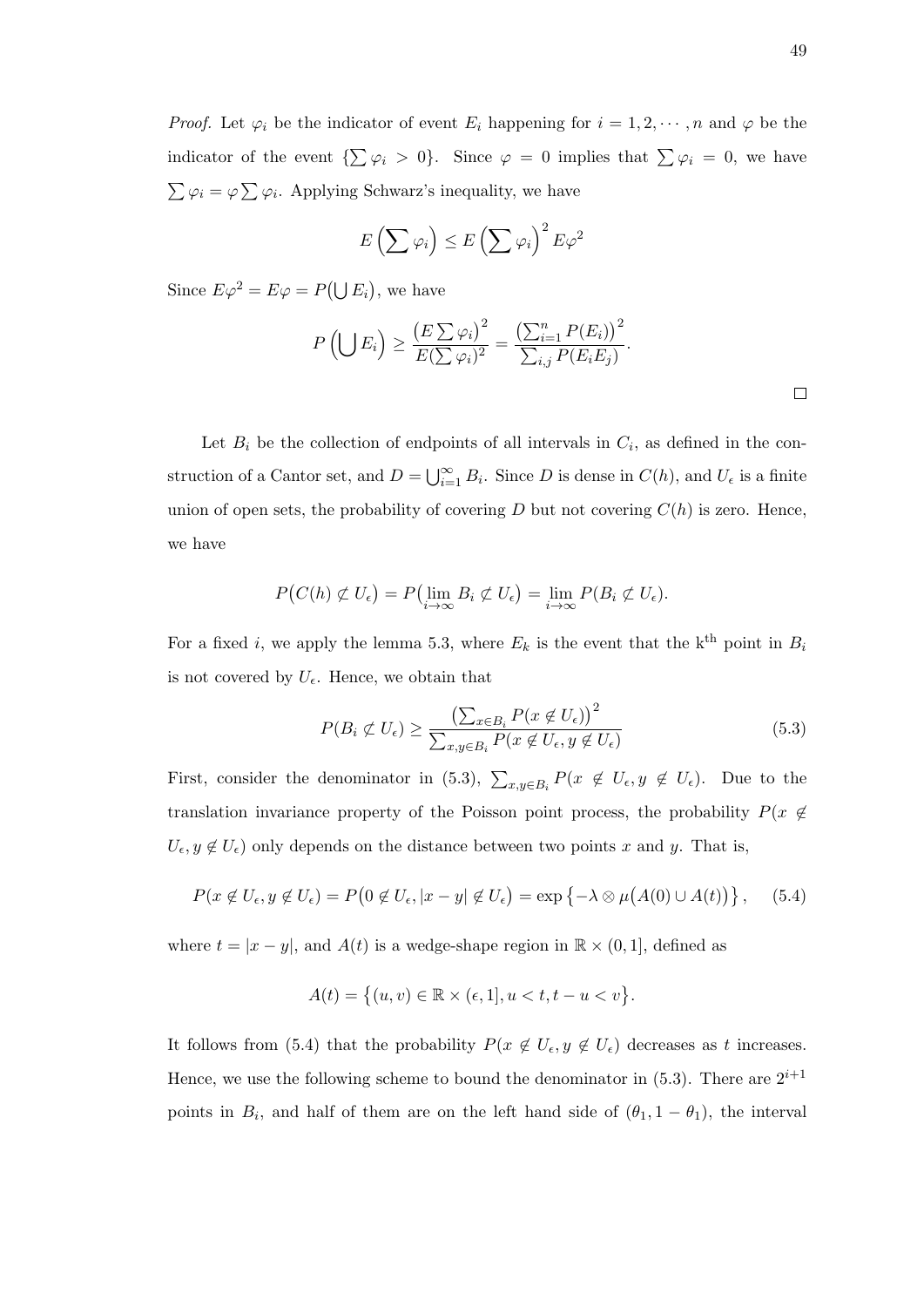removed in the first stage of Cantor set construction, and the other half on the right hand side. Hence, there are  $2^{2i}$  pairs of points where their distance is more than  $1-2\theta_1$ . In the second stage of the construction, the interval  $(\theta_1\theta_2, \theta_1(1-\theta_2))$  and  $(1 - \theta_1(1 - \theta_2), 1 - \theta_1\theta_2)$  have been removed, which helps to identify  $2^{2i-1}$  pair of points in  $B_i$  whose distance between them is more than  $\theta_1(1-2\theta_2)$ . Hence, in the j<sup>th</sup> stage, where  $j \leq i$ , the removed intervals helps us to identify  $2^{2i-j+1}$  pairs of points whose distance is more than  $\theta_1 \cdots \theta_{j-1} (1 - 2\theta_j)$ . At the end of the *i*<sup>th</sup> stage, we have  $2^i$  intervals of length  $\theta_1 \cdots \theta_i$ , which also contribute to the sum in the denominator of (5.3). Therefore, we have

$$
\sum_{x,y \in B_i} P(x \notin U_{\epsilon}, y \notin U_{\epsilon}) \leq \sum_{k=1}^{i} 2^{2i-k+1} P(0 \notin U_{\epsilon}, \theta_1 \cdots \theta_{k-1} (1 - 2\theta_k) \notin U_{\epsilon})
$$
  
+  $2^i P(0 \notin U_{\epsilon}, \theta_1 \cdots \theta_i \notin U_{\epsilon})$   

$$
\leq \sum_{k=1}^{i+1} 2^{2i-k+1} P(0 \notin U_{\epsilon}, \theta_1 \cdots \theta_{k-1} (1 - 2\theta_k) \notin U_{\epsilon})
$$
  

$$
\leq \sum_{k=0}^{i} 2^{2i-k} \exp \{-\lambda \otimes \mu (A(0) \cup A(\theta_1 \cdots \theta_k (1 - 2\theta_{k+1})) ) \}
$$
  

$$
\leq \sum_{k=0}^{i} 2^{2i-k} \exp \{-\lambda \otimes \mu (A(0) \cup A(\theta_1 \cdots \theta_k (1 - 2\theta)) ) \},
$$
  
(5.5)

where  $\theta = \sup_k {\{\theta_k\}}$ . It is easy to see that for any value of t,

$$
\lambda \otimes \mu(A(0) \cup A(t)) = 2\lambda \otimes \mu(A(0)) - \lambda \otimes \mu(A(0) \cap A(t))
$$

and

$$
\lambda \otimes \mu(A(0) \cap A(t)) = \int_{\epsilon}^{1} (y - t)^{+} d\mu(y),
$$

where  $(x)^{+} = \max(x, 0)$ . Hence, the exponential in (5.5) becomes

$$
\exp\left\{-\lambda \otimes \mu(A(0) \cup A(t))\right\} = \exp\left\{-2\lambda \otimes \mu(A(0))\right\} \exp\left\{\int_{\epsilon}^{1} (y-t)^{+} d\mu(y)\right\} \tag{5.6}
$$

$$
= P(0 \notin U_{\epsilon})^2 \exp\left\{ \int_{\epsilon}^{1} (y - t)^{+} d\mu(y) \right\}.
$$
 (5.7)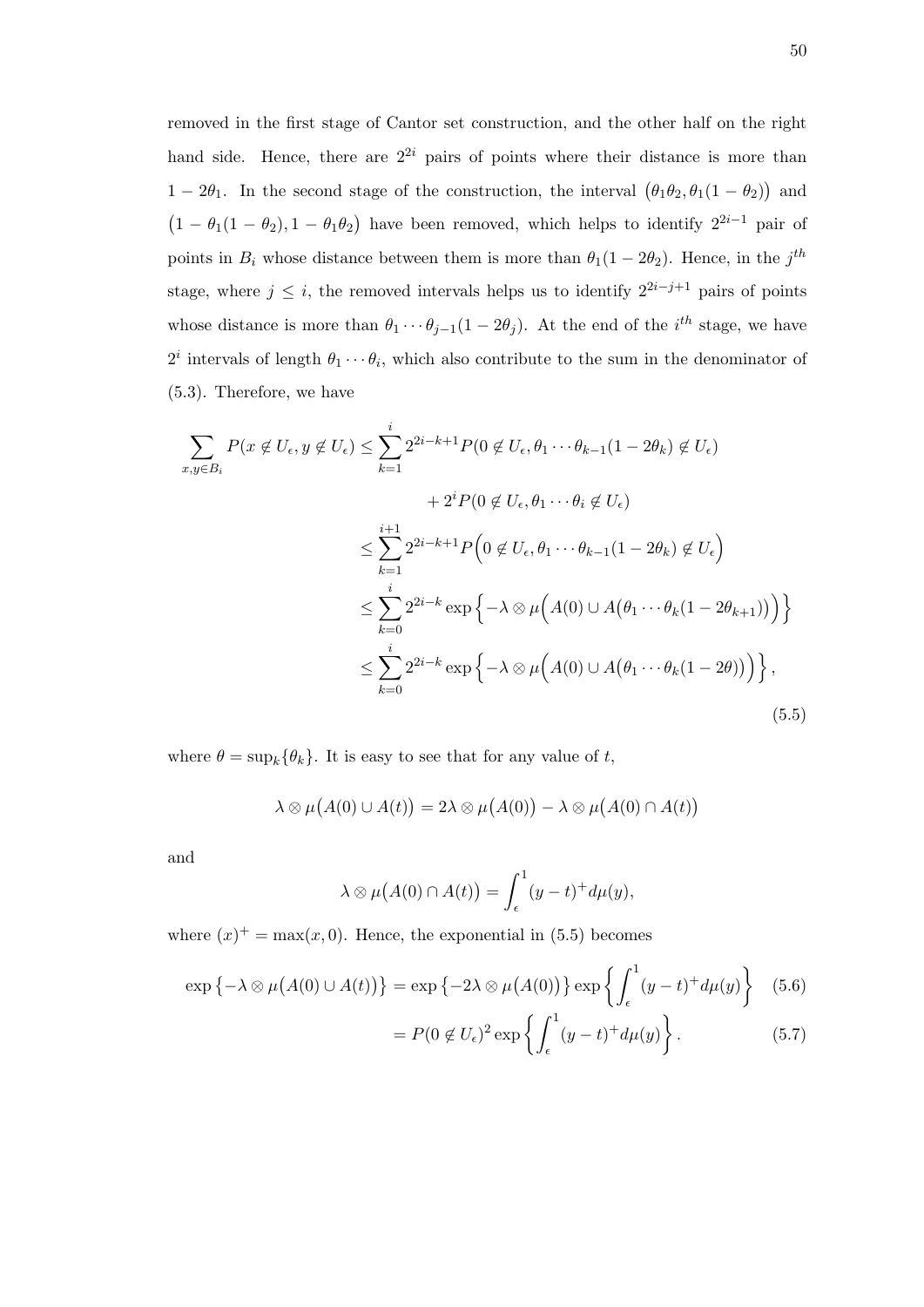Therefore, combining (5.5) and (5.6), we obtain

$$
\frac{\sum_{x,y\in B_i} P(x \notin U_{\epsilon}, y \notin U_{\epsilon})}{2^{2i} P(0 \notin U_{\epsilon})^2} \le \sum_{k=0}^i 2^{-k} \exp\left\{ \int_{\epsilon}^1 \left( y - \theta_1 \cdots \theta_k (1 - 2\theta) \right)^+ d\mu(y) \right\}
$$

$$
= \sum_{k=0}^i 2^{-k} \exp\left\{ \int_{\epsilon}^1 \left( y - h^{-1} (2^{-k})(1 - 2\theta) \right)^+ d\mu(y) \right\}, \tag{5.8}
$$

where h is a pre-specified function, used in the construction of a Cantor set, and  $h^{-1}$ is the inverse function of  $h$ . By expanding each term of the sum in  $(5.8)$ , we have

$$
\frac{\sum_{x,y\in B_i} P(x \notin U_{\epsilon}, y \notin U_{\epsilon})}{2^{2i}P(0 \notin U_{\epsilon})^2} \leq \sum_{k=0}^{2^i} \frac{1}{2^i} \exp\left\{ \int_{\epsilon}^1 \left( y - h^{-1} \left( \frac{2^{\lfloor \log_2 k \rfloor}}{2^i} \right) (1 - 2\theta) \right)^+ d\mu(y) \right\}
$$

$$
\leq \sum_{k=0}^{2^i} \frac{1}{2^i} \exp\left\{ \int_{\epsilon}^1 \left( y - h^{-1} \left( \frac{2^{\log_2 k}}{2 \cdot 2^i} \right) (1 - 2\theta) \right)^+ d\mu(y) \right\}
$$

$$
= \sum_{k=0}^{2^i} \frac{1}{2^i} \exp\left\{ \int_{\epsilon}^1 \left( y - h^{-1} \left( \frac{k}{2 \cdot 2^i} \right) (1 - 2\theta) \right)^+ d\mu(y) \right\}
$$
(5.9)

We recognize that, when  $i$  approaches to infinity,

$$
\sum_{k=0}^{2^i} \frac{1}{2^i} \exp\left\{ \int_{\epsilon}^1 \left( y - h^{-1} \left( \frac{k}{2 \cdot 2^i} \right) (1 - 2\theta) \right)^+ d\mu(y) \right\} \longrightarrow \int_0^1 \exp\left\{ \int_{\epsilon}^1 (y - (1 - 2\theta) h^{-1} (x/2))^+ d\mu(y) \right\}.
$$
\n(5.10)

Hence, combining  $(5.3)$  and  $(5.10)$ , taking the limit when i approaches to infinity as in (5.10), and then doing a simple substitution, we have

$$
\lim_{i \to \infty} P(B_i \not\subset U_\epsilon) \ge c \left( \int_0^1 \exp \left\{ \int_\epsilon^1 \left( y - (1 - 2\theta) h^{-1}(x) \right)^+ d\mu(y) \right\} dx \right)^{-1}, \quad (5.11)
$$

where  $c$  is a constant. Therefore, the lower bound for the probability of not covering a Cantor set is

$$
P(C(h) \not\subset U_{\epsilon}) \ge c \left( \int_0^1 \exp \left\{ \int_{\epsilon}^1 \left( y - (1 - 2\theta) h^{-1}(x) \right)^+ d\mu(y) \right\} dx \right)^{-1}
$$

$$
= c \left( \int_0^1 \exp \left\{ \int_{\epsilon}^1 \left( y - x(1 - 2\theta) \right)^+ d\mu(y) \right\} h'(x) dx \right)^{-1}
$$

Hence,  $P(C(h) \not\subset U) > 0$  if

$$
\int_0^1 \exp\left\{\int_x^1 (y-x)d\mu(y)\right\} h'(x)dx < \infty,
$$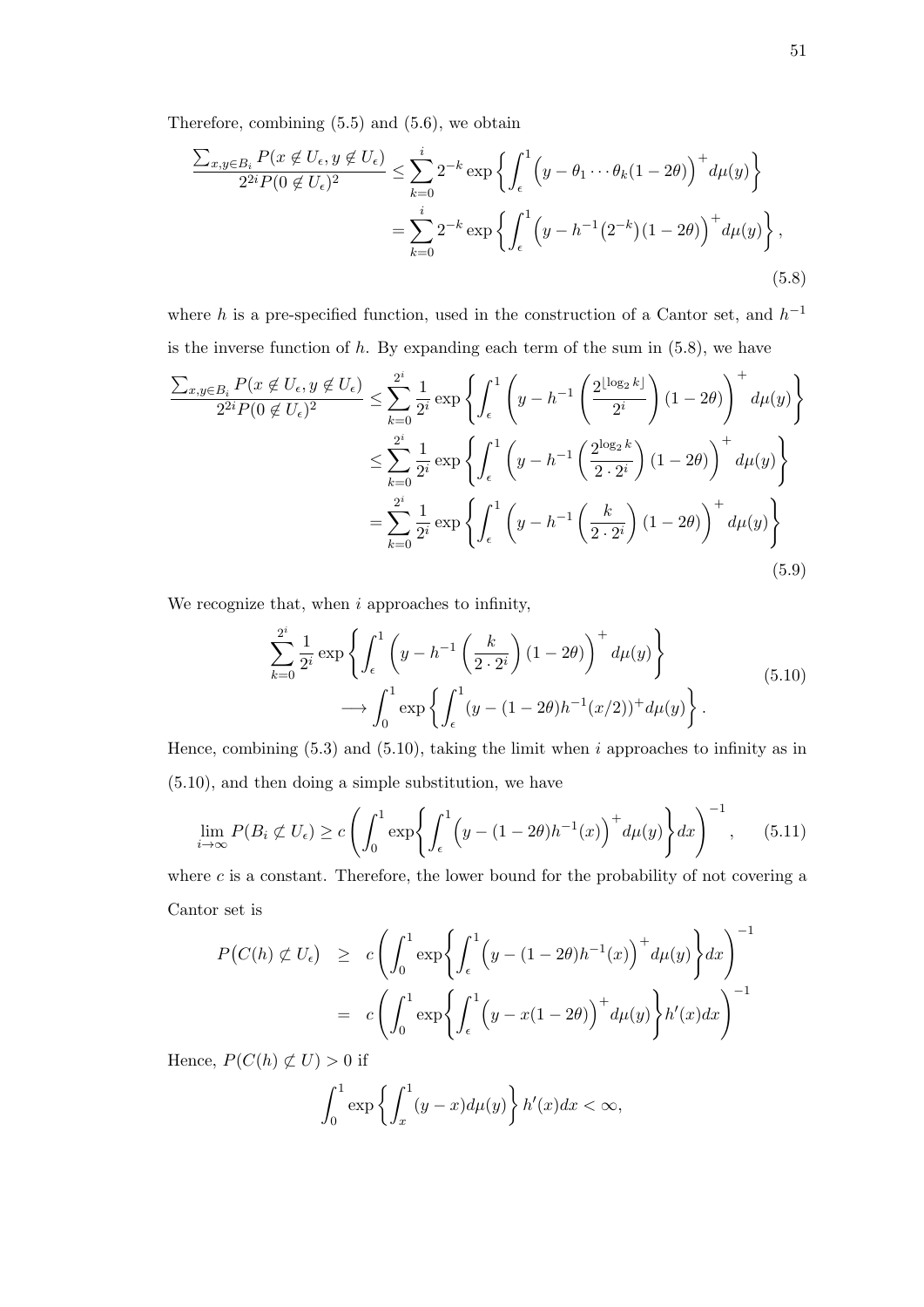obtained by simple substitution and the fact that  $\mu((a, b)) < \infty$  for all  $a, b > 0$ .

**Remark 5.4.** From  $(5.11)$ , it is easy to see that without the differentiability of h, a necessary condition is

$$
\int_0^1 \exp \left\{ \int_0^1 (y - h^{-1}(x))^+ d\mu(y) \right\} dx = \infty.
$$

#### 5.3 A sufficient condition for covering a Cantor set

The main tool in this proof is the Hunter-Worsley inequality [12, 29],

**Lemma 5.5.** Represent events  $E_1, E_2, \dots, E_n$  by vertices  $v_1, v_2, \dots, v_n$  of a graph G where there is an edge between vertex  $v_i$  and  $v_j$  if and only if  $E_i$  and  $E_j$  are not mutually exclusive. Let  $\mathcal T$  be a subgraph of G. Then

$$
P(\cup_{i=1}^{n} E_i) \le \sum_{i=1}^{n} P(E_i) - \sum_{(i,j) \in \mathcal{T}} P(E_i E_j),
$$

if and only if  $\mathcal T$  is a tree. Equality happens when  $G = \mathcal T$ .

Let  $B_i$  be the collection of endpoints of all intervals in  $C_i$ , as defined in the construction of a Cantor set, and  $D = \bigcup_{i=1}^{\infty} B_i$ . Since D is dense in  $C(h)$ , and  $U_{\epsilon}$  is a finite union of open sets, the probability of covering  $D$  but not covering  $C(h)$  is zero. Hence, we have

$$
P(C(h) \not\subset U_{\epsilon}) = P(\lim_{i \to \infty} B_i \not\subset U_{\epsilon}) = \lim_{i \to \infty} P(B_i \not\subset U_{\epsilon}).
$$

For a fixed i, we apply the lemma 5.5, where  $E_k$  is the event of not covering the k<sup>th</sup> point in  $B_i$  by  $U_{\epsilon}$ . The graph G is constructed in the same manner as described in lemma 5.5. It is easy to see that  $G$  is a complete graph (since not covering a point in  $B_i$  depends on the event of not covering another point). We construct the tree  $\mathcal{T}$ , a subgraph of G, by the following procedure. If two point  $x, y \in B_i$  are the endpoints of any interval that was removed up to the i<sup>th</sup> stage in the Cantor set construction, we put an edge between two vertices representing the event that x, y are not covered by  $U_{\epsilon}$ . To complete the tree  $\mathcal{T}$ , we put an edge on any pair of points that are the endpoints of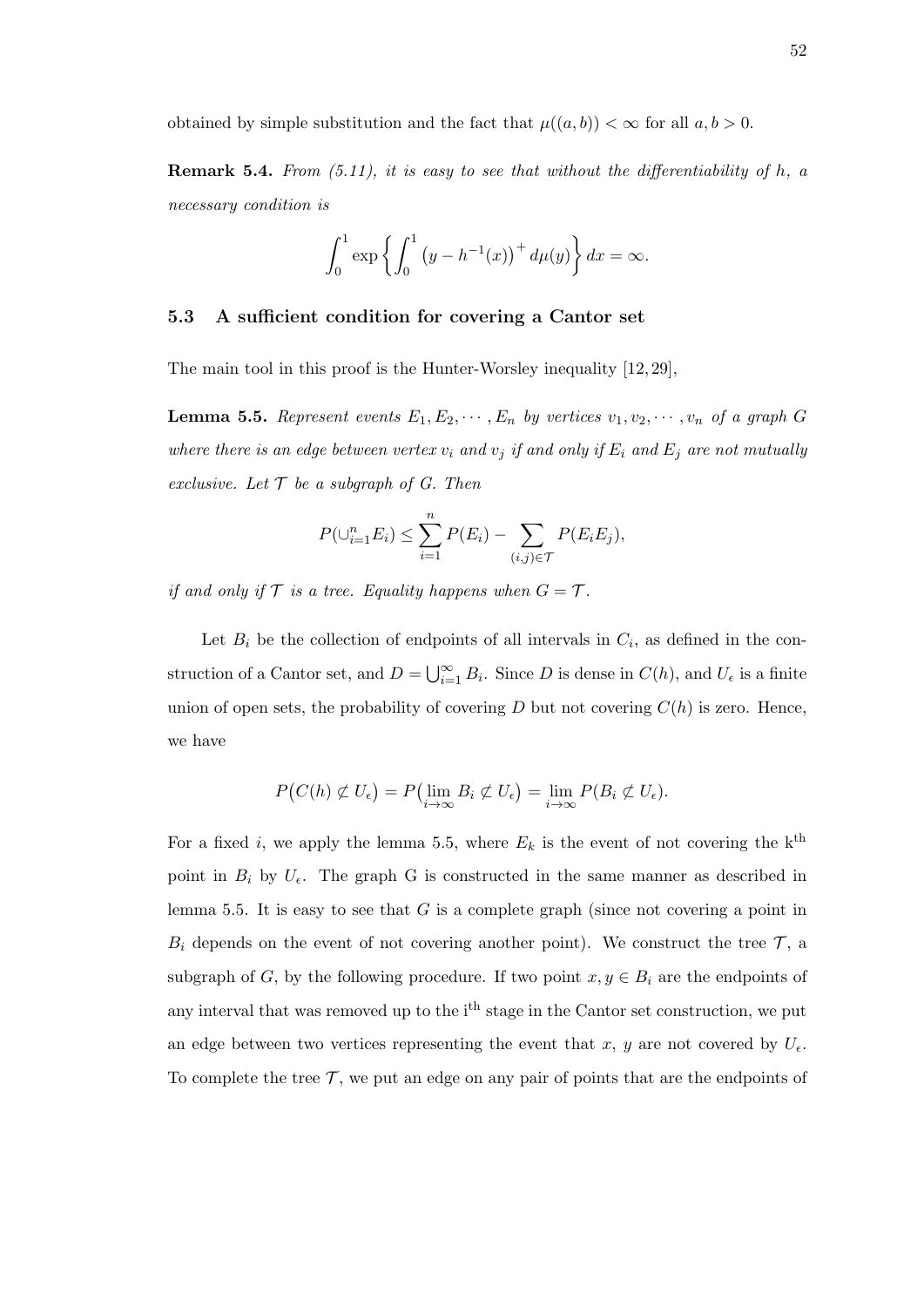all remaining intervals in  $C_i$ , the subset of [0,1] obtained after  $i^{th}$  stage of Cantor set construction. Hence, we have

$$
P(B_i \not\subset U_{\epsilon}) \le \sum_{x \in B_i} P(x \not\in U_{\epsilon}) - \sum_{(x,y) \in \mathcal{T}} P(x \not\in U_{\epsilon}, y \not\in U_{\epsilon}) \tag{5.12}
$$

Due to the translation invariant property of Poisson point processes, the second sum in (5.12) only depends on the distance between those two points. From the construction of the tree  $\mathcal{T}$ , there are 1 edge of length  $1 - 2\theta_1$ , 2 edges of length  $\theta_1(1 - 2\theta_2)$ , 4 edges of length  $\theta_1\theta_2(1-2\theta_3)$ , etc. Hence, we have

$$
\sum_{(x,y)\in\mathcal{T}} P(x \notin U_{\epsilon}, y \notin U_{\epsilon}) = \sum_{(x,y)\in\mathcal{T}} P(0 \notin U_{\epsilon}, |x-y| \notin U_{\epsilon})
$$
  
\n
$$
= \sum_{k=0}^{i-1} 2^{k} P(0 \notin U_{\epsilon}, \theta_{1} \cdots \theta_{k} (1 - 2\theta_{k+1}) \notin U_{\epsilon})
$$
  
\n
$$
+ 2^{i} P(0 \notin U_{\epsilon}, \theta_{1} \cdots \theta_{i} \notin U_{\epsilon})
$$
  
\n
$$
\geq \sum_{k=0}^{i} 2^{k} P(0 \notin U_{\epsilon}, \theta_{1} \cdots \theta_{k} \notin U_{\epsilon})
$$
  
\n
$$
= \sum_{k=0}^{i} 2^{k} P(0 \notin U_{\epsilon}, h^{-1}(2^{-k}) \notin U_{\epsilon}), \qquad (5.13)
$$

where  $h^{-1}$  is the inverse function of h. Combining the bound in (5.13) and (5.12), we have

$$
P(B_i \not\subset U_{\epsilon}) \le 2^{i+1} P(0 \not\in U_{\epsilon}) - \sum_{k=0}^{i} 2^{k} P(0 \not\in U_{\epsilon})^2 \exp \left\{ \int_{\epsilon}^{1} \left( y - h^{-1}(2^{-k}) \right)^{+} d\mu(y) \right\}
$$
  
=  $P(0 \not\in U_{\epsilon}) \left( 2^{i+1} - \sum_{k=0}^{i} 2^{k} P(0 \not\in U_{\epsilon}) \exp \left\{ \int_{\epsilon}^{1} \left( y - h^{-1}(2^{-k}) \right)^{+} d\mu(y) \right\} \right)$   
=  $P(0 \not\in U_{\epsilon}) \left( 1 + \sum_{k=0}^{i} 2^{k} - \sum_{k=0}^{i} 2^{k} P(0 \not\in U_{\epsilon}) \exp \left\{ \int_{\epsilon}^{1} \left( y - h^{-1}(2^{-k}) \right)^{+} d\mu(y) \right\} \right)$   
=  $P(0 \not\in U_{\epsilon}) \left( 1 + \sum_{k=0}^{i} 2^{k} \left( 1 - P(0 \not\in U_{\epsilon}) \exp \left\{ \int_{\epsilon}^{1} \left( y - h^{-1}(2^{-k}) \right)^{+} d\mu(y) \right\} \right) \right)$   
(5.14)

Denote the sum in (5.14) as M; that is,

$$
M = \sum_{k=0}^{i} 2^{k} \left( 1 - P(0 \notin U_{\epsilon}) \exp \left\{ \int_{\epsilon}^{1} (y - h^{-1}(2^{-k}))^{+} d\mu(y) \right\} \right).
$$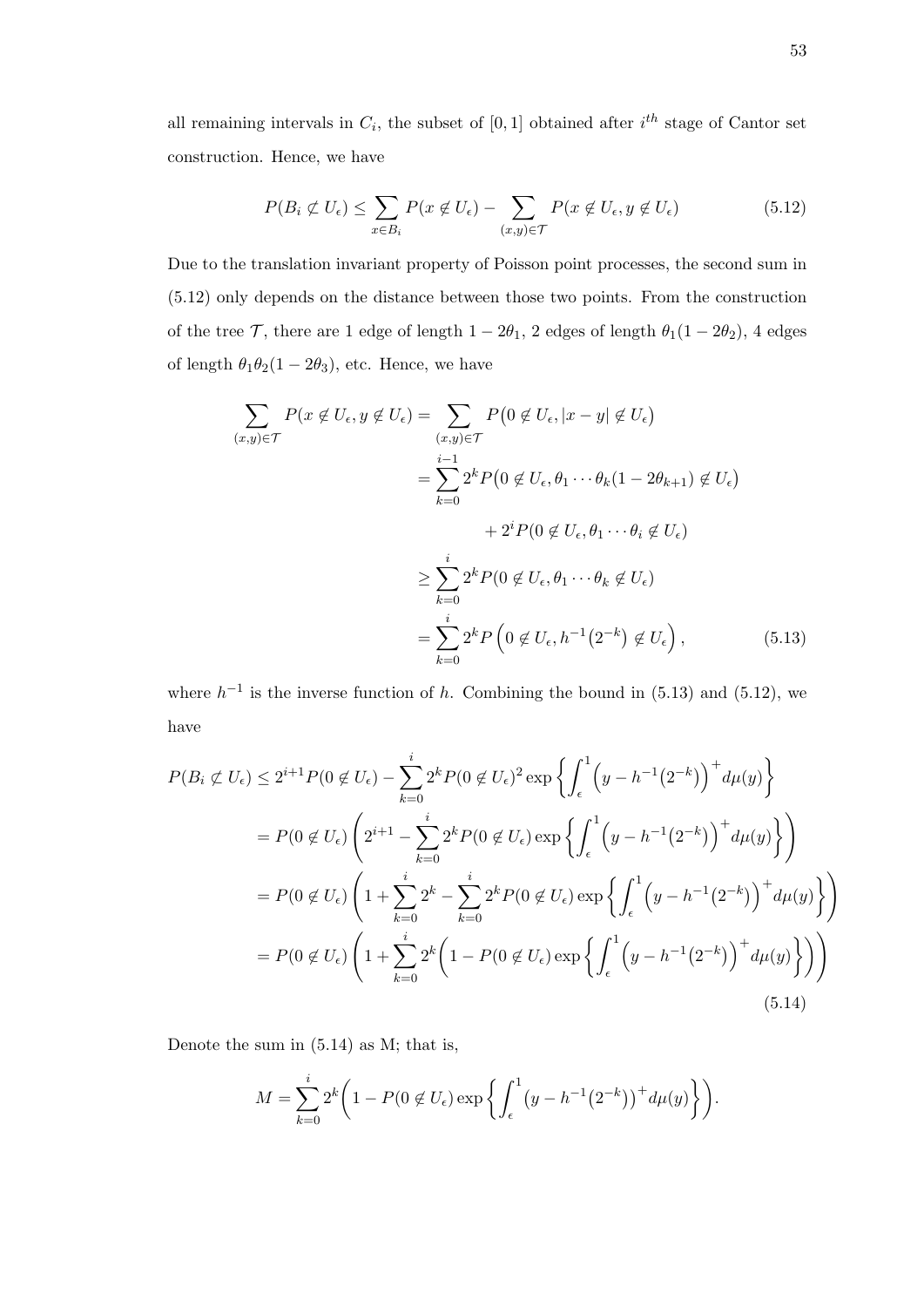We have

$$
M = \sum_{k=0}^{i} 2^{k} \left( 1 - \exp \left\{ - \int_{\epsilon}^{1} y d\mu(y) + \int_{\epsilon}^{1} (y - h^{-1} (2^{-k}))^{+} d\mu(y) \right\} \right)
$$
  
= 
$$
\sum_{k=0}^{k_{0}} 2^{k} \left( 1 - \exp \left\{ - \int_{\epsilon}^{h^{-1} (2^{-k})} y d\mu(y) - \int_{h^{-1} (2^{-k})}^{1} h^{-1} (2^{-k}) d\mu(y) \right\} \right) +
$$
  
+ 
$$
\sum_{k=k_{0}+1}^{i} 2^{k} \left( 1 - \exp \left\{ - \int_{\epsilon}^{1} h^{-1} (2^{-k}) d\mu(y) \right\} \right),
$$

where  $k_0$  is the largest integer k such that  $\epsilon < h^{-1}(2^{-k})$ . Furthermore, we can bound  $M$  as

$$
M \le \sum_{k=0}^{i} 2^k \left( 1 - \exp\left\{ - \int_{\epsilon}^1 h^{-1} (2^{-k}) d\mu(y) \right\} \right). \tag{5.15}
$$

Consider a function  $f:(0,\infty)\rightarrow \mathbb{R}$ 

$$
f(x) = \begin{cases} 1 & \text{if } x > 1 \\ x & \text{if } x \le 1 \end{cases}
$$

It is easy to see that  $1 - \exp(-x) \le f(x)$  for all  $x \ge 0$ . We denote that

$$
k_1 = \max\left\{k : \int_{\epsilon}^{1} h^{-1}(2^{-k}) d\mu(y) > 1\right\}.
$$
 (5.16)

From  $(5.15)$ , we have

$$
M \leq \sum_{k=0}^{k_1} 2^k + \sum_{k=k_1+1}^i 2^k \int_{\epsilon}^1 h^{-1} (2^{-k}) d\mu(y)
$$
  
=  $2^{k_1} - 1 + \int_{\epsilon}^1 d\mu(y) \sum_{k=k_1+1}^i 2^k \theta_1 \cdots \theta_k$   
=  $2^{k_1} - 1 + 2^{k_1+1} \theta_1 \cdots \theta_{k_1+1} \int_{\epsilon}^1 d\mu(y) \sum_{k=0}^{i-k_1-1} 2^k \theta_{k_1+2} \cdots \theta_{k_1+1+k}$  (5.17)

From definition of  $k_1$ , we have

$$
\int_{\epsilon}^{1} h^{-1}(2^{-k_1}) d\mu(y) > 1 \Rightarrow 2^{k_1} < \frac{1}{h\left(\left(\int_{\epsilon}^{1} d\mu(y)\right)^{-1}\right)}\tag{5.18}
$$

$$
\int_{\epsilon}^{1} h^{-1} (2^{-k_1 - 1}) d\mu(y) < 1 \Rightarrow \theta_1 \cdots \theta_{k_1 + 1} \int_{\epsilon}^{1} d\mu(y) < 1 \tag{5.19}
$$

Furthermore, from the condition on h, we denote  $\theta = \sup\{\theta_k\} < 1/2$ . Hence,

$$
\sum_{k=0}^{i-k_1-1} 2^k \theta_{k_1+2} \cdots \theta_{k_1+1+k} \le \sum_{k=0}^{i-k_1-1} 2^k \theta^k
$$

$$
= \frac{1 - (2\theta)^{i-k_1-1}}{1 - 2\theta} \tag{5.20}
$$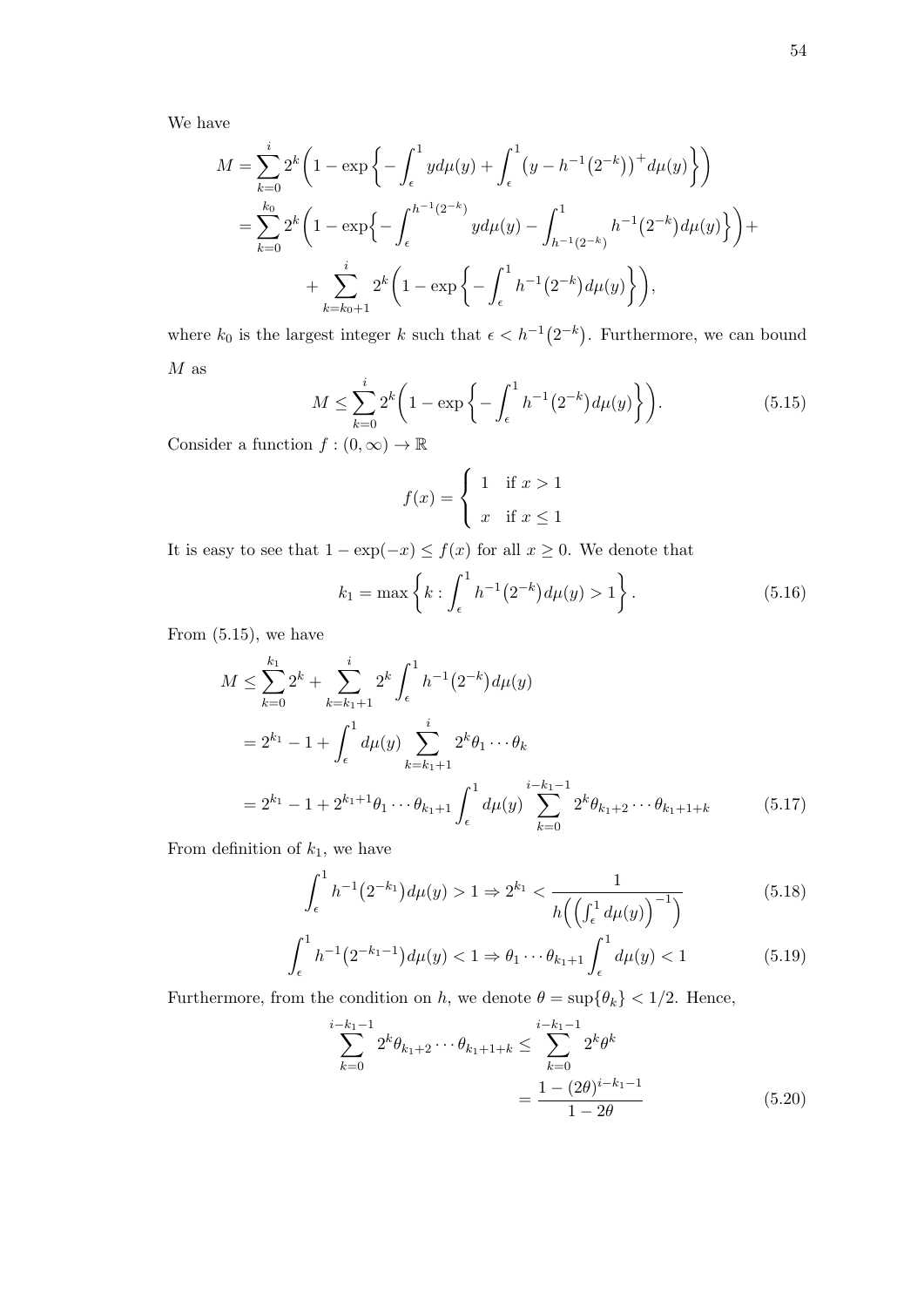Combining (5.17), (5.18), and (5.20), we obtain

$$
M \le -1 + \frac{1}{h\left(\left(\int_{\epsilon}^{1} d\mu(y)\right)^{-1}\right)} + \frac{2}{h\left(\left(\int_{\epsilon}^{1} d\mu(y)\right)^{-1}\right)} \frac{1 - (2\theta)^{i - k_1 - 1}}{1 - 2\theta} \tag{5.21}
$$

From  $(5.14)$  and  $(5.21)$ , we obtain

$$
P(B_i \not\subset U_{\epsilon}) \leq \frac{P(0 \not\in U_{\epsilon})}{h\left(\left(\int_{\epsilon}^1 d\mu(y)\right)^{-1}\right)} \left(1 + \frac{2\left(1 - (2\theta)^{i-k_1-1}\right)}{1 - 2\theta}\right)
$$

To approximate the Cantor set, we take the limit to infinite.

$$
P(\lim_{i \to \infty} B_i \not\subset U_{\epsilon}) = \lim_{i \to \infty} P(B_i \not\subset U_{\epsilon})
$$
  

$$
\leq c \frac{P(0 \not\in U_{\epsilon})}{h\left(\left(\int_{\epsilon}^{1} d\mu(y)\right)^{-1}\right)},
$$
(5.22)

where c is a constant. Therefore,  $P(C(h) \not\subset U) = 0$  if

$$
\limsup_{\epsilon \to 0} h\left(\left(\int_{\epsilon}^{1} d\mu(y)\right)^{-1}\right) \exp\left\{\int_{\epsilon}^{1} y d\mu(y)\right\} = \infty.
$$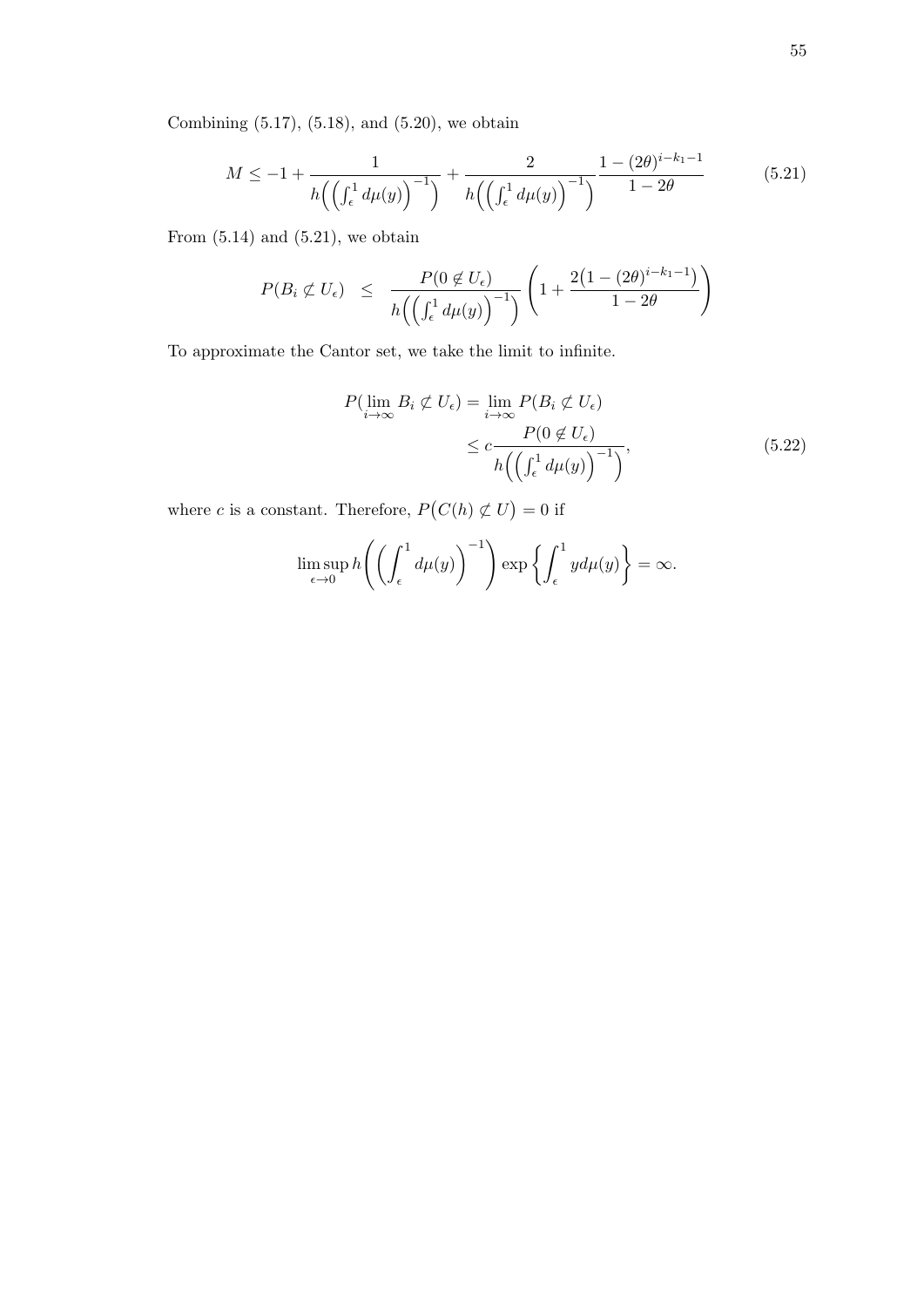### References

- [1] J. Barral and A. Fan, Covering numbers of different points in dvoretzky covering, Bulletin des sciences mathematiques, 129 (2005), pp. 275–317.
- $[2]$  H. BIERMÉ AND A. ESTRADE, *Covering the whole space with poisson random* balls, ALEA Lat. Am. J. Probab. Math. Stat., 9 (2012), pp. 213–229.
- [3] P. BILLARD, Séries de Fourier aléatoirement bornées, continues, uniformément  $convergentes, Ann. Sci. Ecole Norm. Sup. (3), 82 (1965), pp. 131–179.$
- [4] D. J. Daley and D. Vere-Jones, An introduction to the theory of point processes. Vol. II, Probability and its Applications (New York), Springer, New York, second ed., 2008. General theory and structure.
- [5] A. DURAND, On randomly placed arcs on the circle, in Recent developments in fractals and related fields, Appl. Numer. Harmon. Anal., Birkhäuser Boston Inc., Boston, MA, 2010, pp. 343–351.
- [6] A. DVORETZKY, On covering a circle by randomly placed arcs, Proc. Nat. Acad. Sci. U.S.A., 42 (1956), pp. 199–203.
- [7] Y. EL HÉLOU, Recouvrement du tore  $T<sup>q</sup>$  par des ouverts aléatoires et dimension de Hausdorff de l'ensemble non recouvert, C. R. Acad. Sci. Paris Sér. A-B, 287 (1978), pp. A815–A818.
- [8] P. ERDŐS, Some unsolved problems, Magyar Tud. Akad. Mat. Kutató Int. Közl., 6 (1961), pp. 221–254.
- [9] P. Hall, Introduction to the theory of coverage processes, Wiley Series in Probability and Mathematical Statistics: Probability and Mathematical Statistics, John Wiley & Sons Inc., New York, 1988.
- [10] J. Hawkes, On the covering of small sets by random intervals, Quart. J. Math. Oxford Ser. (2), 24 (1973), pp. 427–432.
- [11] F. W. Huffer and L. A. Shepp, On the probability of covering the circle by random arcs, J. Appl. Probab., 24 (1987), pp. 422–429.
- [12] D. HUNTER, An upper bound for the probability of a union, J. Appl. Probability, 13 (1976), pp. 597–603.
- [13] S. Janson, Random coverings in several dimensions, Acta Mathematica, 156 (1986), pp. 83–118.
- [14] J. JONASSON AND J. E. STEIF, Dynamical models for circle covering: Brownian motion and Poisson updating, Ann. Probab., 36 (2008), pp. 739–764.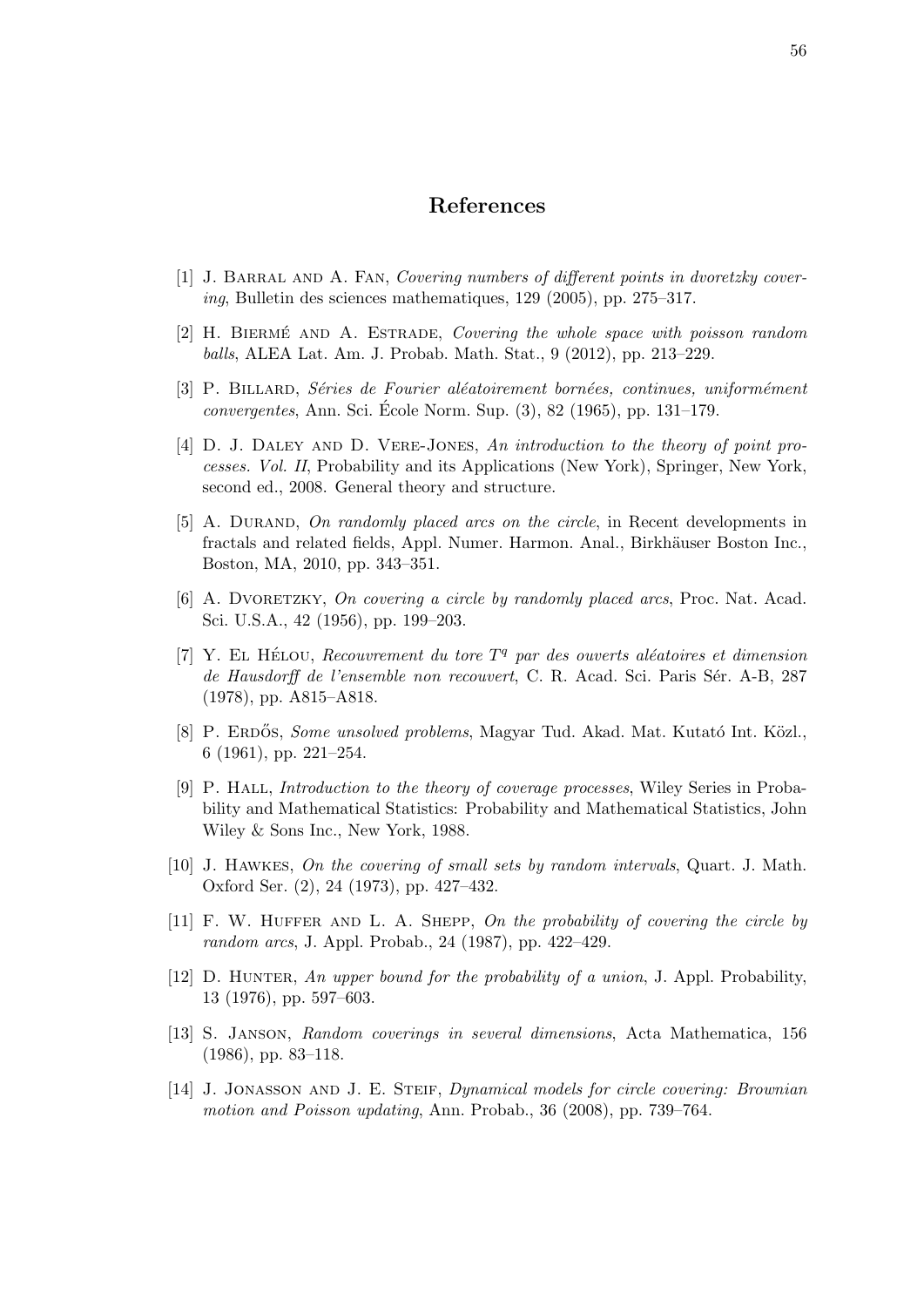- [15] J.-P. KAHANE, Sur le recouvrement d'un cercle par des arcs disposés au hasard, C. R. Acad. Sci. Paris, 248 (1959), pp. 184–186.
- [16]  $\_\_\_\_\_\$  Some random series of functions, D. C. Heath and Co. Raytheon Education Co., Lexington, Mass., 1968.
- [17]  $\_\_\_\_\_\_\_\_\_\_\_\_\.\$  Some random series of functions, D. C. Heath and Co. Raytheon Education Co., Lexington, Mass., 2nd ed., 1985.
- $[18]$  , Recouvrement par des simplexes homothétiques aléatoires, C. R. Acad. Sci. Paris Sér. I Math., 310 (1990), pp. 419–423.
- $[19]$  , Recouvrements aléatoires et théorie du potentiel, Colloq. Math., 60/61 (1990), pp. 387–411.
- [20] B. B. MANDELBROT, On Dvoretzky coverings for the circle, Z. Wahrscheinlichkeitstheorie und Verw. Gebiete, 22 (1972), pp. 158–160.
- [21] B. B. MANDELBROT, Renewal sets and random cutouts, Z. Wahrscheinlichkeitstheorie und Verw. Gebiete, 22 (1972), pp. 145–157.
- [22] P. Mattila, Geometry of sets and measures in Euclidean spaces, vol. 44 of Cambridge Studies in Advanced Mathematics, Cambridge University Press, Cambridge, 1995. Fractals and rectifiability.
- [23] R. Meester and R. Roy, Continuum percolation, vol. 119 of Cambridge Tracts in Mathematics, Cambridge University Press, Cambridge, 1996.
- [24] I. MOLCHANOV, *Theory of random sets*, Probability and its Applications (New York), Springer-Verlag London Ltd., London, 2005.
- [25] L. A. SHEPP, Covering the circle with random arcs, Israel J. Math., 11 (1972), pp. 328–345.
- [26] , Covering the line with random intervals, Z. Wahrscheinlichkeitstheorie und Verw. Gebiete, 23 (1972), pp. 163–170.
- [27]  $\_\_\_\_\_\$  Probability problems of Dobrushin type, Mosc. Math. J., 10 (2010), pp. 807– 810, 840.
- [28] S. Shiu, Covering a connected curve on the torus with squares, Journal of Theoretical Probability, (2011), pp. 1–9.
- [29] K. J. Worsley, An improved Bonferroni inequality and applications, Biometrika, 69 (1982), pp. 297–302.
- [30] M. WSCHEBOR, Sur le recouvrement du cercle par des ensembles placés au hasard, Israel J. Math., 15 (1973), pp. 1–11.
- [31]  $\_\_\_\_\_\_\_\_\_\_\_\_\_\_\_\_\_\_\.\$  Sur un théorème de Léonard Shepp, Z. Wahrscheinlichkeitstheorie und Verw. Gebiete, 27 (1973), pp. 179–184.